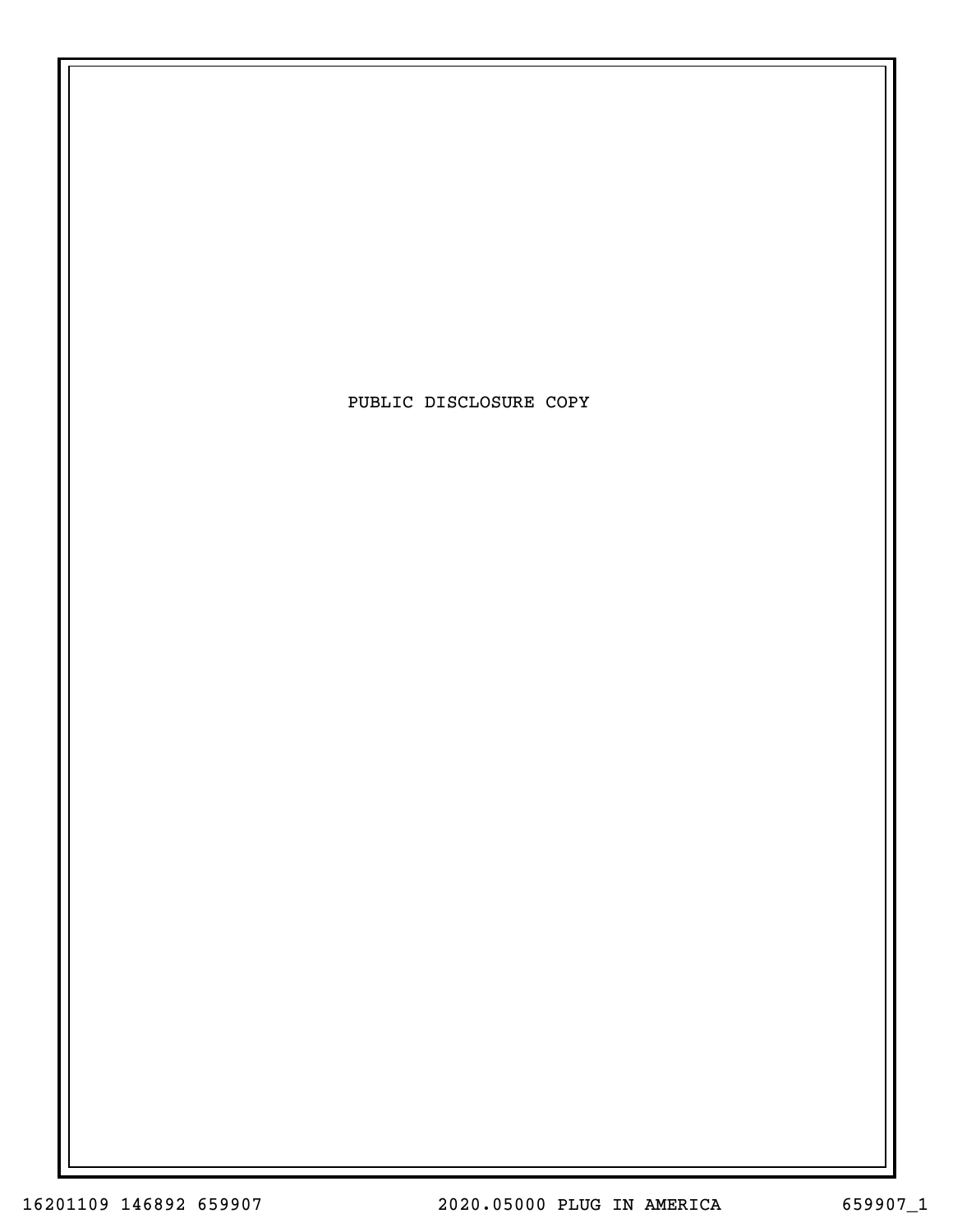| -orm |  |
|------|--|

Department of the Treasury Internal Revenue Service

### **Return of Organization Exempt From Income Tax** \*\* PUBLIC DISCLOSURE COPY \*\*

**Under section 501(c), 527, or 4947(a)(1) of the Internal Revenue Code (except private foundations) 2020**

**| Do not enter social security numbers on this form as it may be made public.**

**| Go to www.irs.gov/Form990 for instructions and the latest information. Inspection**



|                         |                             | A For the 2020 calendar year, or tax year beginning                                                                                       | and ending                                |                                                                       |                                                           |
|-------------------------|-----------------------------|-------------------------------------------------------------------------------------------------------------------------------------------|-------------------------------------------|-----------------------------------------------------------------------|-----------------------------------------------------------|
| в                       | Check if<br>applicable:     | <b>C</b> Name of organization                                                                                                             |                                           | D Employer identification number                                      |                                                           |
|                         | X Address                   | PLUG IN AMERICA                                                                                                                           |                                           |                                                                       |                                                           |
|                         | Name<br>change              | Doing business as                                                                                                                         |                                           | 26-1799615                                                            |                                                           |
|                         | Initial<br>return           | Number and street (or P.O. box if mail is not delivered to street address)                                                                | Room/suite                                | E Telephone number                                                    |                                                           |
|                         | Final<br>return/            | 1270 S ALFRED ST., NO. 351268                                                                                                             |                                           | $323 - 372 - 1236$                                                    |                                                           |
|                         | termin-<br>ated             | City or town, state or province, country, and ZIP or foreign postal code                                                                  |                                           | G Gross receipts \$                                                   | 1,786,212.                                                |
|                         | Amended<br>∣return          | LOS ANGELES, CA 90035                                                                                                                     |                                           | $H(a)$ is this a group return                                         |                                                           |
|                         | Applica-<br>tion<br>pending | F Name and address of principal officer: JOEL LEVIN<br>SAME AS C ABOVE                                                                    |                                           | for subordinates?<br>$H(b)$ Are all subordinates included? $\Box$ Yes | $\sqrt{}$ Yes $\sqrt{}$ X $\sqrt{}$ No<br>l No            |
|                         |                             | Tax-exempt status: $\boxed{\mathbf{X}}$ 501(c)(3)<br>$\sqrt{\bullet}$ (insert no.)<br>$501(c)$ (<br>$4947(a)(1)$ or                       | 527                                       |                                                                       | If "No," attach a list. See instructions                  |
|                         |                             | J Website: PLUGINAMERICA.ORG                                                                                                              |                                           | $H(c)$ Group exemption number $\blacktriangleright$                   |                                                           |
|                         |                             | K Form of organization: X Corporation<br>Association<br>Other $\blacktriangleright$<br>Trust                                              |                                           |                                                                       | L Year of formation: 2008   M State of legal domicile: CA |
|                         | Part I                      | Summary                                                                                                                                   |                                           |                                                                       |                                                           |
|                         | 1                           | Briefly describe the organization's mission or most significant activities: PLUG IN AMERICA IS A NON-PROFIT,                              |                                           |                                                                       |                                                           |
|                         |                             | SUPPORTER-DRIVEN ADVOCACY GROUP. WE ARE THE VOICE OF PLUG-IN VEHICLE                                                                      |                                           |                                                                       |                                                           |
| Activities & Governance | $\mathbf{2}$                | Check this box $\blacktriangleright \Box$ if the organization discontinued its operations or disposed of more than 25% of its net assets. |                                           |                                                                       |                                                           |
|                         | з                           | Number of voting members of the governing body (Part VI, line 1a)                                                                         |                                           | $\mathbf{3}$                                                          | 13<br>$\overline{13}$                                     |
|                         | 4                           |                                                                                                                                           | $\overline{\mathbf{4}}$<br>$\overline{5}$ | 14                                                                    |                                                           |
|                         | 5                           |                                                                                                                                           |                                           | 6                                                                     | 250                                                       |
|                         | 6                           |                                                                                                                                           |                                           | 7a                                                                    | 0.                                                        |
|                         |                             |                                                                                                                                           |                                           | 7b                                                                    | 0.                                                        |
|                         |                             |                                                                                                                                           |                                           | <b>Prior Year</b>                                                     | <b>Current Year</b>                                       |
|                         | 8                           | Contributions and grants (Part VIII, line 1h)                                                                                             |                                           | 1,541,513.                                                            | 1,375,742.                                                |
| Revenue                 | 9                           | Program service revenue (Part VIII, line 2g)                                                                                              |                                           | 993,589.                                                              | 410,470.                                                  |
|                         | 10                          |                                                                                                                                           |                                           | 2,175.                                                                | 0.                                                        |
|                         |                             | 11 Other revenue (Part VIII, column (A), lines 5, 6d, 8c, 9c, 10c, and 11e)                                                               |                                           | $\overline{9.793}$ .                                                  | 0.                                                        |
|                         | 12                          | Total revenue - add lines 8 through 11 (must equal Part VIII, column (A), line 12)                                                        |                                           | 2,547,070.                                                            | 1,786,212.                                                |
|                         | 13                          | Grants and similar amounts paid (Part IX, column (A), lines 1-3) <i>manual community community</i>                                        |                                           | 0.                                                                    | 0.                                                        |
|                         | 14                          | Benefits paid to or for members (Part IX, column (A), line 4)                                                                             |                                           | $\overline{0}$ .                                                      | $\overline{0}$ .                                          |
|                         | 15                          | Salaries, other compensation, employee benefits (Part IX, column (A), lines 5-10)                                                         |                                           | 1, 205, 456.                                                          | 1,186,031.                                                |
| Expenses                |                             |                                                                                                                                           |                                           | 0.                                                                    | 0.                                                        |
|                         |                             | $\blacktriangleright$ 130,067.<br><b>b</b> Total fundraising expenses (Part IX, column (D), line 25)                                      |                                           |                                                                       |                                                           |
|                         |                             |                                                                                                                                           |                                           | 1,242,762.                                                            | 623, 156.                                                 |
|                         | 18                          | Total expenses. Add lines 13-17 (must equal Part IX, column (A), line 25)                                                                 |                                           | 2,448,218.                                                            | 1,809,187.                                                |
|                         | 19                          |                                                                                                                                           |                                           | 98,852.                                                               | $-22,975.$                                                |
| ăğ                      |                             |                                                                                                                                           |                                           | <b>Beginning of Current Year</b>                                      | <b>End of Year</b>                                        |
| Assets<br>  Bainm       | 20                          | Total assets (Part X, line 16)                                                                                                            |                                           | 1,447,181.                                                            | 1,232,202.                                                |
|                         |                             | 21 Total liabilities (Part X, line 26)                                                                                                    |                                           | 585,434.                                                              | 393,430.                                                  |
|                         | 22                          |                                                                                                                                           |                                           | 861,747.                                                              | 838,772.                                                  |
|                         | Part II                     | <b>Signature Block</b>                                                                                                                    |                                           |                                                                       |                                                           |

Under penalties of perjury, I declare that I have examined this return, including accompanying schedules and statements, and to the best of my knowledge and belief, it is true, correct, and complete. Declaration of preparer (other than officer) is based on all information of which preparer has any knowledge.

| Sign     | Signature of officer                                                                                         |                      |      | Date                                   |  |  |  |  |  |  |  |  |
|----------|--------------------------------------------------------------------------------------------------------------|----------------------|------|----------------------------------------|--|--|--|--|--|--|--|--|
| Here     | JOEL LEVIN, EXECUTIVE DIRECTOR                                                                               |                      |      |                                        |  |  |  |  |  |  |  |  |
|          | Type or print name and title                                                                                 |                      |      |                                        |  |  |  |  |  |  |  |  |
|          | Print/Type preparer's name                                                                                   | Preparer's signature | Date | <b>PTIN</b><br>Check                   |  |  |  |  |  |  |  |  |
| Paid     | LAUREN A. HAVERLOCK                                                                                          |                      |      | P00545829<br>self-emploved             |  |  |  |  |  |  |  |  |
| Preparer | Firm's name MOSS ADAMS LLP                                                                                   |                      |      | Firm's EIN $\triangleright$ 91-0189318 |  |  |  |  |  |  |  |  |
| Use Only | Firm's address 21700 OXNARD ST. STE 300                                                                      |                      |      |                                        |  |  |  |  |  |  |  |  |
|          | LOS ANGELES, CA 91367                                                                                        |                      |      | Phone no. $818 - 577 - 1900$           |  |  |  |  |  |  |  |  |
|          | May the IRS discuss this return with the preparer shown above? See instructions                              |                      |      | $\overline{X}$ Yes<br><b>No</b>        |  |  |  |  |  |  |  |  |
|          | Form 990 (2020)<br>LHA For Paperwork Reduction Act Notice, see the separate instructions.<br>032001 12-23-20 |                      |      |                                        |  |  |  |  |  |  |  |  |

SEE SCHEDULE O FOR ORGANIZATION MISSION STATEMENT CONTINUATION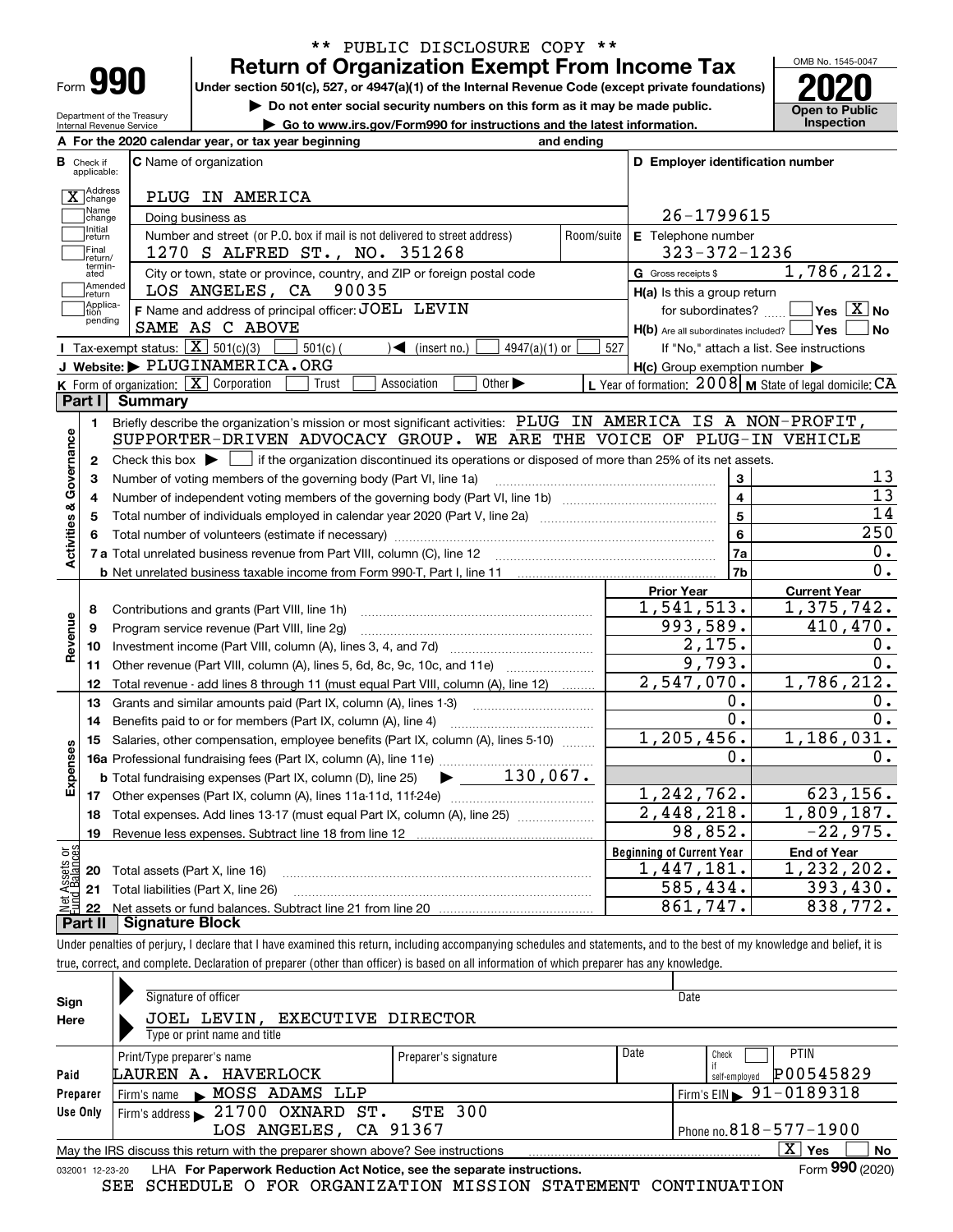| $\overline{\mathbf{x}}$ )<br>Check if Schedule O contains a response or note to any line in this Part III<br>Briefly describe the organization's mission:<br>PLUG IN AMERICA IS A NON-PROFIT, SUPPORTER-DRIVEN ADVOCACY GROUP. WE<br>ARE THE VOICE OF PLUG-IN VEHICLE DRIVERS ACROSS THE COUNTRY. OUR<br>MISSION IS TO DRIVE CHANGE TO ACCELERATE THE SHIFT TO PLUG-IN VEHICLES<br>POWERED BY CLEAN, AFFORDABLE, DOMESTIC ELECTRICITY TO REDUCE OUR<br>Did the organization undertake any significant program services during the year which were not listed on the<br>$Yes \quad X$ No<br>prior Form 990 or 990-EZ?<br>If "Yes," describe these new services on Schedule O.<br>$\overline{\ }$ Yes $\overline{\phantom{a}X}$ No<br>If "Yes," describe these changes on Schedule O.<br>Describe the organization's program service accomplishments for each of its three largest program services, as measured by expenses.<br>Section 501(c)(3) and 501(c)(4) organizations are required to report the amount of grants and allocations to others, the total expenses, and<br>revenue, if any, for each program service reported.<br>394,816.<br>714,930.<br>) (Expenses \$<br>including grants of \$<br>) (Revenue \$<br>(Code:<br>4a<br>PLUGSTAR - PLUG IN AMERICA'S INTEGRATED DEALER ENGAGEMENT PROGRAM -<br>SUPPLEMENTS MODEL-SPECIFIC DEALER TRAINING WITH BROADER EV CATEGORY<br>TRAINING COVERING KEY TOPICS AND CUSTOMER QUESTIONS COMMON<br>TO ALL EVS.<br>IT FURTHER EQUIPS SALES STAFF WITH EFFECTIVE EV SELLING POINTS, ONLINE<br>RESOURCES AND EXPERT SUPPORT TO HELP EV CUSTOMERS - AND THE DEALERS<br>THAT SERVE THEM - NAVIGATE CHARGING, EQUIPMENT INSTALLATION AND THE<br>PATCHWORK OF PUBLIC INCENTIVES TO MAKE THE SWITCH TO ELECTRIC DRIVING<br>SIMPLER. PLUGSTAR.COM, A "ONE STOP SHOP" FOR ALL THINGS EV, REACHES<br>1,000 CONSUMERS ON AVERAGE DAILY WHILE SERVING AS A TRAINING AID TO<br>DEALERS AND CONVERTING ENGAGED CONSUMERS, THROUGH BOTH OFFLINE AND<br>ONLINE RECRUITMENT CHANNELS,<br>TO REAL LEADS FOR ACCREDITED DEALERS.<br>PLUGSTAR PRODUCES REAL-WORLD RESULTS, ENGAGING MORE EV DEALERS AND<br>263, 240.<br>179.<br>including grants of \$<br>(Expenses \$<br>) (Revenue \$<br>(Code:<br>NATIONAL DRIVE ELECTRIC WEEK AND DRIVE ELECTRIC EARTH DAY ARE ANNUAL,<br>NATIONWIDE CELEBRATIONS THAT INCLUDE HUNDREDS OF ELECTRIC VEHICLE<br>(EV)<br>EVENTS ACROSS THE UNITED STATES. EVENTS, WHICH ARE ORGANIZED LOCALLY BY<br>VOLUNTEERS AND ORGANIZATIONS, EDUCATE THE PUBLIC ABOUT EVS, CHARGING,<br>AND INCENTIVES.<br>189.<br>487,856. including grants of \$<br>(Expenses \$<br>Revenue \$<br>(Code:<br>THE ORGANIZATION EDUCATES ELECTED OFFICIALS ABOUT ELECTRIC VEHICLES<br>SPECIFICALLY THOSE WHO ARE MAKING DECISIONS ABOUT EV POLICY.<br>Other program services (Describe on Schedule O.)<br>15, 286.<br>79,638. including grants of \$<br>(Expenses \$<br>(Revenue \$<br>1,545,664.<br>4e Total program service expenses<br>Form 990 (2020)<br>SEE SCHEDULE O FOR CONTINUATION(S)<br>032002 12-23-20<br>3 |              | $26 - 1799615$<br>PLUG IN AMERICA<br>$Page$ 2<br>Form 990 (2020)<br><b>Statement of Program Service Accomplishments</b><br>Part III I |  |
|--------------------------------------------------------------------------------------------------------------------------------------------------------------------------------------------------------------------------------------------------------------------------------------------------------------------------------------------------------------------------------------------------------------------------------------------------------------------------------------------------------------------------------------------------------------------------------------------------------------------------------------------------------------------------------------------------------------------------------------------------------------------------------------------------------------------------------------------------------------------------------------------------------------------------------------------------------------------------------------------------------------------------------------------------------------------------------------------------------------------------------------------------------------------------------------------------------------------------------------------------------------------------------------------------------------------------------------------------------------------------------------------------------------------------------------------------------------------------------------------------------------------------------------------------------------------------------------------------------------------------------------------------------------------------------------------------------------------------------------------------------------------------------------------------------------------------------------------------------------------------------------------------------------------------------------------------------------------------------------------------------------------------------------------------------------------------------------------------------------------------------------------------------------------------------------------------------------------------------------------------------------------------------------------------------------------------------------------------------------------------------------------------------------------------------------------------------------------------------------------------------------------------------------------------------------------------------------------------------------------------------------------------------------------------------------------------------------------------------------------------------------------------------------------------------------------------------------------------------------------------------------------------------------------------------------------------------------------------------------------------------------------------------------------------------------|--------------|---------------------------------------------------------------------------------------------------------------------------------------|--|
|                                                                                                                                                                                                                                                                                                                                                                                                                                                                                                                                                                                                                                                                                                                                                                                                                                                                                                                                                                                                                                                                                                                                                                                                                                                                                                                                                                                                                                                                                                                                                                                                                                                                                                                                                                                                                                                                                                                                                                                                                                                                                                                                                                                                                                                                                                                                                                                                                                                                                                                                                                                                                                                                                                                                                                                                                                                                                                                                                                                                                                                              |              |                                                                                                                                       |  |
|                                                                                                                                                                                                                                                                                                                                                                                                                                                                                                                                                                                                                                                                                                                                                                                                                                                                                                                                                                                                                                                                                                                                                                                                                                                                                                                                                                                                                                                                                                                                                                                                                                                                                                                                                                                                                                                                                                                                                                                                                                                                                                                                                                                                                                                                                                                                                                                                                                                                                                                                                                                                                                                                                                                                                                                                                                                                                                                                                                                                                                                              |              |                                                                                                                                       |  |
|                                                                                                                                                                                                                                                                                                                                                                                                                                                                                                                                                                                                                                                                                                                                                                                                                                                                                                                                                                                                                                                                                                                                                                                                                                                                                                                                                                                                                                                                                                                                                                                                                                                                                                                                                                                                                                                                                                                                                                                                                                                                                                                                                                                                                                                                                                                                                                                                                                                                                                                                                                                                                                                                                                                                                                                                                                                                                                                                                                                                                                                              | 1            |                                                                                                                                       |  |
|                                                                                                                                                                                                                                                                                                                                                                                                                                                                                                                                                                                                                                                                                                                                                                                                                                                                                                                                                                                                                                                                                                                                                                                                                                                                                                                                                                                                                                                                                                                                                                                                                                                                                                                                                                                                                                                                                                                                                                                                                                                                                                                                                                                                                                                                                                                                                                                                                                                                                                                                                                                                                                                                                                                                                                                                                                                                                                                                                                                                                                                              |              |                                                                                                                                       |  |
|                                                                                                                                                                                                                                                                                                                                                                                                                                                                                                                                                                                                                                                                                                                                                                                                                                                                                                                                                                                                                                                                                                                                                                                                                                                                                                                                                                                                                                                                                                                                                                                                                                                                                                                                                                                                                                                                                                                                                                                                                                                                                                                                                                                                                                                                                                                                                                                                                                                                                                                                                                                                                                                                                                                                                                                                                                                                                                                                                                                                                                                              |              |                                                                                                                                       |  |
|                                                                                                                                                                                                                                                                                                                                                                                                                                                                                                                                                                                                                                                                                                                                                                                                                                                                                                                                                                                                                                                                                                                                                                                                                                                                                                                                                                                                                                                                                                                                                                                                                                                                                                                                                                                                                                                                                                                                                                                                                                                                                                                                                                                                                                                                                                                                                                                                                                                                                                                                                                                                                                                                                                                                                                                                                                                                                                                                                                                                                                                              |              |                                                                                                                                       |  |
|                                                                                                                                                                                                                                                                                                                                                                                                                                                                                                                                                                                                                                                                                                                                                                                                                                                                                                                                                                                                                                                                                                                                                                                                                                                                                                                                                                                                                                                                                                                                                                                                                                                                                                                                                                                                                                                                                                                                                                                                                                                                                                                                                                                                                                                                                                                                                                                                                                                                                                                                                                                                                                                                                                                                                                                                                                                                                                                                                                                                                                                              |              |                                                                                                                                       |  |
|                                                                                                                                                                                                                                                                                                                                                                                                                                                                                                                                                                                                                                                                                                                                                                                                                                                                                                                                                                                                                                                                                                                                                                                                                                                                                                                                                                                                                                                                                                                                                                                                                                                                                                                                                                                                                                                                                                                                                                                                                                                                                                                                                                                                                                                                                                                                                                                                                                                                                                                                                                                                                                                                                                                                                                                                                                                                                                                                                                                                                                                              | $\mathbf{2}$ |                                                                                                                                       |  |
|                                                                                                                                                                                                                                                                                                                                                                                                                                                                                                                                                                                                                                                                                                                                                                                                                                                                                                                                                                                                                                                                                                                                                                                                                                                                                                                                                                                                                                                                                                                                                                                                                                                                                                                                                                                                                                                                                                                                                                                                                                                                                                                                                                                                                                                                                                                                                                                                                                                                                                                                                                                                                                                                                                                                                                                                                                                                                                                                                                                                                                                              |              |                                                                                                                                       |  |
|                                                                                                                                                                                                                                                                                                                                                                                                                                                                                                                                                                                                                                                                                                                                                                                                                                                                                                                                                                                                                                                                                                                                                                                                                                                                                                                                                                                                                                                                                                                                                                                                                                                                                                                                                                                                                                                                                                                                                                                                                                                                                                                                                                                                                                                                                                                                                                                                                                                                                                                                                                                                                                                                                                                                                                                                                                                                                                                                                                                                                                                              |              |                                                                                                                                       |  |
|                                                                                                                                                                                                                                                                                                                                                                                                                                                                                                                                                                                                                                                                                                                                                                                                                                                                                                                                                                                                                                                                                                                                                                                                                                                                                                                                                                                                                                                                                                                                                                                                                                                                                                                                                                                                                                                                                                                                                                                                                                                                                                                                                                                                                                                                                                                                                                                                                                                                                                                                                                                                                                                                                                                                                                                                                                                                                                                                                                                                                                                              | 3            |                                                                                                                                       |  |
|                                                                                                                                                                                                                                                                                                                                                                                                                                                                                                                                                                                                                                                                                                                                                                                                                                                                                                                                                                                                                                                                                                                                                                                                                                                                                                                                                                                                                                                                                                                                                                                                                                                                                                                                                                                                                                                                                                                                                                                                                                                                                                                                                                                                                                                                                                                                                                                                                                                                                                                                                                                                                                                                                                                                                                                                                                                                                                                                                                                                                                                              |              |                                                                                                                                       |  |
|                                                                                                                                                                                                                                                                                                                                                                                                                                                                                                                                                                                                                                                                                                                                                                                                                                                                                                                                                                                                                                                                                                                                                                                                                                                                                                                                                                                                                                                                                                                                                                                                                                                                                                                                                                                                                                                                                                                                                                                                                                                                                                                                                                                                                                                                                                                                                                                                                                                                                                                                                                                                                                                                                                                                                                                                                                                                                                                                                                                                                                                              | 4            |                                                                                                                                       |  |
|                                                                                                                                                                                                                                                                                                                                                                                                                                                                                                                                                                                                                                                                                                                                                                                                                                                                                                                                                                                                                                                                                                                                                                                                                                                                                                                                                                                                                                                                                                                                                                                                                                                                                                                                                                                                                                                                                                                                                                                                                                                                                                                                                                                                                                                                                                                                                                                                                                                                                                                                                                                                                                                                                                                                                                                                                                                                                                                                                                                                                                                              |              |                                                                                                                                       |  |
|                                                                                                                                                                                                                                                                                                                                                                                                                                                                                                                                                                                                                                                                                                                                                                                                                                                                                                                                                                                                                                                                                                                                                                                                                                                                                                                                                                                                                                                                                                                                                                                                                                                                                                                                                                                                                                                                                                                                                                                                                                                                                                                                                                                                                                                                                                                                                                                                                                                                                                                                                                                                                                                                                                                                                                                                                                                                                                                                                                                                                                                              |              |                                                                                                                                       |  |
|                                                                                                                                                                                                                                                                                                                                                                                                                                                                                                                                                                                                                                                                                                                                                                                                                                                                                                                                                                                                                                                                                                                                                                                                                                                                                                                                                                                                                                                                                                                                                                                                                                                                                                                                                                                                                                                                                                                                                                                                                                                                                                                                                                                                                                                                                                                                                                                                                                                                                                                                                                                                                                                                                                                                                                                                                                                                                                                                                                                                                                                              |              |                                                                                                                                       |  |
|                                                                                                                                                                                                                                                                                                                                                                                                                                                                                                                                                                                                                                                                                                                                                                                                                                                                                                                                                                                                                                                                                                                                                                                                                                                                                                                                                                                                                                                                                                                                                                                                                                                                                                                                                                                                                                                                                                                                                                                                                                                                                                                                                                                                                                                                                                                                                                                                                                                                                                                                                                                                                                                                                                                                                                                                                                                                                                                                                                                                                                                              |              |                                                                                                                                       |  |
|                                                                                                                                                                                                                                                                                                                                                                                                                                                                                                                                                                                                                                                                                                                                                                                                                                                                                                                                                                                                                                                                                                                                                                                                                                                                                                                                                                                                                                                                                                                                                                                                                                                                                                                                                                                                                                                                                                                                                                                                                                                                                                                                                                                                                                                                                                                                                                                                                                                                                                                                                                                                                                                                                                                                                                                                                                                                                                                                                                                                                                                              |              |                                                                                                                                       |  |
|                                                                                                                                                                                                                                                                                                                                                                                                                                                                                                                                                                                                                                                                                                                                                                                                                                                                                                                                                                                                                                                                                                                                                                                                                                                                                                                                                                                                                                                                                                                                                                                                                                                                                                                                                                                                                                                                                                                                                                                                                                                                                                                                                                                                                                                                                                                                                                                                                                                                                                                                                                                                                                                                                                                                                                                                                                                                                                                                                                                                                                                              |              |                                                                                                                                       |  |
|                                                                                                                                                                                                                                                                                                                                                                                                                                                                                                                                                                                                                                                                                                                                                                                                                                                                                                                                                                                                                                                                                                                                                                                                                                                                                                                                                                                                                                                                                                                                                                                                                                                                                                                                                                                                                                                                                                                                                                                                                                                                                                                                                                                                                                                                                                                                                                                                                                                                                                                                                                                                                                                                                                                                                                                                                                                                                                                                                                                                                                                              |              |                                                                                                                                       |  |
|                                                                                                                                                                                                                                                                                                                                                                                                                                                                                                                                                                                                                                                                                                                                                                                                                                                                                                                                                                                                                                                                                                                                                                                                                                                                                                                                                                                                                                                                                                                                                                                                                                                                                                                                                                                                                                                                                                                                                                                                                                                                                                                                                                                                                                                                                                                                                                                                                                                                                                                                                                                                                                                                                                                                                                                                                                                                                                                                                                                                                                                              |              |                                                                                                                                       |  |
|                                                                                                                                                                                                                                                                                                                                                                                                                                                                                                                                                                                                                                                                                                                                                                                                                                                                                                                                                                                                                                                                                                                                                                                                                                                                                                                                                                                                                                                                                                                                                                                                                                                                                                                                                                                                                                                                                                                                                                                                                                                                                                                                                                                                                                                                                                                                                                                                                                                                                                                                                                                                                                                                                                                                                                                                                                                                                                                                                                                                                                                              |              |                                                                                                                                       |  |
|                                                                                                                                                                                                                                                                                                                                                                                                                                                                                                                                                                                                                                                                                                                                                                                                                                                                                                                                                                                                                                                                                                                                                                                                                                                                                                                                                                                                                                                                                                                                                                                                                                                                                                                                                                                                                                                                                                                                                                                                                                                                                                                                                                                                                                                                                                                                                                                                                                                                                                                                                                                                                                                                                                                                                                                                                                                                                                                                                                                                                                                              |              |                                                                                                                                       |  |
|                                                                                                                                                                                                                                                                                                                                                                                                                                                                                                                                                                                                                                                                                                                                                                                                                                                                                                                                                                                                                                                                                                                                                                                                                                                                                                                                                                                                                                                                                                                                                                                                                                                                                                                                                                                                                                                                                                                                                                                                                                                                                                                                                                                                                                                                                                                                                                                                                                                                                                                                                                                                                                                                                                                                                                                                                                                                                                                                                                                                                                                              |              |                                                                                                                                       |  |
|                                                                                                                                                                                                                                                                                                                                                                                                                                                                                                                                                                                                                                                                                                                                                                                                                                                                                                                                                                                                                                                                                                                                                                                                                                                                                                                                                                                                                                                                                                                                                                                                                                                                                                                                                                                                                                                                                                                                                                                                                                                                                                                                                                                                                                                                                                                                                                                                                                                                                                                                                                                                                                                                                                                                                                                                                                                                                                                                                                                                                                                              |              |                                                                                                                                       |  |
|                                                                                                                                                                                                                                                                                                                                                                                                                                                                                                                                                                                                                                                                                                                                                                                                                                                                                                                                                                                                                                                                                                                                                                                                                                                                                                                                                                                                                                                                                                                                                                                                                                                                                                                                                                                                                                                                                                                                                                                                                                                                                                                                                                                                                                                                                                                                                                                                                                                                                                                                                                                                                                                                                                                                                                                                                                                                                                                                                                                                                                                              |              |                                                                                                                                       |  |
|                                                                                                                                                                                                                                                                                                                                                                                                                                                                                                                                                                                                                                                                                                                                                                                                                                                                                                                                                                                                                                                                                                                                                                                                                                                                                                                                                                                                                                                                                                                                                                                                                                                                                                                                                                                                                                                                                                                                                                                                                                                                                                                                                                                                                                                                                                                                                                                                                                                                                                                                                                                                                                                                                                                                                                                                                                                                                                                                                                                                                                                              |              |                                                                                                                                       |  |
|                                                                                                                                                                                                                                                                                                                                                                                                                                                                                                                                                                                                                                                                                                                                                                                                                                                                                                                                                                                                                                                                                                                                                                                                                                                                                                                                                                                                                                                                                                                                                                                                                                                                                                                                                                                                                                                                                                                                                                                                                                                                                                                                                                                                                                                                                                                                                                                                                                                                                                                                                                                                                                                                                                                                                                                                                                                                                                                                                                                                                                                              |              |                                                                                                                                       |  |
|                                                                                                                                                                                                                                                                                                                                                                                                                                                                                                                                                                                                                                                                                                                                                                                                                                                                                                                                                                                                                                                                                                                                                                                                                                                                                                                                                                                                                                                                                                                                                                                                                                                                                                                                                                                                                                                                                                                                                                                                                                                                                                                                                                                                                                                                                                                                                                                                                                                                                                                                                                                                                                                                                                                                                                                                                                                                                                                                                                                                                                                              |              |                                                                                                                                       |  |
|                                                                                                                                                                                                                                                                                                                                                                                                                                                                                                                                                                                                                                                                                                                                                                                                                                                                                                                                                                                                                                                                                                                                                                                                                                                                                                                                                                                                                                                                                                                                                                                                                                                                                                                                                                                                                                                                                                                                                                                                                                                                                                                                                                                                                                                                                                                                                                                                                                                                                                                                                                                                                                                                                                                                                                                                                                                                                                                                                                                                                                                              | 4b           |                                                                                                                                       |  |
|                                                                                                                                                                                                                                                                                                                                                                                                                                                                                                                                                                                                                                                                                                                                                                                                                                                                                                                                                                                                                                                                                                                                                                                                                                                                                                                                                                                                                                                                                                                                                                                                                                                                                                                                                                                                                                                                                                                                                                                                                                                                                                                                                                                                                                                                                                                                                                                                                                                                                                                                                                                                                                                                                                                                                                                                                                                                                                                                                                                                                                                              |              |                                                                                                                                       |  |
|                                                                                                                                                                                                                                                                                                                                                                                                                                                                                                                                                                                                                                                                                                                                                                                                                                                                                                                                                                                                                                                                                                                                                                                                                                                                                                                                                                                                                                                                                                                                                                                                                                                                                                                                                                                                                                                                                                                                                                                                                                                                                                                                                                                                                                                                                                                                                                                                                                                                                                                                                                                                                                                                                                                                                                                                                                                                                                                                                                                                                                                              |              |                                                                                                                                       |  |
|                                                                                                                                                                                                                                                                                                                                                                                                                                                                                                                                                                                                                                                                                                                                                                                                                                                                                                                                                                                                                                                                                                                                                                                                                                                                                                                                                                                                                                                                                                                                                                                                                                                                                                                                                                                                                                                                                                                                                                                                                                                                                                                                                                                                                                                                                                                                                                                                                                                                                                                                                                                                                                                                                                                                                                                                                                                                                                                                                                                                                                                              |              |                                                                                                                                       |  |
|                                                                                                                                                                                                                                                                                                                                                                                                                                                                                                                                                                                                                                                                                                                                                                                                                                                                                                                                                                                                                                                                                                                                                                                                                                                                                                                                                                                                                                                                                                                                                                                                                                                                                                                                                                                                                                                                                                                                                                                                                                                                                                                                                                                                                                                                                                                                                                                                                                                                                                                                                                                                                                                                                                                                                                                                                                                                                                                                                                                                                                                              | 4c           |                                                                                                                                       |  |
|                                                                                                                                                                                                                                                                                                                                                                                                                                                                                                                                                                                                                                                                                                                                                                                                                                                                                                                                                                                                                                                                                                                                                                                                                                                                                                                                                                                                                                                                                                                                                                                                                                                                                                                                                                                                                                                                                                                                                                                                                                                                                                                                                                                                                                                                                                                                                                                                                                                                                                                                                                                                                                                                                                                                                                                                                                                                                                                                                                                                                                                              |              |                                                                                                                                       |  |
|                                                                                                                                                                                                                                                                                                                                                                                                                                                                                                                                                                                                                                                                                                                                                                                                                                                                                                                                                                                                                                                                                                                                                                                                                                                                                                                                                                                                                                                                                                                                                                                                                                                                                                                                                                                                                                                                                                                                                                                                                                                                                                                                                                                                                                                                                                                                                                                                                                                                                                                                                                                                                                                                                                                                                                                                                                                                                                                                                                                                                                                              |              |                                                                                                                                       |  |
|                                                                                                                                                                                                                                                                                                                                                                                                                                                                                                                                                                                                                                                                                                                                                                                                                                                                                                                                                                                                                                                                                                                                                                                                                                                                                                                                                                                                                                                                                                                                                                                                                                                                                                                                                                                                                                                                                                                                                                                                                                                                                                                                                                                                                                                                                                                                                                                                                                                                                                                                                                                                                                                                                                                                                                                                                                                                                                                                                                                                                                                              |              |                                                                                                                                       |  |
|                                                                                                                                                                                                                                                                                                                                                                                                                                                                                                                                                                                                                                                                                                                                                                                                                                                                                                                                                                                                                                                                                                                                                                                                                                                                                                                                                                                                                                                                                                                                                                                                                                                                                                                                                                                                                                                                                                                                                                                                                                                                                                                                                                                                                                                                                                                                                                                                                                                                                                                                                                                                                                                                                                                                                                                                                                                                                                                                                                                                                                                              | 4d           |                                                                                                                                       |  |
|                                                                                                                                                                                                                                                                                                                                                                                                                                                                                                                                                                                                                                                                                                                                                                                                                                                                                                                                                                                                                                                                                                                                                                                                                                                                                                                                                                                                                                                                                                                                                                                                                                                                                                                                                                                                                                                                                                                                                                                                                                                                                                                                                                                                                                                                                                                                                                                                                                                                                                                                                                                                                                                                                                                                                                                                                                                                                                                                                                                                                                                              |              |                                                                                                                                       |  |
|                                                                                                                                                                                                                                                                                                                                                                                                                                                                                                                                                                                                                                                                                                                                                                                                                                                                                                                                                                                                                                                                                                                                                                                                                                                                                                                                                                                                                                                                                                                                                                                                                                                                                                                                                                                                                                                                                                                                                                                                                                                                                                                                                                                                                                                                                                                                                                                                                                                                                                                                                                                                                                                                                                                                                                                                                                                                                                                                                                                                                                                              |              |                                                                                                                                       |  |
|                                                                                                                                                                                                                                                                                                                                                                                                                                                                                                                                                                                                                                                                                                                                                                                                                                                                                                                                                                                                                                                                                                                                                                                                                                                                                                                                                                                                                                                                                                                                                                                                                                                                                                                                                                                                                                                                                                                                                                                                                                                                                                                                                                                                                                                                                                                                                                                                                                                                                                                                                                                                                                                                                                                                                                                                                                                                                                                                                                                                                                                              |              |                                                                                                                                       |  |
|                                                                                                                                                                                                                                                                                                                                                                                                                                                                                                                                                                                                                                                                                                                                                                                                                                                                                                                                                                                                                                                                                                                                                                                                                                                                                                                                                                                                                                                                                                                                                                                                                                                                                                                                                                                                                                                                                                                                                                                                                                                                                                                                                                                                                                                                                                                                                                                                                                                                                                                                                                                                                                                                                                                                                                                                                                                                                                                                                                                                                                                              |              | 659907_1                                                                                                                              |  |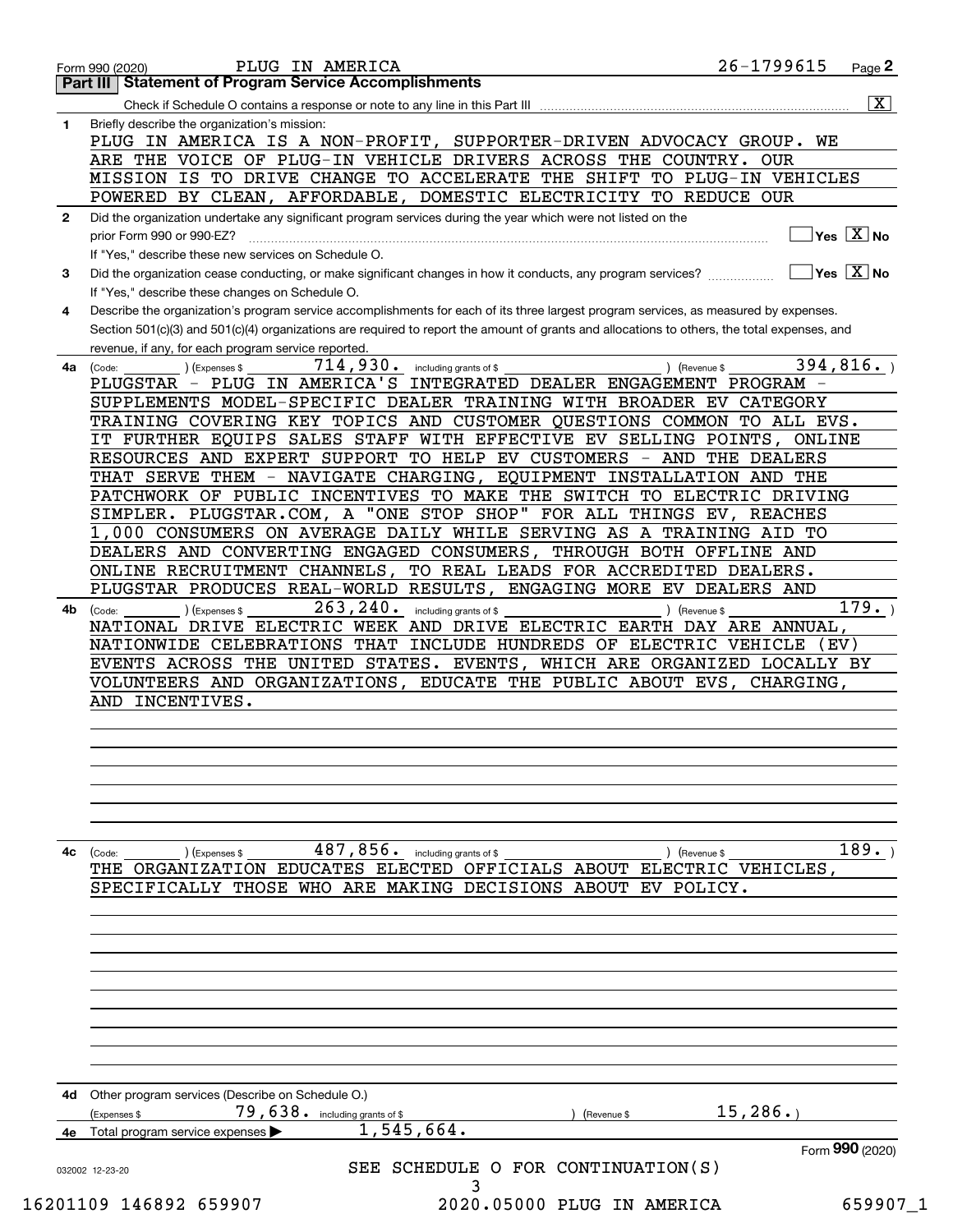|  | Form 990 (2020) |
|--|-----------------|

Form 990 (2020) PLUG IN AMERICA 2 6-1799615 <sub>Page</sub> 3<br>**Part IV** | Checklist of Required Schedules

|    |                                                                                                                                       |                 | Yes | No |
|----|---------------------------------------------------------------------------------------------------------------------------------------|-----------------|-----|----|
| 1  | Is the organization described in section $501(c)(3)$ or $4947(a)(1)$ (other than a private foundation)?                               |                 |     |    |
|    |                                                                                                                                       | 1               | х   |    |
| 2  |                                                                                                                                       | $\mathbf{2}$    | X   |    |
| 3  | Did the organization engage in direct or indirect political campaign activities on behalf of or in opposition to candidates for       |                 |     |    |
|    |                                                                                                                                       | 3               |     | x  |
| 4  | Section 501(c)(3) organizations. Did the organization engage in lobbying activities, or have a section 501(h) election in effect      |                 |     |    |
|    |                                                                                                                                       | 4               | X   |    |
| 5  | Is the organization a section 501(c)(4), 501(c)(5), or 501(c)(6) organization that receives membership dues, assessments, or          |                 |     |    |
|    |                                                                                                                                       | 5               |     | x  |
| 6  | Did the organization maintain any donor advised funds or any similar funds or accounts for which donors have the right to             |                 |     |    |
|    | provide advice on the distribution or investment of amounts in such funds or accounts? If "Yes," complete Schedule D, Part I          | 6               |     | х  |
| 7  | Did the organization receive or hold a conservation easement, including easements to preserve open space,                             |                 |     |    |
|    |                                                                                                                                       | 7               |     | х  |
| 8  | Did the organization maintain collections of works of art, historical treasures, or other similar assets? If "Yes," complete          |                 |     |    |
|    |                                                                                                                                       | 8               |     | х  |
| 9  | Did the organization report an amount in Part X, line 21, for escrow or custodial account liability, serve as a custodian for         |                 |     |    |
|    | amounts not listed in Part X; or provide credit counseling, debt management, credit repair, or debt negotiation services?             |                 |     |    |
|    |                                                                                                                                       | 9               |     | х  |
| 10 | Did the organization, directly or through a related organization, hold assets in donor-restricted endowments                          |                 |     |    |
|    |                                                                                                                                       | 10              |     | х  |
| 11 | If the organization's answer to any of the following questions is "Yes," then complete Schedule D, Parts VI, VIII, VIII, IX, or X     |                 |     |    |
|    | as applicable.                                                                                                                        |                 |     |    |
|    | a Did the organization report an amount for land, buildings, and equipment in Part X, line 10? If "Yes," complete Schedule D,         |                 |     |    |
|    |                                                                                                                                       | 11a             | X   |    |
|    | <b>b</b> Did the organization report an amount for investments - other securities in Part X, line 12, that is 5% or more of its total |                 |     |    |
|    |                                                                                                                                       | 11 <sub>b</sub> |     | x  |
|    |                                                                                                                                       |                 |     |    |
|    | c Did the organization report an amount for investments - program related in Part X, line 13, that is 5% or more of its total         |                 |     | х  |
|    |                                                                                                                                       | 11c             |     |    |
|    | d Did the organization report an amount for other assets in Part X, line 15, that is 5% or more of its total assets reported in       |                 |     | х  |
|    |                                                                                                                                       | 11d             | х   |    |
|    |                                                                                                                                       | <b>11e</b>      |     |    |
| f  | Did the organization's separate or consolidated financial statements for the tax year include a footnote that addresses               |                 | x   |    |
|    | the organization's liability for uncertain tax positions under FIN 48 (ASC 740)? If "Yes," complete Schedule D, Part X                | 11f             |     |    |
|    | 12a Did the organization obtain separate, independent audited financial statements for the tax year? If "Yes," complete               |                 |     |    |
|    |                                                                                                                                       | 12a             | х   |    |
|    | <b>b</b> Was the organization included in consolidated, independent audited financial statements for the tax year?                    |                 |     |    |
|    | If "Yes," and if the organization answered "No" to line 12a, then completing Schedule D, Parts XI and XII is optional                 | 12 <sub>b</sub> |     |    |
| 13 | Is the organization a school described in section $170(b)(1)(A)(ii)?$ If "Yes," complete Schedule E                                   | 13              |     | X  |
|    | 14a Did the organization maintain an office, employees, or agents outside of the United States?                                       | 14a             |     | x  |
|    | <b>b</b> Did the organization have aggregate revenues or expenses of more than \$10,000 from grantmaking, fundraising, business,      |                 |     |    |
|    | investment, and program service activities outside the United States, or aggregate foreign investments valued at \$100,000            |                 |     |    |
|    |                                                                                                                                       | 14b             |     | x  |
| 15 | Did the organization report on Part IX, column (A), line 3, more than \$5,000 of grants or other assistance to or for any             |                 |     |    |
|    |                                                                                                                                       | 15              |     | x  |
| 16 | Did the organization report on Part IX, column (A), line 3, more than \$5,000 of aggregate grants or other assistance to              |                 |     |    |
|    |                                                                                                                                       | 16              |     | x  |
| 17 | Did the organization report a total of more than \$15,000 of expenses for professional fundraising services on Part IX,               |                 |     |    |
|    |                                                                                                                                       | 17              |     | x  |
| 18 | Did the organization report more than \$15,000 total of fundraising event gross income and contributions on Part VIII, lines          |                 |     |    |
|    |                                                                                                                                       | 18              |     | x  |
| 19 | Did the organization report more than \$15,000 of gross income from gaming activities on Part VIII, line 9a? If "Yes."                |                 |     |    |
|    |                                                                                                                                       | 19              |     | x  |
|    |                                                                                                                                       | 20a             |     | X  |
|    | b If "Yes" to line 20a, did the organization attach a copy of its audited financial statements to this return?                        | 20 <sub>b</sub> |     |    |
| 21 | Did the organization report more than \$5,000 of grants or other assistance to any domestic organization or                           |                 |     |    |
|    |                                                                                                                                       | 21              |     | х  |

032003 12-23-20

Form (2020) **990**

4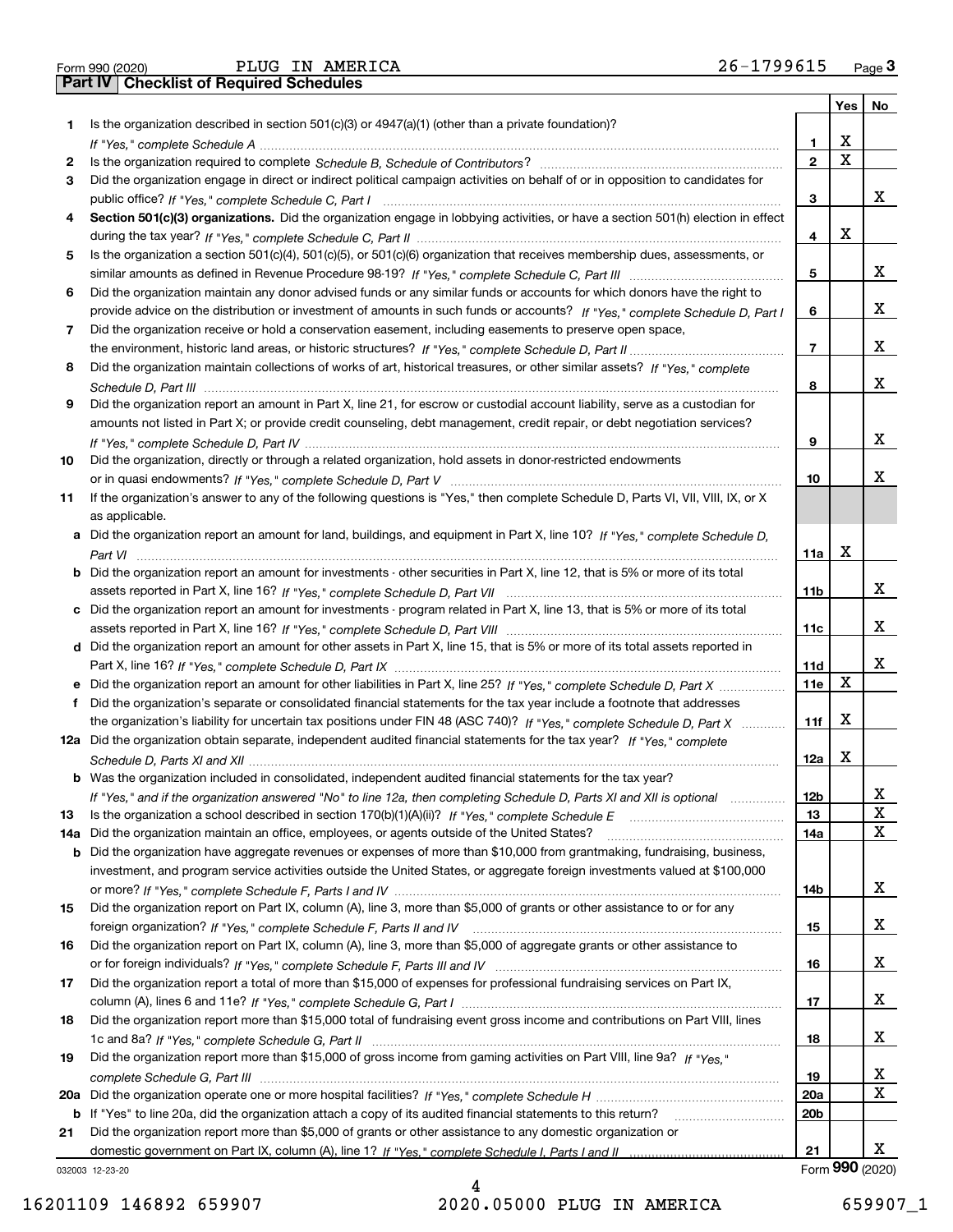|  | Form 990 (2020) |
|--|-----------------|

*(continued)*

|          |                                                                                                                              |                 | Yes | No              |
|----------|------------------------------------------------------------------------------------------------------------------------------|-----------------|-----|-----------------|
| 22       | Did the organization report more than \$5,000 of grants or other assistance to or for domestic individuals on                |                 |     |                 |
|          |                                                                                                                              | 22              |     | x               |
| 23       | Did the organization answer "Yes" to Part VII, Section A, line 3, 4, or 5 about compensation of the organization's current   |                 |     |                 |
|          | and former officers, directors, trustees, key employees, and highest compensated employees? If "Yes," complete               |                 |     |                 |
|          |                                                                                                                              | 23              | X   |                 |
|          | 24a Did the organization have a tax-exempt bond issue with an outstanding principal amount of more than \$100,000 as of the  |                 |     |                 |
|          | last day of the year, that was issued after December 31, 2002? If "Yes," answer lines 24b through 24d and complete           |                 |     |                 |
|          |                                                                                                                              | 24a             |     | x               |
|          | b Did the organization invest any proceeds of tax-exempt bonds beyond a temporary period exception?                          | 24b             |     |                 |
|          | c Did the organization maintain an escrow account other than a refunding escrow at any time during the year to defease       |                 |     |                 |
|          | any tax-exempt bonds?                                                                                                        | 24c             |     |                 |
|          |                                                                                                                              | 24d             |     |                 |
|          | 25a Section 501(c)(3), 501(c)(4), and 501(c)(29) organizations. Did the organization engage in an excess benefit             |                 |     |                 |
|          |                                                                                                                              | 25a             |     | x               |
|          | b Is the organization aware that it engaged in an excess benefit transaction with a disqualified person in a prior year, and |                 |     |                 |
|          | that the transaction has not been reported on any of the organization's prior Forms 990 or 990-EZ? If "Yes," complete        |                 |     |                 |
|          | Schedule L, Part I                                                                                                           | 25b             |     | x               |
| 26       | Did the organization report any amount on Part X, line 5 or 22, for receivables from or payables to any current              |                 |     |                 |
|          | or former officer, director, trustee, key employee, creator or founder, substantial contributor, or 35%                      |                 |     |                 |
|          |                                                                                                                              | 26              |     | x               |
| 27       | Did the organization provide a grant or other assistance to any current or former officer, director, trustee, key employee,  |                 |     |                 |
|          | creator or founder, substantial contributor or employee thereof, a grant selection committee member, or to a 35% controlled  |                 |     |                 |
|          | entity (including an employee thereof) or family member of any of these persons? If "Yes," complete Schedule L, Part III     | 27              |     | x               |
| 28       | Was the organization a party to a business transaction with one of the following parties (see Schedule L, Part IV            |                 |     |                 |
|          | instructions, for applicable filing thresholds, conditions, and exceptions):                                                 |                 |     |                 |
|          | a A current or former officer, director, trustee, key employee, creator or founder, or substantial contributor? If           |                 |     |                 |
|          |                                                                                                                              | 28a             |     | x               |
|          |                                                                                                                              | 28 <sub>b</sub> |     | X               |
|          | c A 35% controlled entity of one or more individuals and/or organizations described in lines 28a or 28b? If                  |                 |     |                 |
|          |                                                                                                                              | 28c             |     | x               |
| 29       |                                                                                                                              | 29              |     | X               |
| 30       | Did the organization receive contributions of art, historical treasures, or other similar assets, or qualified conservation  |                 |     |                 |
|          |                                                                                                                              | 30              |     | x               |
| 31       | Did the organization liquidate, terminate, or dissolve and cease operations? If "Yes," complete Schedule N, Part I           | 31              |     | $\mathbf x$     |
| 32       | Did the organization sell, exchange, dispose of, or transfer more than 25% of its net assets? If "Yes," complete             |                 |     |                 |
|          |                                                                                                                              | 32              |     | х               |
| 33       | Did the organization own 100% of an entity disregarded as separate from the organization under Regulations                   |                 |     |                 |
|          |                                                                                                                              | 33              |     | х               |
| 34       | Was the organization related to any tax-exempt or taxable entity? If "Yes," complete Schedule R, Part II, III, or IV, and    |                 |     |                 |
|          |                                                                                                                              | 34              |     | X               |
|          | 35a Did the organization have a controlled entity within the meaning of section 512(b)(13)?                                  | 35a             |     | х               |
|          | b If "Yes" to line 35a, did the organization receive any payment from or engage in any transaction with a controlled entity  |                 |     |                 |
|          |                                                                                                                              | 35 <sub>b</sub> |     |                 |
| 36       | Section 501(c)(3) organizations. Did the organization make any transfers to an exempt non-charitable related organization?   |                 |     |                 |
|          |                                                                                                                              | 36              |     | x               |
| 37       | Did the organization conduct more than 5% of its activities through an entity that is not a related organization             |                 |     |                 |
|          | and that is treated as a partnership for federal income tax purposes? If "Yes," complete Schedule R, Part VI                 | 37              |     | x               |
| 38       | Did the organization complete Schedule O and provide explanations in Schedule O for Part VI, lines 11b and 19?               |                 |     |                 |
|          | Note: All Form 990 filers are required to complete Schedule O                                                                | 38              | X   |                 |
| ∣ Part V | <b>Statements Regarding Other IRS Filings and Tax Compliance</b>                                                             |                 |     |                 |
|          | Check if Schedule O contains a response or note to any line in this Part V                                                   |                 |     |                 |
|          |                                                                                                                              |                 | Yes | No              |
|          | 86<br>1a                                                                                                                     |                 |     |                 |
|          | $\mathbf{0}$<br><b>b</b> Enter the number of Forms W-2G included in line 1a. Enter -0- if not applicable<br>1b               |                 |     |                 |
| c        | Did the organization comply with backup withholding rules for reportable payments to vendors and reportable gaming           |                 |     |                 |
|          | (gambling) winnings to prize winners?                                                                                        | 1c              | х   |                 |
|          | 032004 12-23-20                                                                                                              |                 |     | Form 990 (2020) |
|          | 5                                                                                                                            |                 |     |                 |
|          |                                                                                                                              |                 |     |                 |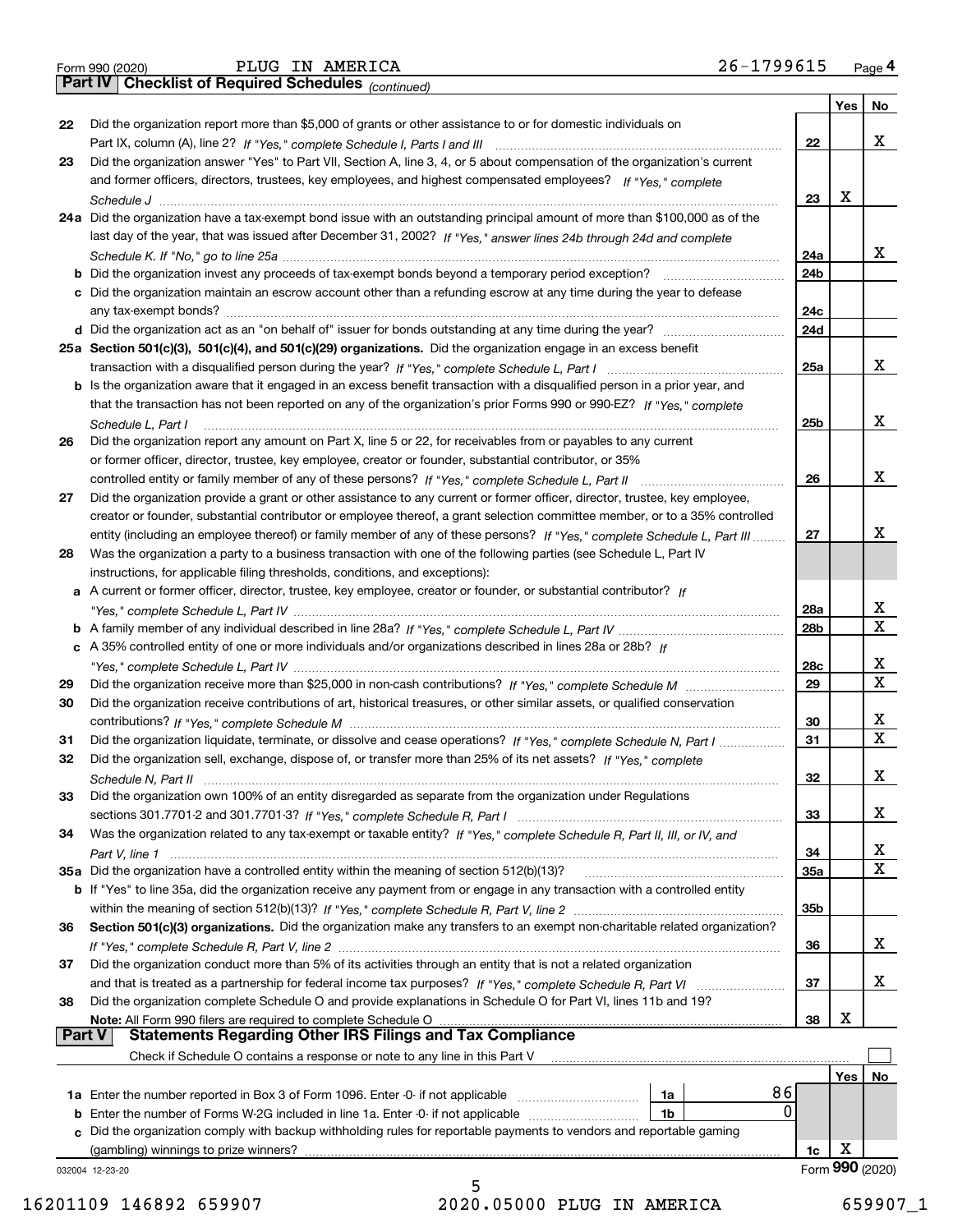|        | 26-1799615<br>PLUG IN AMERICA<br>Form 990 (2020)                                                                                                                                           |                |   | Page $5$ |  |  |  |  |
|--------|--------------------------------------------------------------------------------------------------------------------------------------------------------------------------------------------|----------------|---|----------|--|--|--|--|
| Part V | Statements Regarding Other IRS Filings and Tax Compliance <sub>(continued)</sub>                                                                                                           |                |   |          |  |  |  |  |
|        |                                                                                                                                                                                            |                |   | Yes   No |  |  |  |  |
|        | 2a Enter the number of employees reported on Form W-3, Transmittal of Wage and Tax Statements,                                                                                             |                |   |          |  |  |  |  |
|        | 14<br>filed for the calendar year ending with or within the year covered by this return [11] [11] filed for the calendar year ending with or within the year covered by this return<br>2a  |                |   |          |  |  |  |  |
|        |                                                                                                                                                                                            | 2 <sub>b</sub> | х |          |  |  |  |  |
|        |                                                                                                                                                                                            |                |   |          |  |  |  |  |
|        | 3a Did the organization have unrelated business gross income of \$1,000 or more during the year?                                                                                           | За             |   | х        |  |  |  |  |
|        |                                                                                                                                                                                            | 3 <sub>b</sub> |   |          |  |  |  |  |
|        | 4a At any time during the calendar year, did the organization have an interest in, or a signature or other authority over, a                                                               |                |   |          |  |  |  |  |
|        | financial account in a foreign country (such as a bank account, securities account, or other financial account)?                                                                           | 4a             |   | x        |  |  |  |  |
|        | <b>b</b> If "Yes," enter the name of the foreign country $\blacktriangleright$                                                                                                             |                |   |          |  |  |  |  |
|        | See instructions for filing requirements for FinCEN Form 114, Report of Foreign Bank and Financial Accounts (FBAR).                                                                        |                |   |          |  |  |  |  |
|        | 5a Was the organization a party to a prohibited tax shelter transaction at any time during the tax year?                                                                                   | 5a             |   | х        |  |  |  |  |
|        |                                                                                                                                                                                            | 5 <sub>b</sub> |   | х        |  |  |  |  |
| с      |                                                                                                                                                                                            | 5c             |   |          |  |  |  |  |
|        | 6a Does the organization have annual gross receipts that are normally greater than \$100,000, and did the organization solicit                                                             |                |   |          |  |  |  |  |
|        | any contributions that were not tax deductible as charitable contributions?                                                                                                                | 6a             |   | x        |  |  |  |  |
|        | <b>b</b> If "Yes," did the organization include with every solicitation an express statement that such contributions or gifts                                                              |                |   |          |  |  |  |  |
|        | were not tax deductible?                                                                                                                                                                   | 6b             |   |          |  |  |  |  |
| 7      | Organizations that may receive deductible contributions under section 170(c).                                                                                                              |                |   |          |  |  |  |  |
| а      | Did the organization receive a payment in excess of \$75 made partly as a contribution and partly for goods and services provided to the payor?                                            | 7a             |   | х        |  |  |  |  |
| b      | If "Yes," did the organization notify the donor of the value of the goods or services provided?                                                                                            | 7b             |   |          |  |  |  |  |
|        | c Did the organization sell, exchange, or otherwise dispose of tangible personal property for which it was required                                                                        |                |   |          |  |  |  |  |
|        | to file Form 8282?                                                                                                                                                                         | 7c             |   | x        |  |  |  |  |
|        | 7d<br>d If "Yes," indicate the number of Forms 8282 filed during the year manufactured in the second of the New York                                                                       |                |   |          |  |  |  |  |
| е      | Did the organization receive any funds, directly or indirectly, to pay premiums on a personal benefit contract?                                                                            | 7e             |   | х        |  |  |  |  |
|        | Did the organization, during the year, pay premiums, directly or indirectly, on a personal benefit contract?                                                                               | 7f             |   | х        |  |  |  |  |
|        |                                                                                                                                                                                            | 7g             |   |          |  |  |  |  |
|        | If the organization received a contribution of qualified intellectual property, did the organization file Form 8899 as required?<br>g                                                      |                |   |          |  |  |  |  |
| 8      | If the organization received a contribution of cars, boats, airplanes, or other vehicles, did the organization file a Form 1098-C?<br>h.                                                   |                |   |          |  |  |  |  |
|        | Sponsoring organizations maintaining donor advised funds. Did a donor advised fund maintained by the<br>sponsoring organization have excess business holdings at any time during the year? | 8              |   |          |  |  |  |  |
| 9      | Sponsoring organizations maintaining donor advised funds.                                                                                                                                  |                |   |          |  |  |  |  |
|        | Did the sponsoring organization make any taxable distributions under section 4966?                                                                                                         | 9а             |   |          |  |  |  |  |
| а      |                                                                                                                                                                                            | 9b             |   |          |  |  |  |  |
| b      | Did the sponsoring organization make a distribution to a donor, donor advisor, or related person?                                                                                          |                |   |          |  |  |  |  |
| 10     | Section 501(c)(7) organizations. Enter:                                                                                                                                                    |                |   |          |  |  |  |  |
|        | 10a                                                                                                                                                                                        |                |   |          |  |  |  |  |
| b      | Gross receipts, included on Form 990, Part VIII, line 12, for public use of club facilities<br>10b                                                                                         |                |   |          |  |  |  |  |
| 11     | Section 501(c)(12) organizations. Enter:                                                                                                                                                   |                |   |          |  |  |  |  |
| а      | 11a<br><b>b</b> Gross income from other sources (Do not net amounts due or paid to other sources against                                                                                   |                |   |          |  |  |  |  |
|        |                                                                                                                                                                                            |                |   |          |  |  |  |  |
|        | amounts due or received from them.)<br>11b<br>12a Section 4947(a)(1) non-exempt charitable trusts. Is the organization filing Form 990 in lieu of Form 1041?                               |                |   |          |  |  |  |  |
|        |                                                                                                                                                                                            | 12a            |   |          |  |  |  |  |
|        | 12b<br><b>b</b> If "Yes," enter the amount of tax-exempt interest received or accrued during the year <i>manument</i>                                                                      |                |   |          |  |  |  |  |
| 13     | Section 501(c)(29) qualified nonprofit health insurance issuers.                                                                                                                           |                |   |          |  |  |  |  |
|        | a Is the organization licensed to issue qualified health plans in more than one state?                                                                                                     | 13а            |   |          |  |  |  |  |
|        | Note: See the instructions for additional information the organization must report on Schedule O.                                                                                          |                |   |          |  |  |  |  |
|        | <b>b</b> Enter the amount of reserves the organization is required to maintain by the states in which the                                                                                  |                |   |          |  |  |  |  |
|        | 13 <sub>b</sub>                                                                                                                                                                            |                |   |          |  |  |  |  |
|        | 13с                                                                                                                                                                                        |                |   |          |  |  |  |  |
| 14a    | Did the organization receive any payments for indoor tanning services during the tax year?                                                                                                 | 14a            |   | x        |  |  |  |  |
|        |                                                                                                                                                                                            | 14b            |   |          |  |  |  |  |
| 15     | Is the organization subject to the section 4960 tax on payment(s) of more than \$1,000,000 in remuneration or                                                                              |                |   |          |  |  |  |  |
|        |                                                                                                                                                                                            | 15             |   | х        |  |  |  |  |
|        | If "Yes," see instructions and file Form 4720, Schedule N.                                                                                                                                 |                |   |          |  |  |  |  |
| 16     | Is the organization an educational institution subject to the section 4968 excise tax on net investment income?<br>.                                                                       | 16             |   | х        |  |  |  |  |
|        | If "Yes," complete Form 4720, Schedule O.                                                                                                                                                  |                |   |          |  |  |  |  |

Form (2020) **990**

032005 12-23-20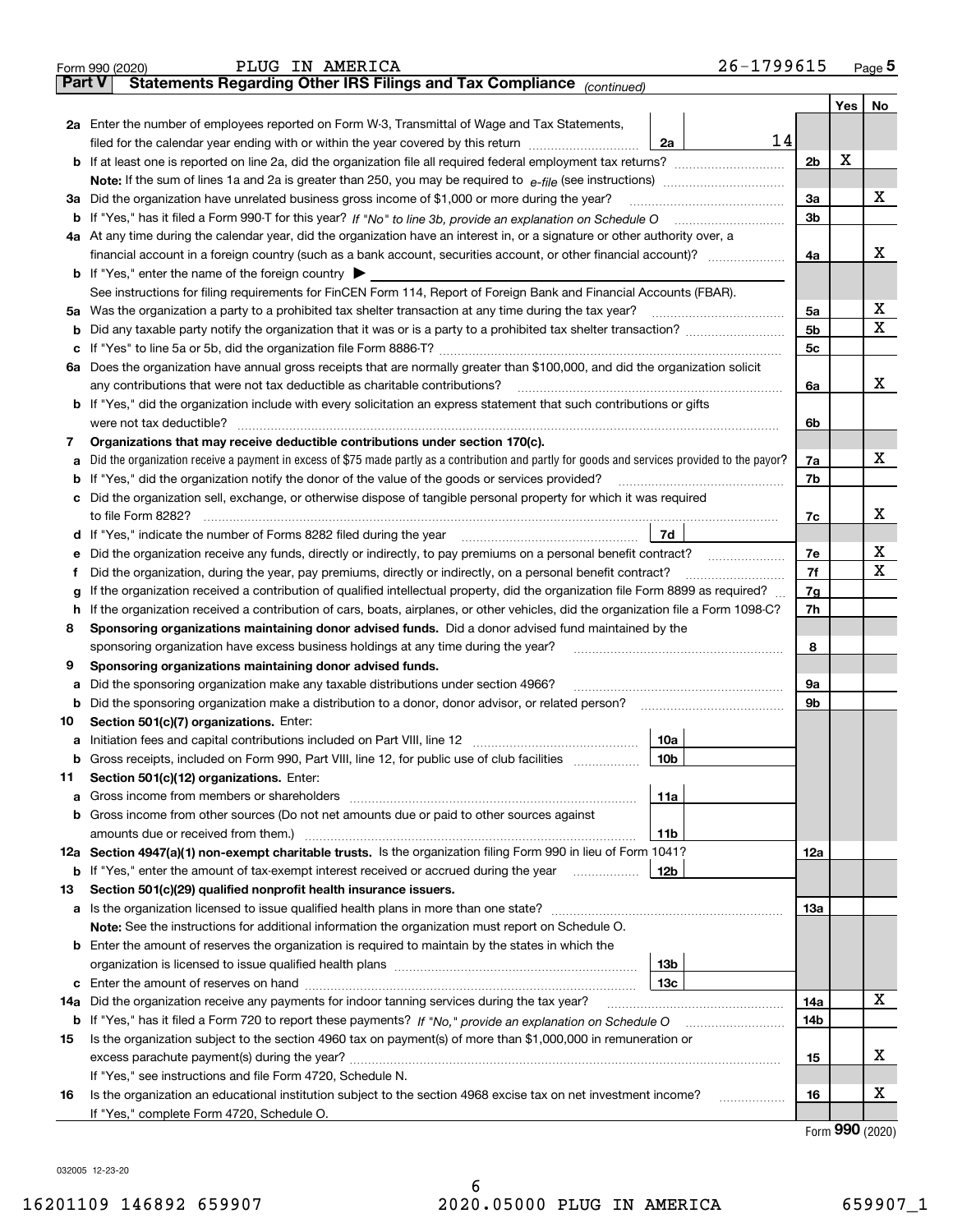|    | <b>Section A. Governing Body and Management</b>                                                                                                                                                                                |                 |                 | $\overline{\mathbf{x}}$  |
|----|--------------------------------------------------------------------------------------------------------------------------------------------------------------------------------------------------------------------------------|-----------------|-----------------|--------------------------|
|    |                                                                                                                                                                                                                                |                 |                 |                          |
|    | 13                                                                                                                                                                                                                             |                 | Yes             | No.                      |
|    | 1a<br>1a Enter the number of voting members of the governing body at the end of the tax year                                                                                                                                   |                 |                 |                          |
|    | If there are material differences in voting rights among members of the governing body, or if the governing                                                                                                                    |                 |                 |                          |
|    | body delegated broad authority to an executive committee or similar committee, explain on Schedule O.                                                                                                                          |                 |                 |                          |
|    | 13<br><b>b</b> Enter the number of voting members included on line 1a, above, who are independent <i></i><br>1b                                                                                                                |                 |                 |                          |
| 2  | Did any officer, director, trustee, or key employee have a family relationship or a business relationship with any other                                                                                                       |                 |                 |                          |
|    | officer, director, trustee, or key employee?                                                                                                                                                                                   | $\mathbf{2}$    |                 | Х                        |
| з  | Did the organization delegate control over management duties customarily performed by or under the direct supervision                                                                                                          |                 |                 |                          |
|    | of officers, directors, trustees, or key employees to a management company or other person?                                                                                                                                    | 3               |                 | $\underline{\mathbf{X}}$ |
| 4  | Did the organization make any significant changes to its governing documents since the prior Form 990 was filed?                                                                                                               | 4               |                 | $\overline{\mathbf{x}}$  |
| 5  |                                                                                                                                                                                                                                | 5               |                 | $\overline{\mathbf{x}}$  |
| 6  | Did the organization have members or stockholders?                                                                                                                                                                             | 6               |                 | $\overline{\mathbf{x}}$  |
| 7a | Did the organization have members, stockholders, or other persons who had the power to elect or appoint one or                                                                                                                 |                 |                 |                          |
|    | more members of the governing body?                                                                                                                                                                                            | 7a              |                 | x                        |
|    | b Are any governance decisions of the organization reserved to (or subject to approval by) members, stockholders, or                                                                                                           |                 |                 |                          |
|    | persons other than the governing body?                                                                                                                                                                                         | 7b              |                 | х                        |
| 8  | Did the organization contemporaneously document the meetings held or written actions undertaken during the year by the following:                                                                                              |                 |                 |                          |
|    |                                                                                                                                                                                                                                |                 | х               |                          |
| а  |                                                                                                                                                                                                                                | 8а              | X               |                          |
|    | Each committee with authority to act on behalf of the governing body?                                                                                                                                                          | 8b              |                 |                          |
| 9  | Is there any officer, director, trustee, or key employee listed in Part VII, Section A, who cannot be reached at the                                                                                                           |                 |                 |                          |
|    |                                                                                                                                                                                                                                | 9               |                 | x                        |
|    | Section B. Policies (This Section B requests information about policies not required by the Internal Revenue Code.)                                                                                                            |                 |                 |                          |
|    |                                                                                                                                                                                                                                |                 | Yes             | No                       |
|    |                                                                                                                                                                                                                                | 10a             |                 | X                        |
|    | <b>b</b> If "Yes," did the organization have written policies and procedures governing the activities of such chapters, affiliates,                                                                                            |                 |                 |                          |
|    |                                                                                                                                                                                                                                | 10b             |                 |                          |
|    | 11a Has the organization provided a complete copy of this Form 990 to all members of its governing body before filing the form?                                                                                                | 11a             | x               |                          |
|    | <b>b</b> Describe in Schedule O the process, if any, used by the organization to review this Form 990.                                                                                                                         |                 |                 |                          |
|    |                                                                                                                                                                                                                                | 12a             | x               |                          |
|    | <b>b</b> Were officers, directors, or trustees, and key employees required to disclose annually interests that could give rise to conflicts?                                                                                   | 12 <sub>b</sub> | X               |                          |
|    | c Did the organization regularly and consistently monitor and enforce compliance with the policy? If "Yes." describe                                                                                                           |                 |                 |                          |
|    | in Schedule O how this was done manufactured and continuum control of the state of the state of the state of t                                                                                                                 | 12c             | Х               |                          |
| 13 |                                                                                                                                                                                                                                | 13              | X               |                          |
| 14 | Did the organization have a written document retention and destruction policy?                                                                                                                                                 | 14              | $\mathbf x$     |                          |
| 15 | Did the process for determining compensation of the following persons include a review and approval by independent                                                                                                             |                 |                 |                          |
|    | persons, comparability data, and contemporaneous substantiation of the deliberation and decision?                                                                                                                              |                 |                 |                          |
|    |                                                                                                                                                                                                                                |                 | x               |                          |
|    | a The organization's CEO, Executive Director, or top management official [11] [12] The organization's CEO, Executive Director, or top management official [12] [12] [12] [12] The organization's CEO, Executive Director, or t | 15a             |                 |                          |
|    |                                                                                                                                                                                                                                | 15b             |                 | $\mathbf{X}$             |
|    | If "Yes" to line 15a or 15b, describe the process in Schedule O (see instructions).                                                                                                                                            |                 |                 |                          |
|    | 16a Did the organization invest in, contribute assets to, or participate in a joint venture or similar arrangement with a                                                                                                      |                 |                 |                          |
|    | taxable entity during the year?                                                                                                                                                                                                | 16a             |                 | х                        |
|    | b If "Yes," did the organization follow a written policy or procedure requiring the organization to evaluate its participation                                                                                                 |                 |                 |                          |
|    | in joint venture arrangements under applicable federal tax law, and take steps to safeguard the organization's                                                                                                                 |                 |                 |                          |
|    |                                                                                                                                                                                                                                | 16b             |                 |                          |
|    | <b>Section C. Disclosure</b>                                                                                                                                                                                                   |                 |                 |                          |
| 17 | List the states with which a copy of this Form 990 is required to be filed $\blacktriangleright$ CA                                                                                                                            |                 |                 |                          |
| 18 | Section 6104 requires an organization to make its Forms 1023 (1024 or 1024-A, if applicable), 990, and 990-T (Section 501(c)(3)s only) available                                                                               |                 |                 |                          |
|    | for public inspection. Indicate how you made these available. Check all that apply.                                                                                                                                            |                 |                 |                          |
|    | $\mathbf{X}$ Own website<br>$\lfloor x \rfloor$ Upon request<br>Another's website<br>Other (explain on Schedule O)                                                                                                             |                 |                 |                          |
| 19 | Describe on Schedule O whether (and if so, how) the organization made its governing documents, conflict of interest policy, and financial                                                                                      |                 |                 |                          |
|    | statements available to the public during the tax year.                                                                                                                                                                        |                 |                 |                          |
| 20 | State the name, address, and telephone number of the person who possesses the organization's books and records                                                                                                                 |                 |                 |                          |
|    | AHMED ABOU-ISMAIL - 323-372-1236                                                                                                                                                                                               |                 |                 |                          |
|    | 1270 S ALFRED ST., NO. 351268, LOS ANGELES, CA<br>90035                                                                                                                                                                        |                 |                 |                          |
|    |                                                                                                                                                                                                                                |                 | Form 990 (2020) |                          |
|    | 032006 12-23-20                                                                                                                                                                                                                |                 |                 |                          |

Form 990 (2020) **PLUG IN AMERICA** Provided a last the set of the Sea of Page 6 Page 6 Page 6 Page 6 Page 6 Page 6 Page 6 Page 6 Page 6 Page 6 Page 6 Page 6 Page 6 Page 6 Page 6 Page 6 Page 6 Page 6 Page 6 Page 6 Page 6 Pag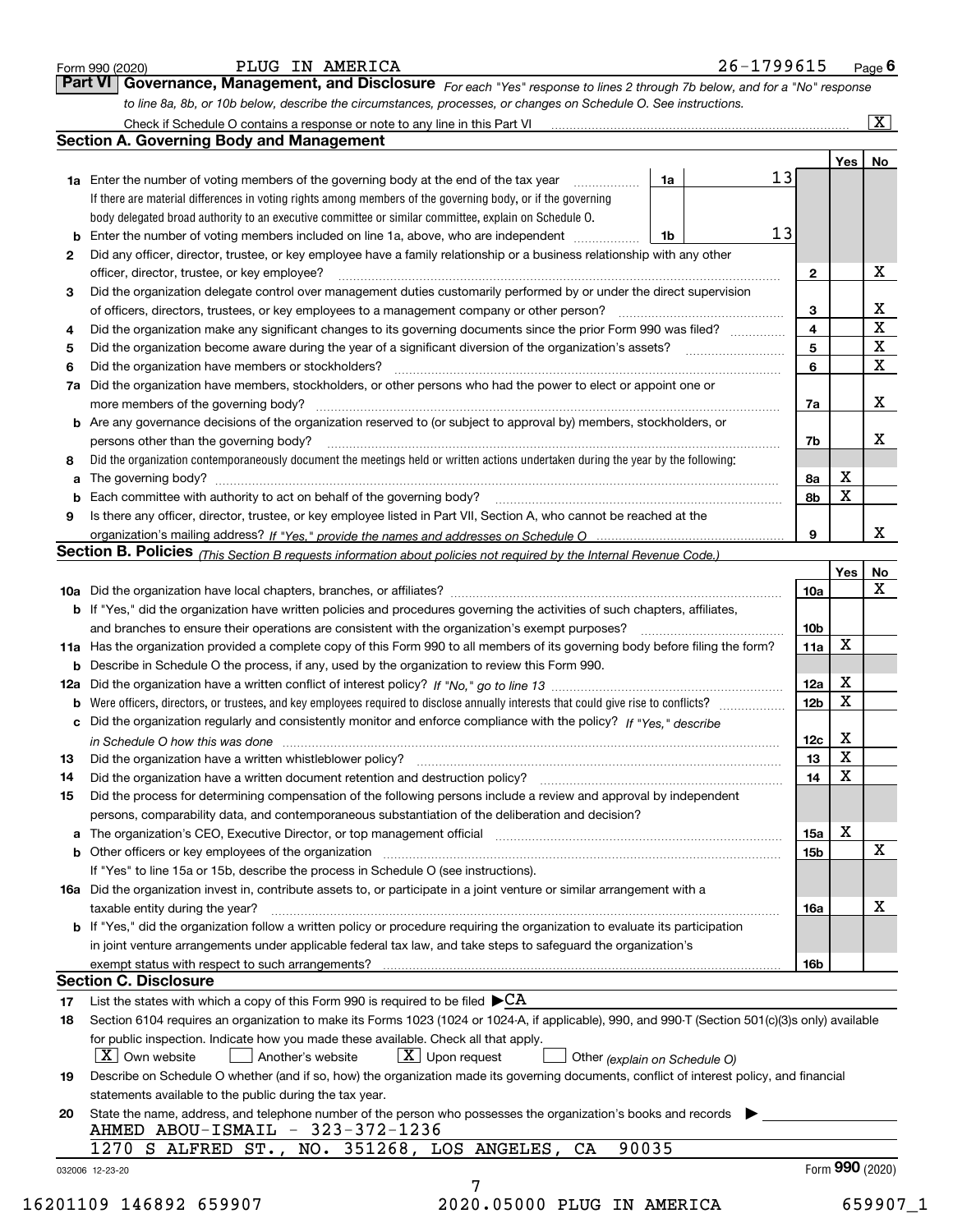$\mathcal{L}^{\text{max}}$ 

## **7Part VII Compensation of Officers, Directors, Trustees, Key Employees, Highest Compensated Employees, and Independent Contractors**

Check if Schedule O contains a response or note to any line in this Part VII

**Section A. Officers, Directors, Trustees, Key Employees, and Highest Compensated Employees**

**1a**  Complete this table for all persons required to be listed. Report compensation for the calendar year ending with or within the organization's tax year. **•** List all of the organization's current officers, directors, trustees (whether individuals or organizations), regardless of amount of compensation.

Enter -0- in columns (D), (E), and (F) if no compensation was paid.

 $\bullet$  List all of the organization's  $\,$ current key employees, if any. See instructions for definition of "key employee."

**•** List the organization's five current highest compensated employees (other than an officer, director, trustee, or key employee) who received reportable compensation (Box 5 of Form W-2 and/or Box 7 of Form 1099-MISC) of more than \$100,000 from the organization and any related organizations.

**•** List all of the organization's former officers, key employees, and highest compensated employees who received more than \$100,000 of reportable compensation from the organization and any related organizations.

**former directors or trustees**  ¥ List all of the organization's that received, in the capacity as a former director or trustee of the organization, more than \$10,000 of reportable compensation from the organization and any related organizations.

See instructions for the order in which to list the persons above.

Check this box if neither the organization nor any related organization compensated any current officer, director, or trustee.  $\mathcal{L}^{\text{max}}$ 

| (A)                           | (B)                      |                                |                                         |                         | (C)          |                                   |        | (D)             | (E)             | (F)                         |
|-------------------------------|--------------------------|--------------------------------|-----------------------------------------|-------------------------|--------------|-----------------------------------|--------|-----------------|-----------------|-----------------------------|
| Name and title                | Average                  |                                | Position<br>(do not check more than one |                         |              |                                   |        | Reportable      | Reportable      | Estimated                   |
|                               | hours per                |                                | box, unless person is both an           |                         |              |                                   |        | compensation    | compensation    | amount of                   |
|                               | week                     |                                | officer and a director/trustee)         |                         |              |                                   |        | from            | from related    | other                       |
|                               | (list any                |                                |                                         |                         |              |                                   |        | the             | organizations   | compensation                |
|                               | hours for                |                                |                                         |                         |              |                                   |        | organization    | (W-2/1099-MISC) | from the                    |
|                               | related<br>organizations |                                |                                         |                         |              |                                   |        | (W-2/1099-MISC) |                 | organization<br>and related |
|                               | below                    |                                |                                         |                         |              |                                   |        |                 |                 | organizations               |
|                               | line)                    | Individual trustee or director | Institutional trustee                   | Officer                 | Key employee | Highest compensated<br>  employee | Former |                 |                 |                             |
| <b>JOEL LEVIN</b><br>(1)      | 45.00                    |                                |                                         |                         |              |                                   |        |                 |                 |                             |
| EXECUTIVE DIRECTOR            |                          |                                |                                         | X                       |              |                                   |        | 156,907.        | $\mathbf 0$ .   | 16,837.                     |
| AHMED ABOU-ISMAIL<br>(2)      | 45.00                    |                                |                                         |                         |              |                                   |        |                 |                 |                             |
| DIRECTOR OF FINANCE AND ADMIN |                          |                                |                                         |                         |              | $\mathbf X$                       |        | 114,125.        | $\mathbf 0$ .   | 0.                          |
| KATHERINE STAINKIN<br>(3)     | 45.00                    |                                |                                         |                         |              |                                   |        |                 |                 |                             |
| POLICY DIRECTOR               |                          |                                |                                         |                         |              | $\rm X$                           |        | 100,746.        | $\mathbf 0$ .   | 8,940.                      |
| MARC GELLER<br>(4)            | 2.00                     |                                |                                         |                         |              |                                   |        |                 |                 |                             |
| VICE PRESIDENT                |                          | $\overline{\text{X}}$          |                                         | $\overline{\mathbf{X}}$ |              |                                   |        | 0.              | $\mathbf 0$ .   | $0_{.}$                     |
| <b>BARRY WOODS</b><br>(5)     | 2.00                     |                                |                                         |                         |              |                                   |        |                 |                 |                             |
| TREASURER                     |                          | $\mathbf X$                    |                                         | X                       |              |                                   |        | 0.              | $\mathbf 0$ .   | $\mathbf 0$ .               |
| (6)<br>TOM SMITH              | 2.00                     |                                |                                         |                         |              |                                   |        |                 |                 |                             |
| <b>SECRETARY</b>              |                          | X                              |                                         | $\overline{\textbf{X}}$ |              |                                   |        | 0.              | 0.              | $\mathbf 0$ .               |
| (7)<br>CEDRIC DANIELS         | 2.00                     |                                |                                         |                         |              |                                   |        |                 |                 |                             |
| DIRECTOR (FROM 6/10/20)       |                          | $\mathbf X$                    |                                         |                         |              |                                   |        | 0.              | $\mathbf 0$ .   | $\mathbf 0$ .               |
| <b>RAEJEAN FELLOWS</b><br>(8) | 2.00                     |                                |                                         |                         |              |                                   |        |                 |                 |                             |
| <b>DIRECTOR</b>               |                          | $\overline{\text{X}}$          |                                         |                         |              |                                   |        | 0.              | $\mathbf 0$ .   | 0.                          |
| CARISA FERRER<br>(9)          | 2.00                     |                                |                                         |                         |              |                                   |        |                 |                 |                             |
| DIRECTOR (FROM 11/20/20)      |                          | $\mathbf X$                    |                                         |                         |              |                                   |        | 0.              | 0.              | $0_{.}$                     |
| (10) PAMELA FRANK             | 2.00                     |                                |                                         |                         |              |                                   |        |                 |                 |                             |
| DIRECTOR (FROM 11/20/20)      |                          | $\mathbf X$                    |                                         |                         |              |                                   |        | 0.              | $\mathbf 0$ .   | $\mathbf 0$ .               |
| (11) RON FREUND               | 2.00                     |                                |                                         |                         |              |                                   |        |                 |                 |                             |
| <b>DIRECTOR</b>               |                          | X                              |                                         |                         |              |                                   |        | 0.              | 0.              | $0_{.}$                     |
| (12) JAY FRIEDLAND            | 2.00                     |                                |                                         |                         |              |                                   |        |                 |                 |                             |
| <b>DIRECTOR</b>               |                          | $\rm X$                        |                                         |                         |              |                                   |        | 0.              | 0.              | $\mathbf 0$ .               |
| (13) BRITTA K. GROSS          | 2.00                     |                                |                                         |                         |              |                                   |        |                 |                 |                             |
| DIRECTOR (FROM 08/24/20)      |                          | X                              |                                         |                         |              |                                   |        | 0.              | $\mathbf 0$ .   | 0.                          |
| (14) JENNIFER KRILL           | 2.00                     |                                |                                         |                         |              |                                   |        |                 |                 |                             |
| <b>DIRECTOR</b>               |                          | $\mathbf X$                    |                                         |                         |              |                                   |        | 0.              | 0.              | 0.                          |
| (15) NANCY SUTLEY             | 2.00                     |                                |                                         |                         |              |                                   |        |                 |                 |                             |
| <b>DIRECTOR</b>               |                          | X                              |                                         |                         |              |                                   |        | 0.              | $\mathbf 0$ .   | $\mathbf 0$ .               |
| (16) TONIA BUELL              | 2.00                     |                                |                                         |                         |              |                                   |        |                 |                 |                             |
| PRESIDENT                     |                          | X                              |                                         | $\overline{\textbf{X}}$ |              |                                   |        | 0.              | $\mathbf 0$ .   | $\mathbf 0$ .               |
| (17) RANDY JOHNSON            | 2.00                     |                                |                                         |                         |              |                                   |        |                 |                 |                             |
| DIRECTOR (THROUGH 11/20/20)   |                          | X                              |                                         |                         |              |                                   |        | 0.              | $\mathbf 0$ .   | 0.<br>nnn.                  |

8

032007 12-23-20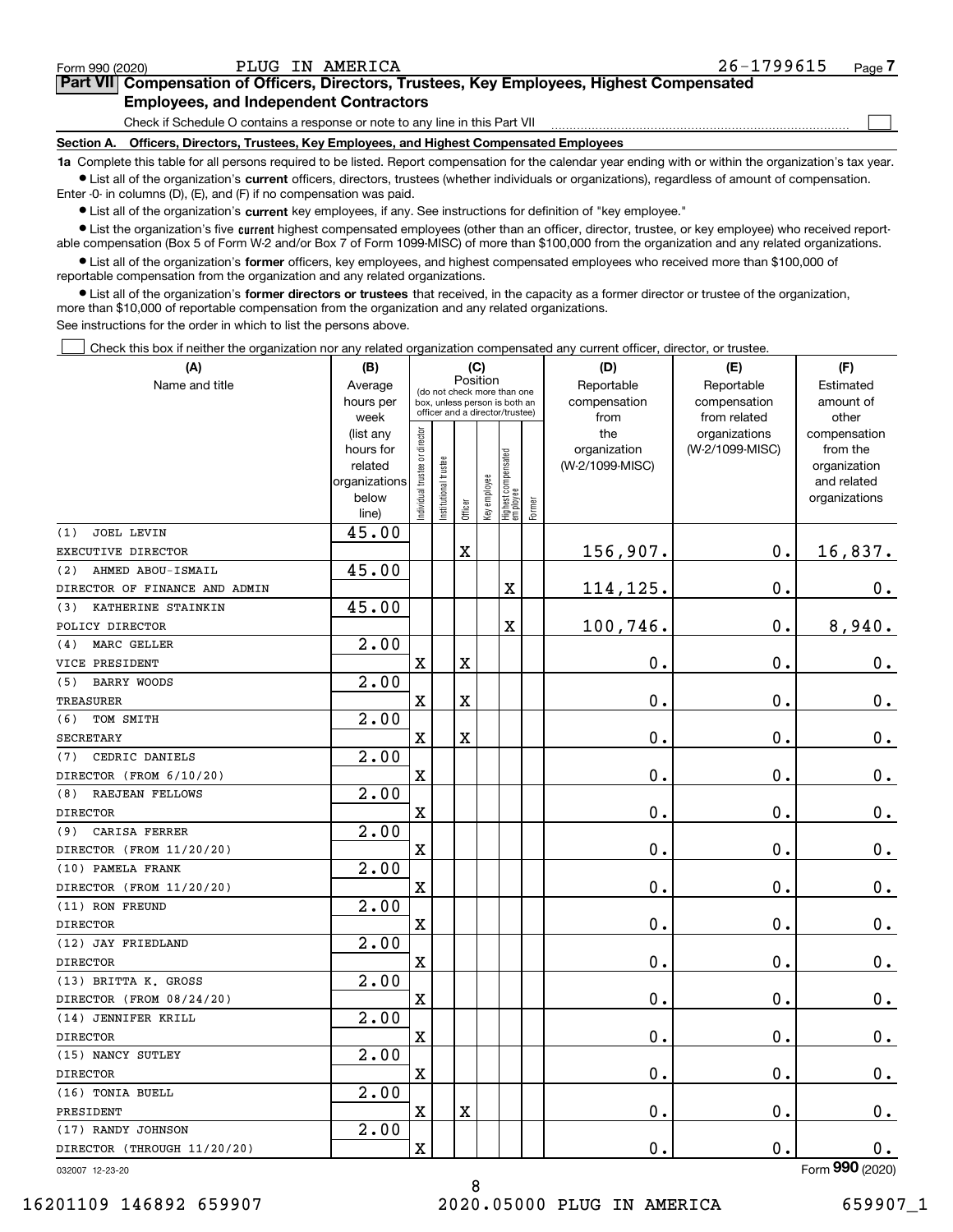|   | PLUG IN AMERICA<br>Form 990 (2020)                                                                                                                                                                                                                           |                                                                      |                               |                      |         |                 |                                                                                                 |        |                                           | 26-1799615                                        |                                 |                               |                                         | Page 8 |
|---|--------------------------------------------------------------------------------------------------------------------------------------------------------------------------------------------------------------------------------------------------------------|----------------------------------------------------------------------|-------------------------------|----------------------|---------|-----------------|-------------------------------------------------------------------------------------------------|--------|-------------------------------------------|---------------------------------------------------|---------------------------------|-------------------------------|-----------------------------------------|--------|
|   | <b>Part VII</b><br>Section A. Officers, Directors, Trustees, Key Employees, and Highest Compensated Employees (continued)                                                                                                                                    |                                                                      |                               |                      |         |                 |                                                                                                 |        |                                           |                                                   |                                 |                               |                                         |        |
|   | (B)<br>(A)<br>Average<br>Name and title<br>hours per<br>week                                                                                                                                                                                                 |                                                                      |                               |                      |         | (C)<br>Position | (do not check more than one<br>box, unless person is both an<br>officer and a director/trustee) |        | (D)<br>Reportable<br>compensation<br>from | (E)<br>Reportable<br>compensation<br>from related |                                 |                               | (F)<br>Estimated<br>amount of<br>other  |        |
|   |                                                                                                                                                                                                                                                              | (list any<br>hours for<br>related<br>organizations<br>below<br>line) | ndividual trustee or director | nstitutional trustee | Officer | key employee    | Highest compensated<br> employee                                                                | Former | the<br>organization<br>(W-2/1099-MISC)    | organizations<br>(W-2/1099-MISC)                  |                                 | compensation<br>organizations | from the<br>organization<br>and related |        |
|   | (18) RICHARD KELLY                                                                                                                                                                                                                                           | 2.00                                                                 |                               |                      |         |                 |                                                                                                 |        |                                           |                                                   |                                 |                               |                                         |        |
|   | DIRECTOR (THROUGH 11/20/20)                                                                                                                                                                                                                                  |                                                                      | $\mathbf X$                   |                      |         |                 |                                                                                                 |        | 0.                                        |                                                   | 0.                              |                               |                                         | $0$ .  |
|   |                                                                                                                                                                                                                                                              |                                                                      |                               |                      |         |                 |                                                                                                 |        |                                           |                                                   |                                 |                               |                                         |        |
|   |                                                                                                                                                                                                                                                              |                                                                      |                               |                      |         |                 |                                                                                                 |        |                                           |                                                   |                                 |                               |                                         |        |
|   |                                                                                                                                                                                                                                                              |                                                                      |                               |                      |         |                 |                                                                                                 |        |                                           |                                                   |                                 |                               |                                         |        |
|   |                                                                                                                                                                                                                                                              |                                                                      |                               |                      |         |                 |                                                                                                 |        |                                           |                                                   |                                 |                               |                                         |        |
|   |                                                                                                                                                                                                                                                              |                                                                      |                               |                      |         |                 |                                                                                                 |        |                                           |                                                   |                                 |                               |                                         |        |
| d | 1b Subtotal<br>c Total from continuation sheets to Part VII, Section A<br>Total (add lines 1b and 1c)                                                                                                                                                        |                                                                      |                               |                      |         |                 |                                                                                                 |        | 371,778.<br>0.<br>371,778.                |                                                   | 0.<br>$0$ .<br>$\overline{0}$ . |                               | 25,777.<br>25,777.                      | 0.     |
| 2 | Total number of individuals (including but not limited to those listed above) who received more than \$100,000 of reportable<br>compensation from the organization $\blacktriangleright$                                                                     |                                                                      |                               |                      |         |                 |                                                                                                 |        |                                           |                                                   |                                 |                               |                                         | 3      |
|   |                                                                                                                                                                                                                                                              |                                                                      |                               |                      |         |                 |                                                                                                 |        |                                           |                                                   |                                 |                               | Yes                                     | No     |
| 3 | Did the organization list any former officer, director, trustee, key employee, or highest compensated employee on<br>line 1a? If "Yes," complete Schedule J for such individual manufactured contained and the Yes," complete Schedule J for such individual |                                                                      |                               |                      |         |                 |                                                                                                 |        |                                           |                                                   |                                 | 3                             |                                         | x      |
| 4 | For any individual listed on line 1a, is the sum of reportable compensation and other compensation from the organization                                                                                                                                     |                                                                      |                               |                      |         |                 |                                                                                                 |        |                                           |                                                   |                                 | 4                             | х                                       |        |
| 5 | Did any person listed on line 1a receive or accrue compensation from any unrelated organization or individual for services                                                                                                                                   |                                                                      |                               |                      |         |                 |                                                                                                 |        |                                           |                                                   |                                 | 5                             |                                         | X      |
|   | <b>Section B. Independent Contractors</b>                                                                                                                                                                                                                    |                                                                      |                               |                      |         |                 |                                                                                                 |        |                                           |                                                   |                                 |                               |                                         |        |
| 1 | Complete this table for your five highest compensated independent contractors that received more than \$100,000 of compensation from<br>the organization. Report compensation for the calendar year ending with or within the organization's tax year.       |                                                                      |                               |                      |         |                 |                                                                                                 |        |                                           |                                                   |                                 |                               |                                         |        |
|   | (A)<br>Name and business address                                                                                                                                                                                                                             |                                                                      |                               | <b>NONE</b>          |         |                 |                                                                                                 |        | (B)<br>Description of services            |                                                   |                                 | (C)<br>Compensation           |                                         |        |
|   |                                                                                                                                                                                                                                                              |                                                                      |                               |                      |         |                 |                                                                                                 |        |                                           |                                                   |                                 |                               |                                         |        |
|   |                                                                                                                                                                                                                                                              |                                                                      |                               |                      |         |                 |                                                                                                 |        |                                           |                                                   |                                 |                               |                                         |        |
|   |                                                                                                                                                                                                                                                              |                                                                      |                               |                      |         |                 |                                                                                                 |        |                                           |                                                   |                                 |                               |                                         |        |
|   |                                                                                                                                                                                                                                                              |                                                                      |                               |                      |         |                 |                                                                                                 |        |                                           |                                                   |                                 |                               |                                         |        |
| 2 | Total number of independent contractors (including but not limited to those listed above) who received more than<br>\$100,000 of compensation from the organization                                                                                          |                                                                      |                               |                      |         | 0               |                                                                                                 |        |                                           |                                                   |                                 | Form 990 (2020)               |                                         |        |
|   |                                                                                                                                                                                                                                                              |                                                                      |                               |                      |         |                 |                                                                                                 |        |                                           |                                                   |                                 |                               |                                         |        |

032008 12-23-20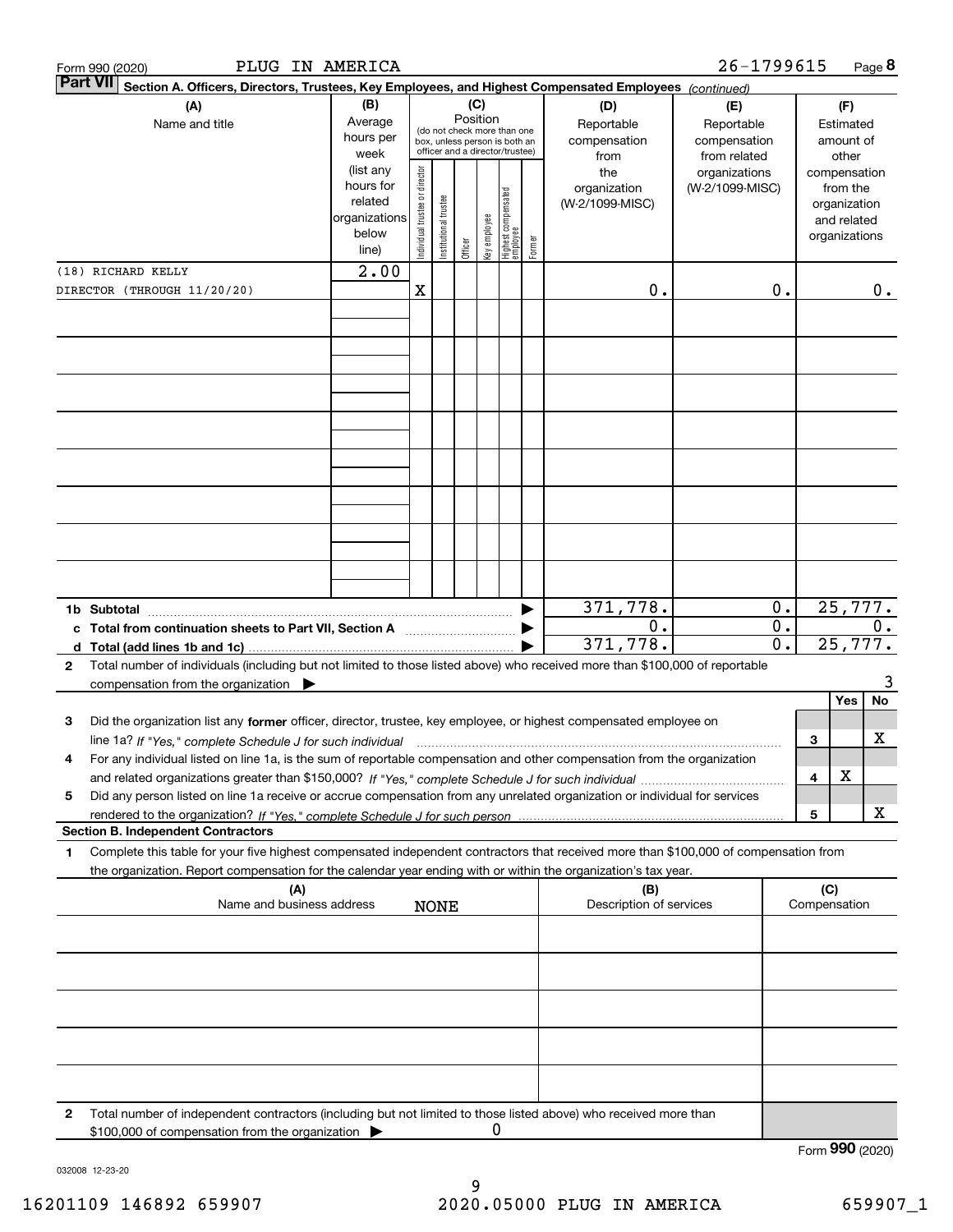|                                                           | <b>Part VIII</b> |                        | <b>Statement of Revenue</b>                                                                                                                                                                                                                                                 |                                                                      |                        |                                                                  |                                  |                                              |                                                 |                                                                 |
|-----------------------------------------------------------|------------------|------------------------|-----------------------------------------------------------------------------------------------------------------------------------------------------------------------------------------------------------------------------------------------------------------------------|----------------------------------------------------------------------|------------------------|------------------------------------------------------------------|----------------------------------|----------------------------------------------|-------------------------------------------------|-----------------------------------------------------------------|
|                                                           |                  |                        | Check if Schedule O contains a response or note to any line in this Part VIII                                                                                                                                                                                               |                                                                      |                        |                                                                  |                                  |                                              |                                                 |                                                                 |
|                                                           |                  |                        |                                                                                                                                                                                                                                                                             |                                                                      |                        |                                                                  | (A)<br>Total revenue             | (B)<br>Related or exempt<br>function revenue | $\overline{C}$<br>Unrelated<br>business revenue | (D)<br>Revenue excluded<br>from tax under<br>sections 512 - 514 |
| Contributions, Gifts, Grants<br>and Other Similar Amounts |                  | b<br>с<br>d<br>f<br>h. | <b>1 a</b> Federated campaigns<br>Membership dues<br>Fundraising events<br>Related organizations<br>Government grants (contributions)<br>All other contributions, gifts, grants, and<br>similar amounts not included above<br>Noncash contributions included in lines 1a-1f | 1a<br>1 <sub>b</sub><br>1 <sub>c</sub><br>1 <sub>d</sub><br>1e<br>1f | $1g$ \$                | 208,327.<br><u>1,167,415.</u><br>3,543.<br>$\blacktriangleright$ | 1,375,742.                       |                                              |                                                 |                                                                 |
|                                                           |                  |                        |                                                                                                                                                                                                                                                                             |                                                                      |                        | <b>Business Code</b>                                             |                                  |                                              |                                                 |                                                                 |
| Program Service<br>Revenue                                | 2a               | b<br>с<br>d<br>е       | PROGRAM FEES<br>the control of the control of the control of the control of the control of<br>the contract of the contract of the contract of the contract of the contract of<br>the control of the control of the control of the control of the control of the control of  |                                                                      |                        | 900099                                                           | 410, 470.                        | 410,470.                                     |                                                 |                                                                 |
|                                                           |                  | f                      | All other program service revenue                                                                                                                                                                                                                                           |                                                                      |                        |                                                                  |                                  |                                              |                                                 |                                                                 |
|                                                           | 3<br>4           | a                      | Investment income (including dividends, interest, and<br>Income from investment of tax-exempt bond proceeds                                                                                                                                                                 |                                                                      |                        | $\blacktriangleright$                                            | 410, 470.                        |                                              |                                                 |                                                                 |
|                                                           | 5<br>6а          | b<br>с<br>d            | Gross rents<br>.<br>Less: rental expenses<br>Rental income or (loss)<br>Net rental income or (loss)                                                                                                                                                                         | (i) Real<br>6а<br>6b<br>6c                                           |                        | (ii) Personal                                                    |                                  |                                              |                                                 |                                                                 |
| Revenue                                                   |                  |                        | 7 a Gross amount from sales of<br>assets other than inventory<br><b>b</b> Less: cost or other basis<br>and sales expenses<br>c Gain or (loss)                                                                                                                               | (i) Securities<br>7a<br>7b<br> 7c                                    |                        | (ii) Other<br>▶                                                  |                                  |                                              |                                                 |                                                                 |
| <b>Other</b>                                              |                  |                        | 8 a Gross income from fundraising events (not<br>including \$<br>contributions reported on line 1c). See<br><b>b</b> Less: direct expenses <i></i>                                                                                                                          |                                                                      | 8a<br>l 8b             |                                                                  |                                  |                                              |                                                 |                                                                 |
|                                                           |                  | c                      | Net income or (loss) from fundraising events                                                                                                                                                                                                                                |                                                                      |                        | $\ldots \ldots \ldots$                                           |                                  |                                              |                                                 |                                                                 |
|                                                           |                  |                        | 9 a Gross income from gaming activities. See<br><b>b</b> Less: direct expenses <b>manually</b><br>c Net income or (loss) from gaming activities                                                                                                                             |                                                                      | 9a<br>9 <sub>b</sub>   | .                                                                |                                  |                                              |                                                 |                                                                 |
|                                                           |                  |                        | 10 a Gross sales of inventory, less returns<br><b>b</b> Less: cost of goods sold                                                                                                                                                                                            |                                                                      | 10a<br>10 <sub>b</sub> |                                                                  |                                  |                                              |                                                 |                                                                 |
|                                                           |                  |                        | c Net income or (loss) from sales of inventory                                                                                                                                                                                                                              |                                                                      |                        |                                                                  |                                  |                                              |                                                 |                                                                 |
| Miscellaneous<br>Revenue                                  | 11 a             | b                      | <u> 1989 - Johann Barbara, martin amerikan basar dan berasal dalam basa dalam pengaran basar dalam basa dalam pe</u>                                                                                                                                                        |                                                                      |                        | <b>Business Code</b>                                             |                                  |                                              |                                                 |                                                                 |
|                                                           |                  | с                      | the contract of the contract of the contract of the contract of the contract of                                                                                                                                                                                             |                                                                      |                        |                                                                  |                                  |                                              |                                                 |                                                                 |
|                                                           |                  |                        |                                                                                                                                                                                                                                                                             |                                                                      |                        |                                                                  |                                  |                                              |                                                 |                                                                 |
|                                                           | 12               |                        |                                                                                                                                                                                                                                                                             |                                                                      |                        |                                                                  | $\blacktriangleright$ 1,786,212. | 410,470.                                     | $0$ .                                           | 0.                                                              |
|                                                           |                  |                        |                                                                                                                                                                                                                                                                             |                                                                      |                        |                                                                  |                                  |                                              |                                                 |                                                                 |

Form 990 (2020) PLIUG IN AMERICA 26-I7996I5 Page

PLUG IN AMERICA 26-1799615

032009 12-23-20

**9**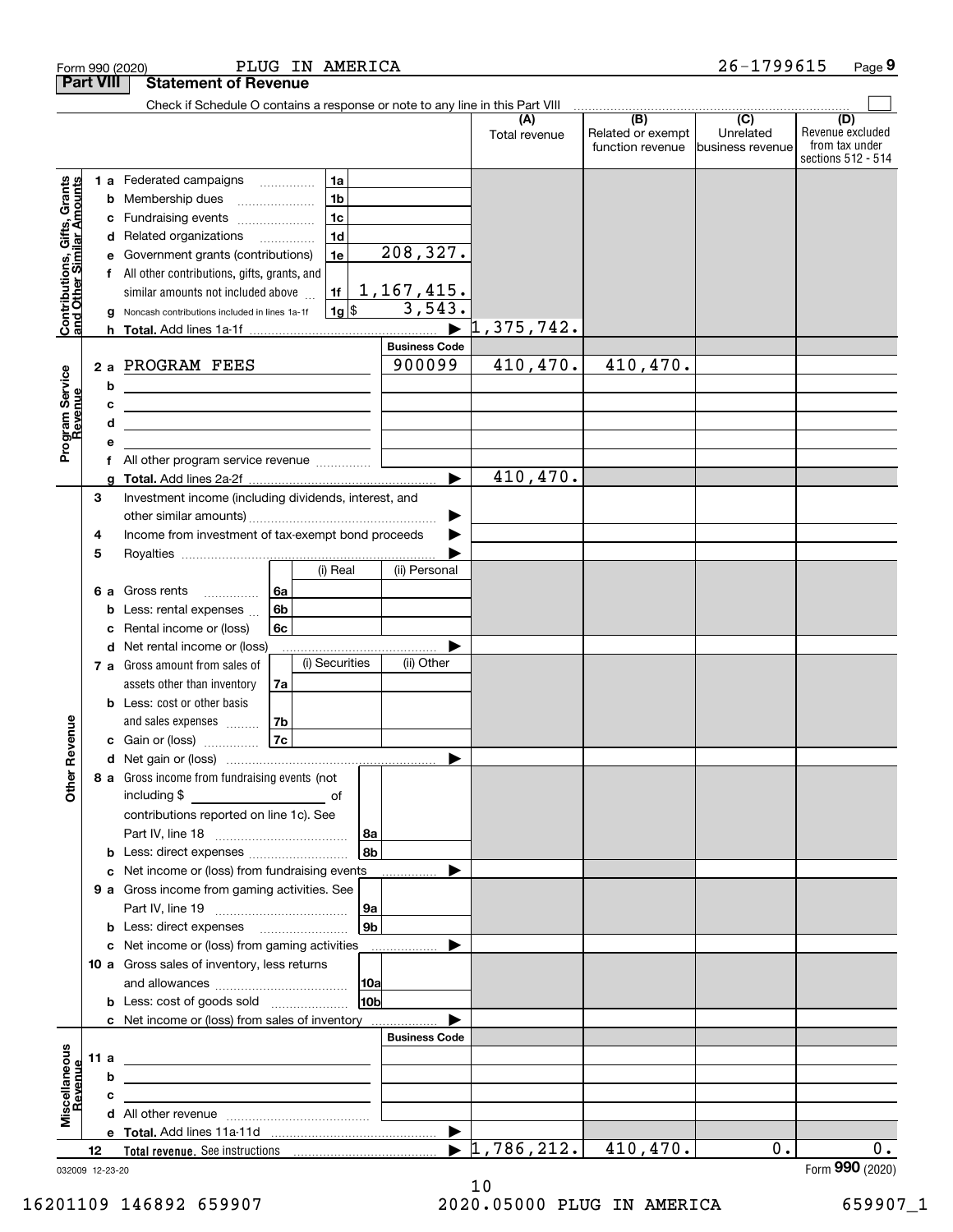Form 990 (2020) PLUG IN AMERICA 26-1799615 <sub>Page</sub> **Part IX Statement of Functional Expenses**

|              | Section 501(c)(3) and 501(c)(4) organizations must complete all columns. All other organizations must complete column (A).                                                                                 |                           |                                    |                                           |                                |  |  |  |  |  |  |
|--------------|------------------------------------------------------------------------------------------------------------------------------------------------------------------------------------------------------------|---------------------------|------------------------------------|-------------------------------------------|--------------------------------|--|--|--|--|--|--|
|              | $\overline{\mathbf{X}}$<br>Check if Schedule O contains a response or note to any line in this Part IX                                                                                                     |                           |                                    |                                           |                                |  |  |  |  |  |  |
|              | Do not include amounts reported on lines 6b,<br>7b, 8b, 9b, and 10b of Part VIII.                                                                                                                          | (A)<br>Total expenses     | (B)<br>Program service<br>expenses | (C)<br>Management and<br>general expenses | (D)<br>Fundraising<br>expenses |  |  |  |  |  |  |
| 1.           | Grants and other assistance to domestic organizations                                                                                                                                                      |                           |                                    |                                           |                                |  |  |  |  |  |  |
|              | and domestic governments. See Part IV, line 21                                                                                                                                                             |                           |                                    |                                           |                                |  |  |  |  |  |  |
| $\mathbf{2}$ | Grants and other assistance to domestic                                                                                                                                                                    |                           |                                    |                                           |                                |  |  |  |  |  |  |
|              | individuals. See Part IV, line 22                                                                                                                                                                          |                           |                                    |                                           |                                |  |  |  |  |  |  |
| 3            | Grants and other assistance to foreign                                                                                                                                                                     |                           |                                    |                                           |                                |  |  |  |  |  |  |
|              | organizations, foreign governments, and foreign                                                                                                                                                            |                           |                                    |                                           |                                |  |  |  |  |  |  |
|              | individuals. See Part IV, lines 15 and 16                                                                                                                                                                  |                           |                                    |                                           |                                |  |  |  |  |  |  |
| 4            | Benefits paid to or for members                                                                                                                                                                            |                           |                                    |                                           |                                |  |  |  |  |  |  |
| 5            | Compensation of current officers, directors,                                                                                                                                                               |                           |                                    |                                           |                                |  |  |  |  |  |  |
|              | trustees, and key employees                                                                                                                                                                                | 173,744.                  | 143,719.                           | 13,846.                                   | 16,179.                        |  |  |  |  |  |  |
| 6            | Compensation not included above to disqualified                                                                                                                                                            |                           |                                    |                                           |                                |  |  |  |  |  |  |
|              | persons (as defined under section 4958(f)(1)) and                                                                                                                                                          |                           |                                    |                                           |                                |  |  |  |  |  |  |
|              | persons described in section 4958(c)(3)(B)                                                                                                                                                                 |                           |                                    |                                           |                                |  |  |  |  |  |  |
| 7            |                                                                                                                                                                                                            | 842, 322.                 | 696,127.                           | 67, 359.                                  | 78,836.                        |  |  |  |  |  |  |
| 8            | Pension plan accruals and contributions (include                                                                                                                                                           |                           |                                    |                                           |                                |  |  |  |  |  |  |
|              | section 401(k) and 403(b) employer contributions)                                                                                                                                                          | 21,340.                   | 17,651.                            | 1,700.                                    | $\frac{1,989.}{6,190.}$        |  |  |  |  |  |  |
| 9            |                                                                                                                                                                                                            | 72,014.                   | 60,392.                            | 5,432.                                    |                                |  |  |  |  |  |  |
| 10           |                                                                                                                                                                                                            | 76,611.                   | 63, 177.                           | 6,183.                                    | 7,251.                         |  |  |  |  |  |  |
| 11           | Fees for services (nonemployees):                                                                                                                                                                          |                           |                                    |                                           |                                |  |  |  |  |  |  |
| a            |                                                                                                                                                                                                            | 375.                      | 375.                               |                                           |                                |  |  |  |  |  |  |
| b            |                                                                                                                                                                                                            | 15,665.                   | 13,685.                            | 1,639.                                    | 341.                           |  |  |  |  |  |  |
| c            |                                                                                                                                                                                                            |                           |                                    |                                           |                                |  |  |  |  |  |  |
| d            |                                                                                                                                                                                                            |                           |                                    |                                           |                                |  |  |  |  |  |  |
| е            | Professional fundraising services. See Part IV, line 17                                                                                                                                                    |                           |                                    |                                           |                                |  |  |  |  |  |  |
| f            | Investment management fees<br>Other. (If line 11g amount exceeds 10% of line 25,                                                                                                                           |                           |                                    |                                           |                                |  |  |  |  |  |  |
| g            | column (A) amount, list line 11g expenses on Sch O.)                                                                                                                                                       |                           | 255,030.                           |                                           |                                |  |  |  |  |  |  |
| 12           |                                                                                                                                                                                                            | $\frac{257,787.}{5,339.}$ | 3,767.                             |                                           | $\frac{2,757}{1,572}$          |  |  |  |  |  |  |
| 13           |                                                                                                                                                                                                            | 11,956.                   | 9,436.                             | 1,543.                                    | 977.                           |  |  |  |  |  |  |
| 14           |                                                                                                                                                                                                            | 110, 203.                 | 99,763.                            | 8,048.                                    | 2,392.                         |  |  |  |  |  |  |
| 15           |                                                                                                                                                                                                            |                           |                                    |                                           |                                |  |  |  |  |  |  |
| 16           |                                                                                                                                                                                                            | 123,747.                  | 101,197.                           | 17,290.                                   | 5,260.                         |  |  |  |  |  |  |
| 17           |                                                                                                                                                                                                            | 26,414.                   | 25,372.                            | 900.                                      | 142.                           |  |  |  |  |  |  |
| 18           | Payments of travel or entertainment expenses                                                                                                                                                               |                           |                                    |                                           |                                |  |  |  |  |  |  |
|              | for any federal, state, or local public officials                                                                                                                                                          |                           |                                    |                                           |                                |  |  |  |  |  |  |
| 19           | Conferences, conventions, and meetings<br>$\overline{1}$                                                                                                                                                   | $\overline{918}$ .        | 801.                               | 68.                                       | 49.                            |  |  |  |  |  |  |
| 20           | Interest                                                                                                                                                                                                   |                           |                                    |                                           |                                |  |  |  |  |  |  |
| 21           |                                                                                                                                                                                                            |                           |                                    |                                           |                                |  |  |  |  |  |  |
| 22           | Depreciation, depletion, and amortization                                                                                                                                                                  | 8,685.                    | 7,693.                             | 671.                                      | 321.                           |  |  |  |  |  |  |
| 23           | Insurance                                                                                                                                                                                                  | 12,338.                   | 10,598.                            | 1,064.                                    | 676.                           |  |  |  |  |  |  |
| 24           | Other expenses. Itemize expenses not covered<br>above (List miscellaneous expenses on line 24e. If<br>line 24e amount exceeds 10% of line 25, column (A)<br>amount, list line 24e expenses on Schedule 0.) |                           |                                    |                                           |                                |  |  |  |  |  |  |
| a            | <b>BANK CHARGES</b>                                                                                                                                                                                        | 11,866.                   | 6,063.                             | 3,922.                                    | 1,881.                         |  |  |  |  |  |  |
| b            | TELEPHONE                                                                                                                                                                                                  | $\overline{11,534}$ .     | 9,178.                             | 1,683.                                    | 673.                           |  |  |  |  |  |  |
| C            | SPECIAL EVENTS                                                                                                                                                                                             | 7,907.                    | 7,898.                             |                                           | 9.                             |  |  |  |  |  |  |
| d            | POSTAGE AND DELIVERY                                                                                                                                                                                       | 7,098.                    | 4,562.                             | 919.                                      | 1,617.                         |  |  |  |  |  |  |
|              | e All other expenses                                                                                                                                                                                       | 11,324.                   | 9,180.                             | 1,189.                                    | 955.                           |  |  |  |  |  |  |
| 25           | Total functional expenses. Add lines 1 through 24e                                                                                                                                                         | 1,809,187.                | 1,545,664.                         | 133,456.                                  | 130,067.                       |  |  |  |  |  |  |
| 26           | Joint costs. Complete this line only if the organization                                                                                                                                                   |                           |                                    |                                           |                                |  |  |  |  |  |  |
|              | reported in column (B) joint costs from a combined                                                                                                                                                         |                           |                                    |                                           |                                |  |  |  |  |  |  |
|              | educational campaign and fundraising solicitation.                                                                                                                                                         |                           |                                    |                                           |                                |  |  |  |  |  |  |
|              | Check here $\blacktriangleright$<br>if following SOP 98-2 (ASC 958-720)                                                                                                                                    |                           |                                    |                                           |                                |  |  |  |  |  |  |

032010 12-23-20

11 16201109 146892 659907 2020.05000 PLUG IN AMERICA 659907\_1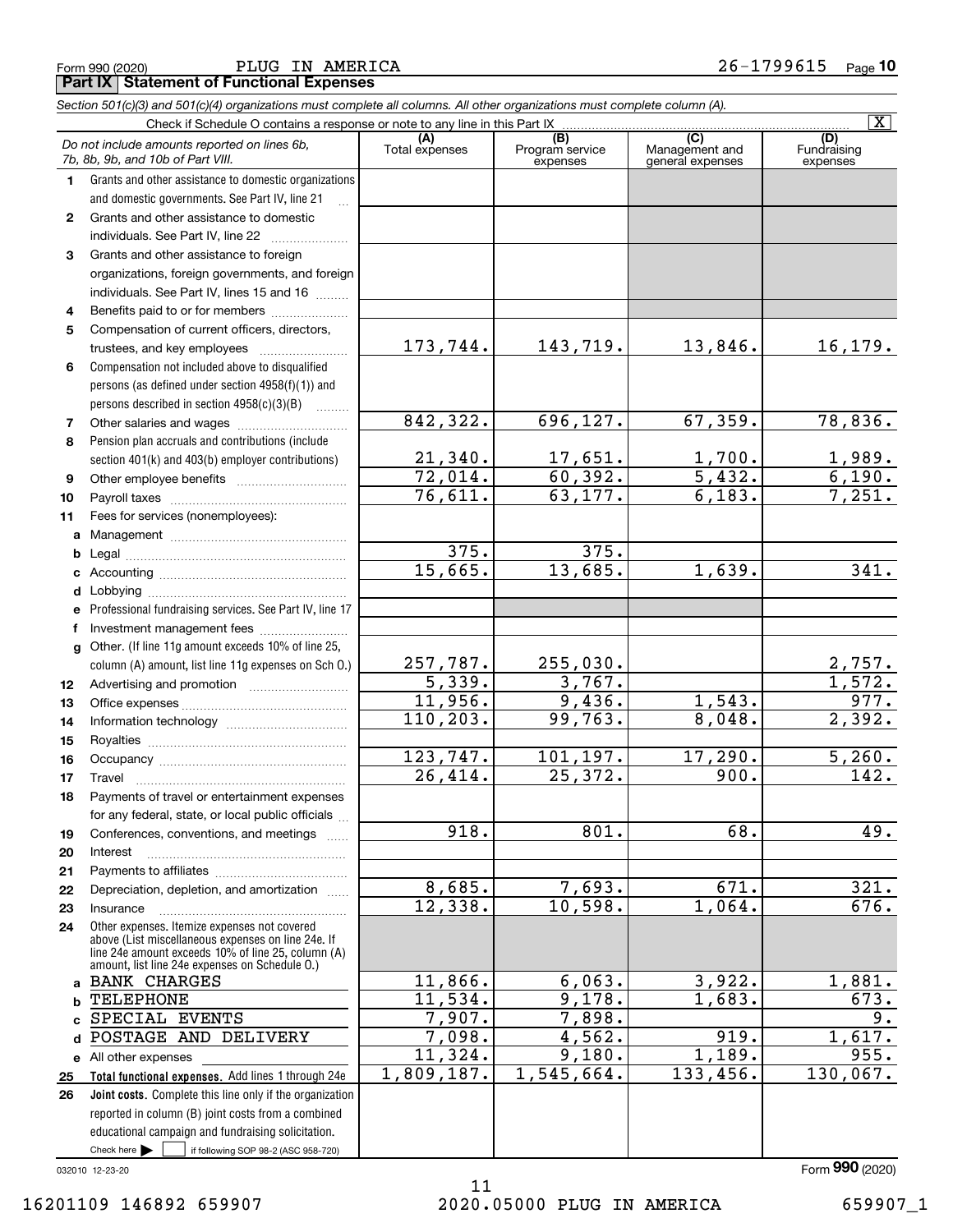**Part X Balance Sheet**

|                             |    | Check if Schedule O contains a response or note to any line in this Part X                                                                                                                                                     |                           |                          |                 |                    |
|-----------------------------|----|--------------------------------------------------------------------------------------------------------------------------------------------------------------------------------------------------------------------------------|---------------------------|--------------------------|-----------------|--------------------|
|                             |    |                                                                                                                                                                                                                                |                           | (A)<br>Beginning of year |                 | (B)<br>End of year |
|                             | 1  | Cash - non-interest-bearing                                                                                                                                                                                                    |                           | 947,496.                 | 1               | 810,159.           |
|                             | 2  |                                                                                                                                                                                                                                | 125,176.                  | $\mathbf{2}$             | 279,647.        |                    |
|                             | з  |                                                                                                                                                                                                                                |                           | 80,000.                  | 3               | 0.                 |
|                             | 4  |                                                                                                                                                                                                                                |                           | 240,238.                 | 4               | 103,851.           |
|                             | 5  | Loans and other receivables from any current or former officer, director,                                                                                                                                                      |                           |                          |                 |                    |
|                             |    | trustee, key employee, creator or founder, substantial contributor, or 35%                                                                                                                                                     |                           |                          |                 |                    |
|                             |    | controlled entity or family member of any of these persons                                                                                                                                                                     |                           |                          | 5               |                    |
|                             | 6  | Loans and other receivables from other disqualified persons (as defined                                                                                                                                                        |                           |                          |                 |                    |
|                             |    | under section 4958(f)(1)), and persons described in section 4958(c)(3)(B)                                                                                                                                                      | $\ldots$                  |                          | 6               |                    |
|                             | 7  |                                                                                                                                                                                                                                |                           |                          | $\overline{7}$  |                    |
| Assets                      | 8  |                                                                                                                                                                                                                                |                           | 0.                       | 8               | 0.                 |
|                             | 9  | Prepaid expenses and deferred charges                                                                                                                                                                                          |                           |                          | 9               |                    |
|                             |    | 10a Land, buildings, and equipment: cost or other                                                                                                                                                                              |                           |                          |                 |                    |
|                             |    | basis. Complete Part VI of Schedule D  10a                                                                                                                                                                                     | $\frac{46,096.}{16,506.}$ |                          |                 |                    |
|                             |    | $\frac{10b}{10b}$<br><b>b</b> Less: accumulated depreciation                                                                                                                                                                   |                           | 35,602.                  | 10 <sub>c</sub> | 29,590.            |
|                             | 11 |                                                                                                                                                                                                                                |                           |                          | 11              |                    |
|                             | 12 |                                                                                                                                                                                                                                |                           |                          | 12              |                    |
|                             | 13 |                                                                                                                                                                                                                                |                           |                          | 13              |                    |
|                             | 14 |                                                                                                                                                                                                                                |                           |                          | 14              |                    |
|                             | 15 |                                                                                                                                                                                                                                |                           | <u>18,669.</u>           | 15              | 8,955.             |
|                             | 16 |                                                                                                                                                                                                                                |                           | 1,447,181.               | 16              | 1, 232, 202.       |
|                             | 17 |                                                                                                                                                                                                                                | 142,084.                  | 17                       | 123,830.        |                    |
|                             | 18 |                                                                                                                                                                                                                                |                           | 18                       |                 |                    |
|                             | 19 | Deferred revenue material contracts and a contract of the contract of the contract of the contract of the contract of the contract of the contract of the contract of the contract of the contract of the contract of the cont | 0.                        | 19                       | 1,000.          |                    |
|                             | 20 |                                                                                                                                                                                                                                |                           |                          | 20              |                    |
|                             | 21 | Escrow or custodial account liability. Complete Part IV of Schedule D                                                                                                                                                          | 1.1.1.1.1.1.1.1.1.1       |                          | 21              |                    |
|                             | 22 | Loans and other payables to any current or former officer, director,                                                                                                                                                           |                           |                          |                 |                    |
| Liabilities                 |    | trustee, key employee, creator or founder, substantial contributor, or 35%                                                                                                                                                     |                           |                          |                 |                    |
|                             |    | controlled entity or family member of any of these persons                                                                                                                                                                     |                           |                          | 22              |                    |
|                             | 23 | Secured mortgages and notes payable to unrelated third parties                                                                                                                                                                 |                           | 23                       |                 |                    |
|                             | 24 | Unsecured notes and loans payable to unrelated third parties                                                                                                                                                                   |                           |                          | 24              |                    |
|                             | 25 | Other liabilities (including federal income tax, payables to related third                                                                                                                                                     |                           |                          |                 |                    |
|                             |    | parties, and other liabilities not included on lines 17-24). Complete Part X                                                                                                                                                   |                           |                          |                 |                    |
|                             |    | of Schedule D                                                                                                                                                                                                                  |                           | 443,350.                 | 25              | 268,600.           |
|                             | 26 | Total liabilities. Add lines 17 through 25                                                                                                                                                                                     |                           | 585,434.                 | 26              | 393,430.           |
|                             |    | Organizations that follow FASB ASC 958, check here $\blacktriangleright \boxed{X}$                                                                                                                                             |                           |                          |                 |                    |
|                             |    | and complete lines 27, 28, 32, and 33.                                                                                                                                                                                         |                           |                          |                 |                    |
|                             | 27 | Net assets without donor restrictions                                                                                                                                                                                          | 724,438.<br>137,309.      | 27                       | 790,952.        |                    |
|                             | 28 | Net assets with donor restrictions                                                                                                                                                                                             |                           | 28                       | 47,820.         |                    |
|                             |    | Organizations that do not follow FASB ASC 958, check here $\blacktriangleright$                                                                                                                                                |                           |                          |                 |                    |
|                             |    | and complete lines 29 through 33.                                                                                                                                                                                              |                           |                          |                 |                    |
|                             | 29 |                                                                                                                                                                                                                                |                           |                          | 29              |                    |
| Net Assets or Fund Balances | 30 | Paid-in or capital surplus, or land, building, or equipment fund                                                                                                                                                               |                           |                          | 30              |                    |
|                             | 31 | Retained earnings, endowment, accumulated income, or other funds                                                                                                                                                               |                           |                          | 31              |                    |
|                             | 32 | Total net assets or fund balances                                                                                                                                                                                              |                           | 861,747.                 | 32              | 838,772.           |
|                             | 33 | Total liabilities and net assets/fund balances                                                                                                                                                                                 |                           | 1,447,181.               | 33              | 1,232,202.         |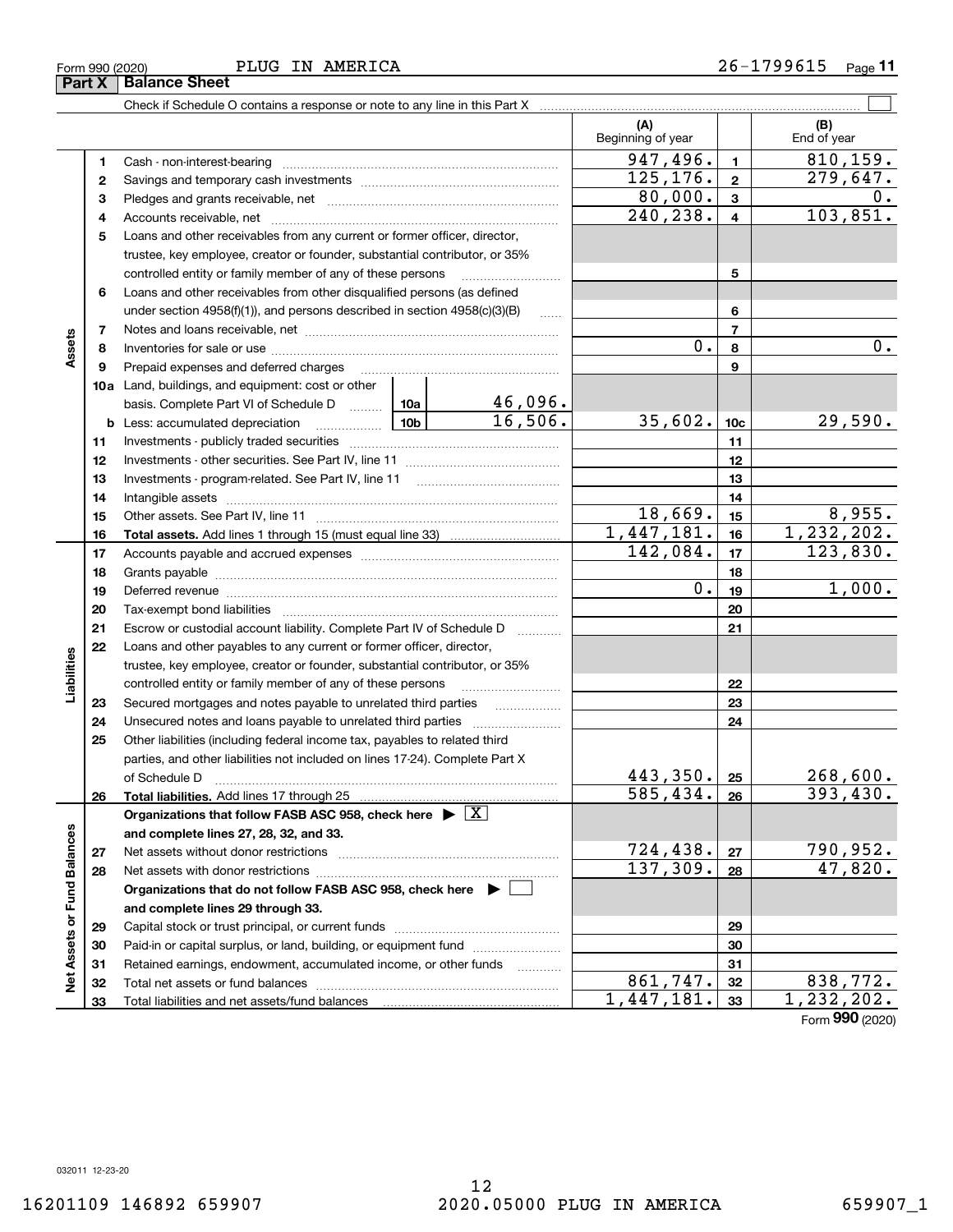|                | PLUG IN AMERICA<br>Form 990 (2020)                                                                                                                                                                                             |                | 26-1799615     |            | $Page$ 12  |
|----------------|--------------------------------------------------------------------------------------------------------------------------------------------------------------------------------------------------------------------------------|----------------|----------------|------------|------------|
| <b>Part XI</b> | <b>Reconciliation of Net Assets</b>                                                                                                                                                                                            |                |                |            |            |
|                |                                                                                                                                                                                                                                |                |                |            |            |
|                |                                                                                                                                                                                                                                |                |                |            |            |
| 1              | Total revenue (must equal Part VIII, column (A), line 12)                                                                                                                                                                      | $\mathbf{1}$   | 1,786,212.     |            |            |
| 2              | Total expenses (must equal Part IX, column (A), line 25)                                                                                                                                                                       | $\mathbf{2}$   | 1,809,187.     |            |            |
| з              | Revenue less expenses. Subtract line 2 from line 1                                                                                                                                                                             | 3              |                |            | $-22,975.$ |
| 4              |                                                                                                                                                                                                                                | 4              |                |            | 861,747.   |
| 5              |                                                                                                                                                                                                                                | 5              |                |            |            |
| 6              | Donated services and use of facilities [111] processes and the service of facilities [11] processes and use of facilities [11] processes and the service of facilities [11] processes and the service of the service of the se | 6              |                |            |            |
| 7              | Investment expenses www.communication.communication.com/www.communication.com/www.communication.com                                                                                                                            | $\overline{7}$ |                |            |            |
| 8              | Prior period adjustments                                                                                                                                                                                                       | 8              |                |            |            |
| 9              | Other changes in net assets or fund balances (explain on Schedule O)                                                                                                                                                           | 9              |                |            | 0.         |
| 10             | Net assets or fund balances at end of year. Combine lines 3 through 9 (must equal Part X, line 32,                                                                                                                             |                |                |            |            |
|                | column (B))                                                                                                                                                                                                                    | 10             |                |            | 838,772.   |
|                | Part XII Financial Statements and Reporting                                                                                                                                                                                    |                |                |            |            |
|                |                                                                                                                                                                                                                                |                |                |            |            |
|                |                                                                                                                                                                                                                                |                |                | <b>Yes</b> | No         |
| 1.             | $ X $ Accrual<br>Accounting method used to prepare the Form 990: <u>II</u> Cash<br>Other                                                                                                                                       |                |                |            |            |
|                | If the organization changed its method of accounting from a prior year or checked "Other," explain in Schedule O.                                                                                                              |                |                |            |            |
|                | 2a Were the organization's financial statements compiled or reviewed by an independent accountant?                                                                                                                             |                | 2a             |            | х          |
|                | If "Yes," check a box below to indicate whether the financial statements for the year were compiled or reviewed on a                                                                                                           |                |                |            |            |
|                | separate basis, consolidated basis, or both:                                                                                                                                                                                   |                |                |            |            |
|                | Separate basis<br><b>Consolidated basis</b><br>Both consolidated and separate basis                                                                                                                                            |                |                |            |            |
|                | <b>b</b> Were the organization's financial statements audited by an independent accountant?                                                                                                                                    |                | 2 <sub>b</sub> | х          |            |
|                | If "Yes," check a box below to indicate whether the financial statements for the year were audited on a separate basis,                                                                                                        |                |                |            |            |
|                | consolidated basis, or both:                                                                                                                                                                                                   |                |                |            |            |
|                | $\vert$ X $\vert$ Separate basis<br>Consolidated basis<br>Both consolidated and separate basis                                                                                                                                 |                |                |            |            |
|                | c If "Yes" to line 2a or 2b, does the organization have a committee that assumes responsibility for oversight of the audit,                                                                                                    |                |                |            |            |
|                |                                                                                                                                                                                                                                |                | 2c             | х          |            |
|                | If the organization changed either its oversight process or selection process during the tax year, explain on Schedule O.                                                                                                      |                |                |            |            |
|                | 3a As a result of a federal award, was the organization required to undergo an audit or audits as set forth in the Single Audit                                                                                                |                |                |            |            |
|                |                                                                                                                                                                                                                                |                | 3a             |            | х          |
|                | b If "Yes," did the organization undergo the required audit or audits? If the organization did not undergo the required audit                                                                                                  |                |                |            |            |
|                |                                                                                                                                                                                                                                |                | 3b             | ההה        |            |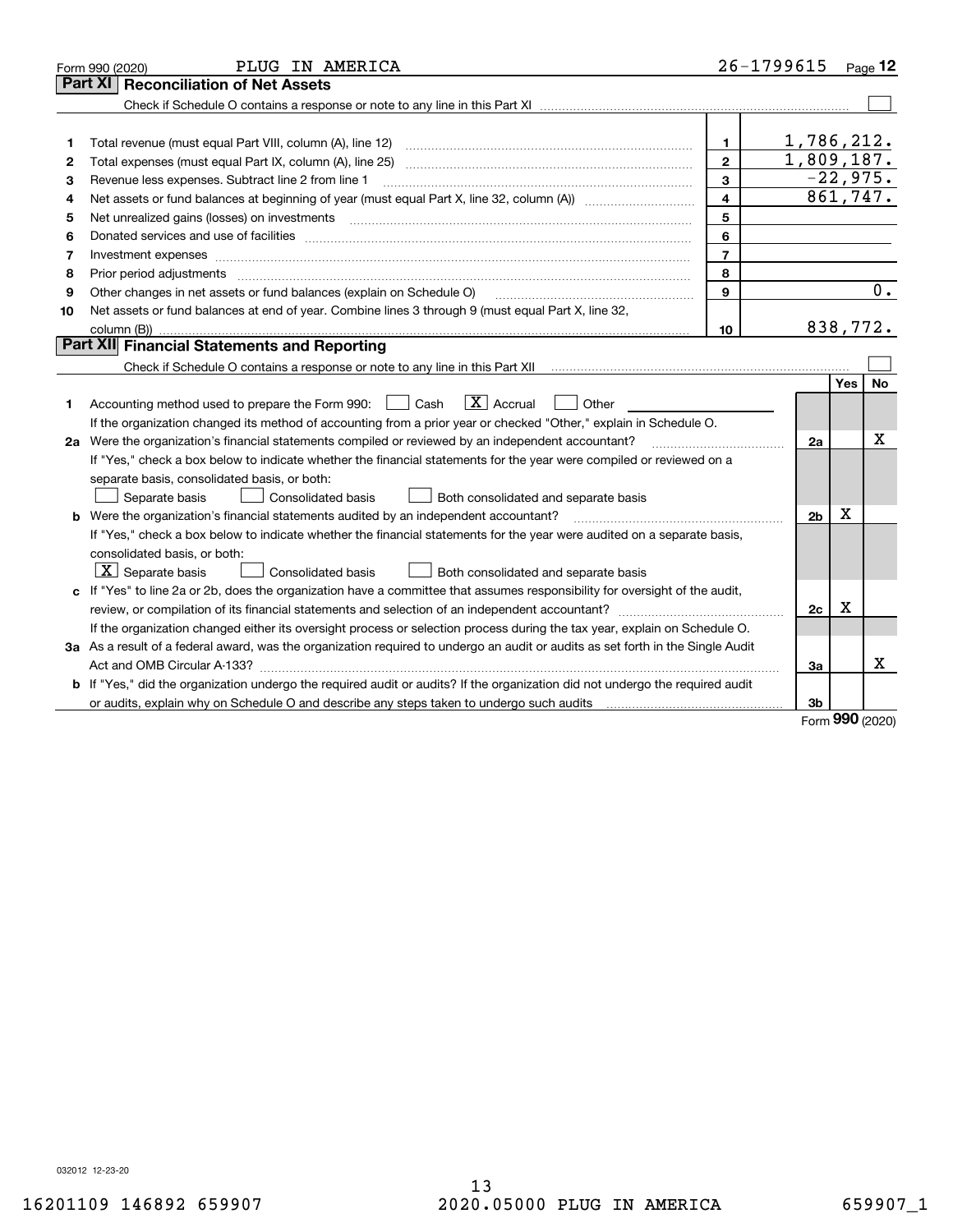| <b>SCHEDULE A</b> |  |
|-------------------|--|
|-------------------|--|

Department of the Treasury Internal Revenue Service

| (Form 990 or 990-EZ) |  |  |  |  |
|----------------------|--|--|--|--|
|----------------------|--|--|--|--|

### **Public Charity Status and Public Support**

**Complete if the organization is a section 501(c)(3) organization or a section 4947(a)(1) nonexempt charitable trust. | Attach to Form 990 or Form 990-EZ.** 

| <b>P</b> Allach to Form 330 or Form 330-LL. |  |                                                               |  |  |  |  |  |  |  |
|---------------------------------------------|--|---------------------------------------------------------------|--|--|--|--|--|--|--|
|                                             |  | ww irs aov/Form990 for instructions and the latest informatio |  |  |  |  |  |  |  |

| Go to www.irs.gov/Form990 for instructions and the latest information |  |  |
|-----------------------------------------------------------------------|--|--|
|                                                                       |  |  |

| OMB No. 1545-0047                     |
|---------------------------------------|
| 2020                                  |
| <b>Open to Public</b><br>Inspection   |
| <b>Employer identification number</b> |

|  | Name of the organization |
|--|--------------------------|
|--|--------------------------|

|              |                     |                                                                                                                                                                                                                                               | PLUG IN AMERICA |                            |                             |                                 |                                                      |  | $26 - 1799615$             |
|--------------|---------------------|-----------------------------------------------------------------------------------------------------------------------------------------------------------------------------------------------------------------------------------------------|-----------------|----------------------------|-----------------------------|---------------------------------|------------------------------------------------------|--|----------------------------|
|              | Part I              | Reason for Public Charity Status. (All organizations must complete this part.) See instructions.                                                                                                                                              |                 |                            |                             |                                 |                                                      |  |                            |
|              |                     | The organization is not a private foundation because it is: (For lines 1 through 12, check only one box.)                                                                                                                                     |                 |                            |                             |                                 |                                                      |  |                            |
| 1.           |                     | A church, convention of churches, or association of churches described in section 170(b)(1)(A)(i).                                                                                                                                            |                 |                            |                             |                                 |                                                      |  |                            |
| 2            |                     | A school described in section 170(b)(1)(A)(ii). (Attach Schedule E (Form 990 or 990-EZ).)                                                                                                                                                     |                 |                            |                             |                                 |                                                      |  |                            |
| з            |                     | A hospital or a cooperative hospital service organization described in section 170(b)(1)(A)(iii).                                                                                                                                             |                 |                            |                             |                                 |                                                      |  |                            |
| 4            |                     | A medical research organization operated in conjunction with a hospital described in section 170(b)(1)(A)(iii). Enter the hospital's name,                                                                                                    |                 |                            |                             |                                 |                                                      |  |                            |
|              |                     | city, and state:                                                                                                                                                                                                                              |                 |                            |                             |                                 |                                                      |  |                            |
| 5            |                     | An organization operated for the benefit of a college or university owned or operated by a governmental unit described in                                                                                                                     |                 |                            |                             |                                 |                                                      |  |                            |
|              |                     | section 170(b)(1)(A)(iv). (Complete Part II.)                                                                                                                                                                                                 |                 |                            |                             |                                 |                                                      |  |                            |
| 6            |                     | A federal, state, or local government or governmental unit described in section 170(b)(1)(A)(v).                                                                                                                                              |                 |                            |                             |                                 |                                                      |  |                            |
| 7            | $\lfloor x \rfloor$ | An organization that normally receives a substantial part of its support from a governmental unit or from the general public described in                                                                                                     |                 |                            |                             |                                 |                                                      |  |                            |
|              |                     | section 170(b)(1)(A)(vi). (Complete Part II.)                                                                                                                                                                                                 |                 |                            |                             |                                 |                                                      |  |                            |
| 8            |                     | A community trust described in section 170(b)(1)(A)(vi). (Complete Part II.)                                                                                                                                                                  |                 |                            |                             |                                 |                                                      |  |                            |
| 9            |                     | An agricultural research organization described in section 170(b)(1)(A)(ix) operated in conjunction with a land-grant college                                                                                                                 |                 |                            |                             |                                 |                                                      |  |                            |
|              |                     | or university or a non-land-grant college of agriculture (see instructions). Enter the name, city, and state of the college or                                                                                                                |                 |                            |                             |                                 |                                                      |  |                            |
|              |                     | university:                                                                                                                                                                                                                                   |                 |                            |                             |                                 |                                                      |  |                            |
| 10           |                     | An organization that normally receives (1) more than 33 1/3% of its support from contributions, membership fees, and gross receipts from                                                                                                      |                 |                            |                             |                                 |                                                      |  |                            |
|              |                     | activities related to its exempt functions, subject to certain exceptions; and (2) no more than 33 1/3% of its support from gross investment                                                                                                  |                 |                            |                             |                                 |                                                      |  |                            |
|              |                     | income and unrelated business taxable income (less section 511 tax) from businesses acquired by the organization after June 30, 1975.                                                                                                         |                 |                            |                             |                                 |                                                      |  |                            |
|              |                     | See section 509(a)(2). (Complete Part III.)                                                                                                                                                                                                   |                 |                            |                             |                                 |                                                      |  |                            |
| 11           |                     | An organization organized and operated exclusively to test for public safety. See section 509(a)(4).                                                                                                                                          |                 |                            |                             |                                 |                                                      |  |                            |
| 12           |                     | An organization organized and operated exclusively for the benefit of, to perform the functions of, or to carry out the purposes of one or                                                                                                    |                 |                            |                             |                                 |                                                      |  |                            |
|              |                     | more publicly supported organizations described in section 509(a)(1) or section 509(a)(2). See section 509(a)(3). Check the box in                                                                                                            |                 |                            |                             |                                 |                                                      |  |                            |
|              |                     | lines 12a through 12d that describes the type of supporting organization and complete lines 12e, 12f, and 12g.<br>Type I. A supporting organization operated, supervised, or controlled by its supported organization(s), typically by giving |                 |                            |                             |                                 |                                                      |  |                            |
|              | a                   | the supported organization(s) the power to regularly appoint or elect a majority of the directors or trustees of the supporting                                                                                                               |                 |                            |                             |                                 |                                                      |  |                            |
|              |                     | organization. You must complete Part IV, Sections A and B.                                                                                                                                                                                    |                 |                            |                             |                                 |                                                      |  |                            |
|              | b                   | Type II. A supporting organization supervised or controlled in connection with its supported organization(s), by having                                                                                                                       |                 |                            |                             |                                 |                                                      |  |                            |
|              |                     | control or management of the supporting organization vested in the same persons that control or manage the supported                                                                                                                          |                 |                            |                             |                                 |                                                      |  |                            |
|              |                     | organization(s). You must complete Part IV, Sections A and C.                                                                                                                                                                                 |                 |                            |                             |                                 |                                                      |  |                            |
|              | с                   | Type III functionally integrated. A supporting organization operated in connection with, and functionally integrated with,                                                                                                                    |                 |                            |                             |                                 |                                                      |  |                            |
|              |                     | its supported organization(s) (see instructions). You must complete Part IV, Sections A, D, and E.                                                                                                                                            |                 |                            |                             |                                 |                                                      |  |                            |
|              | d                   | Type III non-functionally integrated. A supporting organization operated in connection with its supported organization(s)                                                                                                                     |                 |                            |                             |                                 |                                                      |  |                            |
|              |                     | that is not functionally integrated. The organization generally must satisfy a distribution requirement and an attentiveness                                                                                                                  |                 |                            |                             |                                 |                                                      |  |                            |
|              |                     | requirement (see instructions). You must complete Part IV, Sections A and D, and Part V.                                                                                                                                                      |                 |                            |                             |                                 |                                                      |  |                            |
|              | е                   | Check this box if the organization received a written determination from the IRS that it is a Type I, Type II, Type III                                                                                                                       |                 |                            |                             |                                 |                                                      |  |                            |
|              |                     | functionally integrated, or Type III non-functionally integrated supporting organization.                                                                                                                                                     |                 |                            |                             |                                 |                                                      |  |                            |
|              |                     | Enter the number of supported organizations                                                                                                                                                                                                   |                 |                            |                             |                                 |                                                      |  |                            |
|              | a                   | Provide the following information about the supported organization(s).<br>(i) Name of supported                                                                                                                                               |                 | (iii) Type of organization |                             | (iv) Is the organization listed |                                                      |  | (vi) Amount of other       |
|              |                     | organization                                                                                                                                                                                                                                  | (ii) EIN        | (described on lines 1-10   | in your governing document? |                                 | (v) Amount of monetary<br>support (see instructions) |  | support (see instructions) |
|              |                     |                                                                                                                                                                                                                                               |                 | above (see instructions))  | Yes                         | No                              |                                                      |  |                            |
|              |                     |                                                                                                                                                                                                                                               |                 |                            |                             |                                 |                                                      |  |                            |
|              |                     |                                                                                                                                                                                                                                               |                 |                            |                             |                                 |                                                      |  |                            |
|              |                     |                                                                                                                                                                                                                                               |                 |                            |                             |                                 |                                                      |  |                            |
|              |                     |                                                                                                                                                                                                                                               |                 |                            |                             |                                 |                                                      |  |                            |
|              |                     |                                                                                                                                                                                                                                               |                 |                            |                             |                                 |                                                      |  |                            |
|              |                     |                                                                                                                                                                                                                                               |                 |                            |                             |                                 |                                                      |  |                            |
|              |                     |                                                                                                                                                                                                                                               |                 |                            |                             |                                 |                                                      |  |                            |
|              |                     |                                                                                                                                                                                                                                               |                 |                            |                             |                                 |                                                      |  |                            |
|              |                     |                                                                                                                                                                                                                                               |                 |                            |                             |                                 |                                                      |  |                            |
| <b>Total</b> |                     |                                                                                                                                                                                                                                               |                 |                            |                             |                                 |                                                      |  |                            |

LHA For Paperwork Reduction Act Notice, see the Instructions for Form 990 or 990-EZ. <sub>032021</sub> o1-25-21 Schedule A (Form 990 or 990-EZ) 2020 14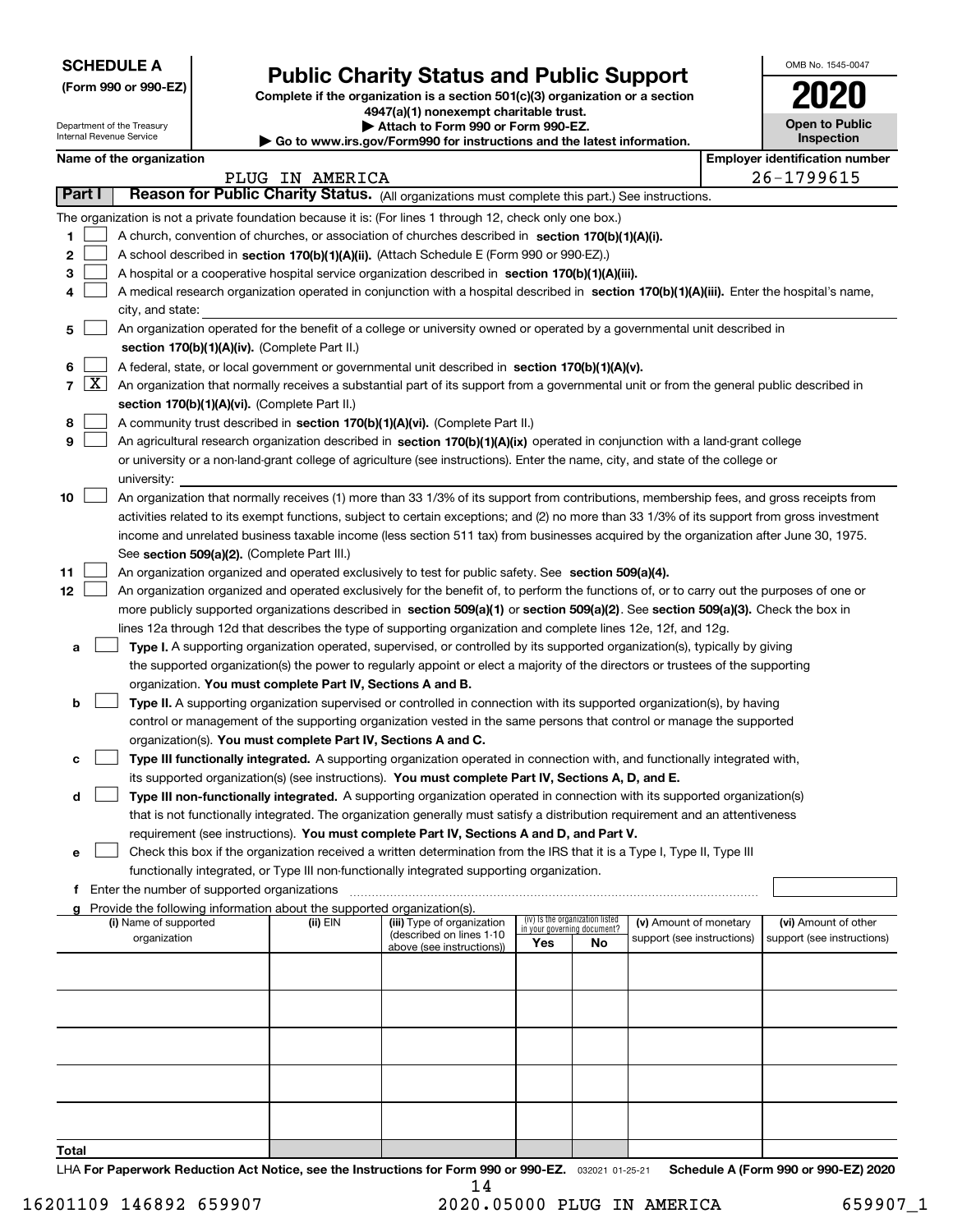### Schedule A (Form 990 or 990-EZ) 2020 Page PLUG IN AMERICA 26-1799615

**2**

**Part II** Support Schedule for Organizations Described in Sections 170(b)(1)(A)(iv) and 170(b)(1)(A)(vi)

(Complete only if you checked the box on line 5, 7, or 8 of Part I or if the organization failed to qualify under Part III. If the organization fails to qualify under the tests listed below, please complete Part III.)

| <b>Section A. Public Support</b>                                                                                                                                                                                               |          |          |            |            |                                      |                                          |
|--------------------------------------------------------------------------------------------------------------------------------------------------------------------------------------------------------------------------------|----------|----------|------------|------------|--------------------------------------|------------------------------------------|
| Calendar year (or fiscal year beginning in)                                                                                                                                                                                    | (a) 2016 | (b) 2017 | $(c)$ 2018 | $(d)$ 2019 | (e) 2020                             | (f) Total                                |
| 1 Gifts, grants, contributions, and                                                                                                                                                                                            |          |          |            |            |                                      |                                          |
| membership fees received. (Do not                                                                                                                                                                                              |          |          |            |            |                                      |                                          |
| include any "unusual grants.")                                                                                                                                                                                                 | 614,839. | 1300890. | 1500015.   | 1541513.   | 1375742.                             | 6332999.                                 |
| 2 Tax revenues levied for the organ-                                                                                                                                                                                           |          |          |            |            |                                      |                                          |
| ization's benefit and either paid to                                                                                                                                                                                           |          |          |            |            |                                      |                                          |
| or expended on its behalf                                                                                                                                                                                                      |          |          |            |            |                                      |                                          |
| 3 The value of services or facilities                                                                                                                                                                                          |          |          |            |            |                                      |                                          |
| furnished by a governmental unit to                                                                                                                                                                                            |          |          |            |            |                                      |                                          |
| the organization without charge                                                                                                                                                                                                |          |          |            |            |                                      |                                          |
| 4 Total. Add lines 1 through 3                                                                                                                                                                                                 | 614,839. | 1300890. | 1500015.   | 1541513.   | 1375742.                             | 6332999.                                 |
| 5 The portion of total contributions                                                                                                                                                                                           |          |          |            |            |                                      |                                          |
| by each person (other than a                                                                                                                                                                                                   |          |          |            |            |                                      |                                          |
| governmental unit or publicly                                                                                                                                                                                                  |          |          |            |            |                                      |                                          |
| supported organization) included                                                                                                                                                                                               |          |          |            |            |                                      |                                          |
| on line 1 that exceeds 2% of the                                                                                                                                                                                               |          |          |            |            |                                      |                                          |
| amount shown on line 11,                                                                                                                                                                                                       |          |          |            |            |                                      |                                          |
| column (f)                                                                                                                                                                                                                     |          |          |            |            |                                      | 1111128.                                 |
| 6 Public support. Subtract line 5 from line 4.                                                                                                                                                                                 |          |          |            |            |                                      | $\overline{5221871}$ .                   |
| <b>Section B. Total Support</b>                                                                                                                                                                                                |          |          |            |            |                                      |                                          |
| Calendar year (or fiscal year beginning in)                                                                                                                                                                                    | (a) 2016 | (b) 2017 | $(c)$ 2018 | $(d)$ 2019 | (e) 2020                             | (f) Total                                |
| <b>7</b> Amounts from line 4                                                                                                                                                                                                   | 614,839. | 1300890. | 1500015.   | 1541513.   | 1375742.                             | 6332999.                                 |
| 8 Gross income from interest,                                                                                                                                                                                                  |          |          |            |            |                                      |                                          |
| dividends, payments received on                                                                                                                                                                                                |          |          |            |            |                                      |                                          |
| securities loans, rents, royalties,                                                                                                                                                                                            |          |          |            |            |                                      |                                          |
| and income from similar sources                                                                                                                                                                                                | 3, 274.  | 3,059.   | 1,031.     | 2,175.     | 0.                                   | 9,539.                                   |
| 9 Net income from unrelated business                                                                                                                                                                                           |          |          |            |            |                                      |                                          |
| activities, whether or not the                                                                                                                                                                                                 |          |          |            |            |                                      |                                          |
| business is regularly carried on                                                                                                                                                                                               |          |          |            |            |                                      |                                          |
| 10 Other income. Do not include gain                                                                                                                                                                                           |          |          |            |            |                                      |                                          |
| or loss from the sale of capital                                                                                                                                                                                               |          |          |            |            |                                      |                                          |
| assets (Explain in Part VI.)                                                                                                                                                                                                   | 1,047.   | 2,354.   | 17,660.    | 9,793.     |                                      | 30,854.                                  |
| 11 Total support. Add lines 7 through 10                                                                                                                                                                                       |          |          |            |            |                                      | 6373392.                                 |
| 12 Gross receipts from related activities, etc. (see instructions)                                                                                                                                                             |          |          |            |            | 12                                   | 2,593,299.                               |
| 13 First 5 years. If the Form 990 is for the organization's first, second, third, fourth, or fifth tax year as a section 501(c)(3)                                                                                             |          |          |            |            |                                      |                                          |
| organization, check this box and stop here manufactured and according to the state of the state of the state of the state of the state of the state of the state of the state of the state of the state of the state of the st |          |          |            |            |                                      |                                          |
| <b>Section C. Computation of Public Support Percentage</b>                                                                                                                                                                     |          |          |            |            |                                      |                                          |
| 14 Public support percentage for 2020 (line 6, column (f), divided by line 11, column (f) <i>mummumumum</i>                                                                                                                    |          |          |            |            | 14                                   | 81.93<br>%                               |
|                                                                                                                                                                                                                                |          |          |            |            | 15                                   | 78.05<br>%                               |
| 16a 33 1/3% support test - 2020. If the organization did not check the box on line 13, and line 14 is 33 1/3% or more, check this box and                                                                                      |          |          |            |            |                                      |                                          |
| stop here. The organization qualifies as a publicly supported organization                                                                                                                                                     |          |          |            |            |                                      | $\blacktriangleright$ $\boxed{\text{X}}$ |
| b 33 1/3% support test - 2019. If the organization did not check a box on line 13 or 16a, and line 15 is 33 1/3% or more, check this box                                                                                       |          |          |            |            |                                      |                                          |
| and stop here. The organization qualifies as a publicly supported organization                                                                                                                                                 |          |          |            |            |                                      |                                          |
| 17a 10% -facts-and-circumstances test - 2020. If the organization did not check a box on line 13, 16a, or 16b, and line 14 is 10% or more,                                                                                     |          |          |            |            |                                      |                                          |
| and if the organization meets the facts-and-circumstances test, check this box and stop here. Explain in Part VI how the organization                                                                                          |          |          |            |            |                                      |                                          |
| meets the facts-and-circumstances test. The organization qualifies as a publicly supported organization                                                                                                                        |          |          |            |            |                                      |                                          |
| <b>b 10% -facts-and-circumstances test - 2019.</b> If the organization did not check a box on line 13, 16a, 16b, or 17a, and line 15 is 10% or                                                                                 |          |          |            |            |                                      |                                          |
| more, and if the organization meets the facts-and-circumstances test, check this box and stop here. Explain in Part VI how the                                                                                                 |          |          |            |            |                                      |                                          |
| organization meets the facts-and-circumstances test. The organization qualifies as a publicly supported organization                                                                                                           |          |          |            |            |                                      |                                          |
| 18 Private foundation. If the organization did not check a box on line 13, 16a, 16b, 17a, or 17b, check this box and see instructions                                                                                          |          |          |            |            |                                      |                                          |
|                                                                                                                                                                                                                                |          |          |            |            | Schodule A (Form 000 or 000 F7) 2020 |                                          |

**Schedule A (Form 990 or 990-EZ) 2020**

032022 01-25-21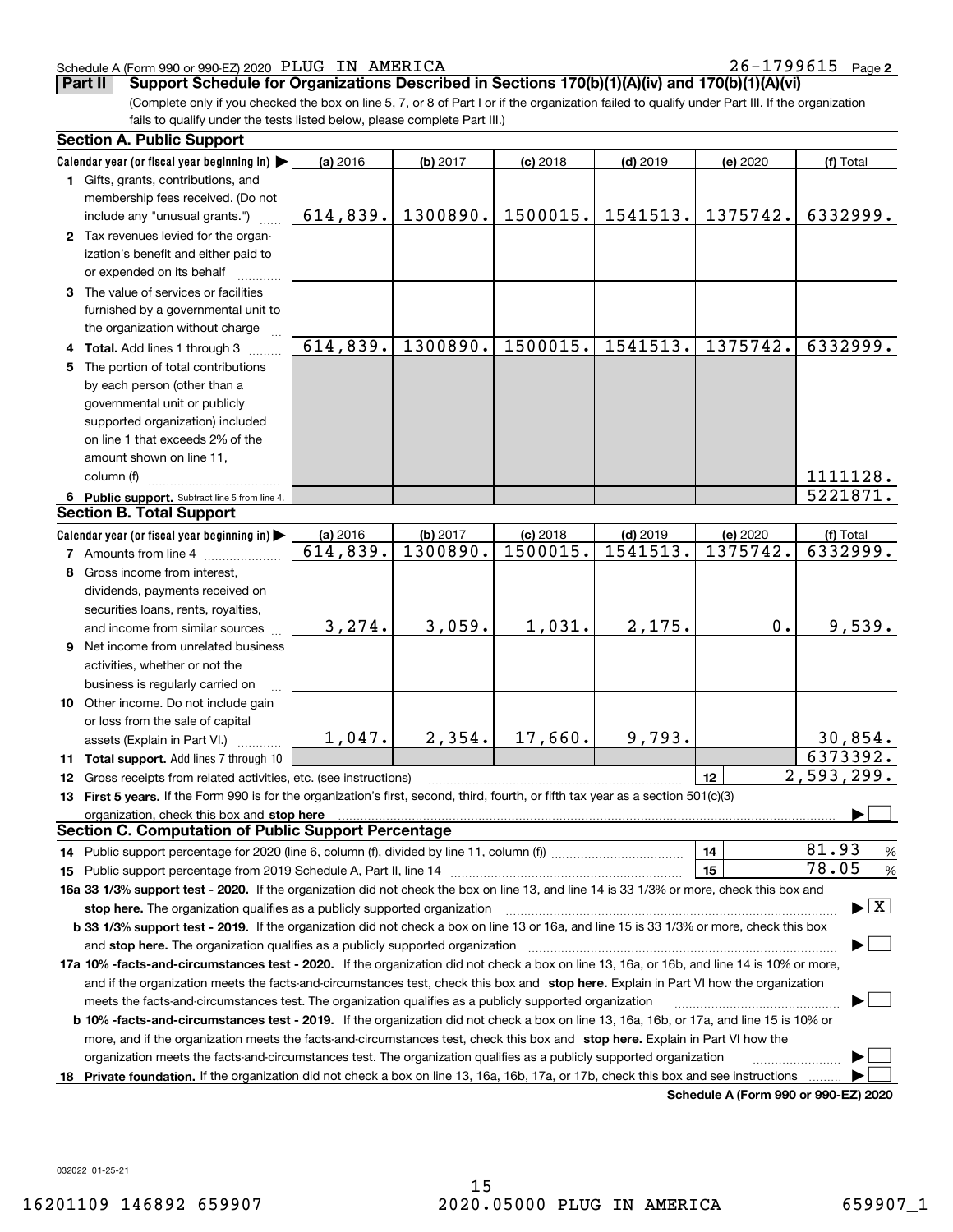### Schedule A (Form 990 or 990-EZ) 2020 Page PLUG IN AMERICA 26-1799615

### **Part III Support Schedule for Organizations Described in Section 509(a)(2)**

**3**

(Complete only if you checked the box on line 10 of Part I or if the organization failed to qualify under Part II. If the organization fails to qualify under the tests listed below, please complete Part II.)

| <b>Section A. Public Support</b>                                                                                                                                                                                               |          |          |            |            |                 |                                      |
|--------------------------------------------------------------------------------------------------------------------------------------------------------------------------------------------------------------------------------|----------|----------|------------|------------|-----------------|--------------------------------------|
| Calendar year (or fiscal year beginning in) $\blacktriangleright$                                                                                                                                                              | (a) 2016 | (b) 2017 | $(c)$ 2018 | $(d)$ 2019 | <b>(e)</b> 2020 | (f) Total                            |
| 1 Gifts, grants, contributions, and                                                                                                                                                                                            |          |          |            |            |                 |                                      |
| membership fees received. (Do not                                                                                                                                                                                              |          |          |            |            |                 |                                      |
| include any "unusual grants.")                                                                                                                                                                                                 |          |          |            |            |                 |                                      |
| <b>2</b> Gross receipts from admissions,<br>merchandise sold or services per-<br>formed, or facilities furnished in<br>any activity that is related to the<br>organization's tax-exempt purpose                                |          |          |            |            |                 |                                      |
| 3 Gross receipts from activities that<br>are not an unrelated trade or bus-                                                                                                                                                    |          |          |            |            |                 |                                      |
| iness under section 513                                                                                                                                                                                                        |          |          |            |            |                 |                                      |
| 4 Tax revenues levied for the organ-<br>ization's benefit and either paid to                                                                                                                                                   |          |          |            |            |                 |                                      |
| or expended on its behalf<br>5 The value of services or facilities                                                                                                                                                             |          |          |            |            |                 |                                      |
| furnished by a governmental unit to<br>the organization without charge                                                                                                                                                         |          |          |            |            |                 |                                      |
| <b>6 Total.</b> Add lines 1 through 5                                                                                                                                                                                          |          |          |            |            |                 |                                      |
| 7a Amounts included on lines 1, 2, and<br>3 received from disqualified persons                                                                                                                                                 |          |          |            |            |                 |                                      |
| <b>b</b> Amounts included on lines 2 and 3 received<br>from other than disqualified persons that<br>exceed the greater of \$5,000 or 1% of the<br>amount on line 13 for the year                                               |          |          |            |            |                 |                                      |
| c Add lines 7a and 7b                                                                                                                                                                                                          |          |          |            |            |                 |                                      |
| 8 Public support. (Subtract line 7c from line 6.)<br><b>Section B. Total Support</b>                                                                                                                                           |          |          |            |            |                 |                                      |
| Calendar year (or fiscal year beginning in) $\blacktriangleright$                                                                                                                                                              | (a) 2016 | (b) 2017 | $(c)$ 2018 | $(d)$ 2019 | (e) 2020        | (f) Total                            |
| 9 Amounts from line 6                                                                                                                                                                                                          |          |          |            |            |                 |                                      |
| <b>10a</b> Gross income from interest,<br>dividends, payments received on<br>securities loans, rents, royalties,<br>and income from similar sources                                                                            |          |          |            |            |                 |                                      |
| <b>b</b> Unrelated business taxable income                                                                                                                                                                                     |          |          |            |            |                 |                                      |
| (less section 511 taxes) from businesses<br>acquired after June 30, 1975                                                                                                                                                       |          |          |            |            |                 |                                      |
| c Add lines 10a and 10b                                                                                                                                                                                                        |          |          |            |            |                 |                                      |
| 11 Net income from unrelated business<br>activities not included in line 10b,<br>whether or not the business is<br>regularly carried on                                                                                        |          |          |            |            |                 |                                      |
| <b>12</b> Other income. Do not include gain<br>or loss from the sale of capital<br>assets (Explain in Part VI.)                                                                                                                |          |          |            |            |                 |                                      |
| <b>13</b> Total support. (Add lines 9, 10c, 11, and 12.)                                                                                                                                                                       |          |          |            |            |                 |                                      |
| 14 First 5 years. If the Form 990 is for the organization's first, second, third, fourth, or fifth tax year as a section 501(c)(3) organization,                                                                               |          |          |            |            |                 |                                      |
| check this box and stop here contained and stop here contained and stop here contained and stop here contained and stop here contained and stop here contained and stop here contained and stop here contained and stop here c |          |          |            |            |                 |                                      |
| <b>Section C. Computation of Public Support Percentage</b>                                                                                                                                                                     |          |          |            |            |                 |                                      |
| 15 Public support percentage for 2020 (line 8, column (f), divided by line 13, column (f))                                                                                                                                     |          |          |            |            | 15              | %                                    |
| 16 Public support percentage from 2019 Schedule A, Part III, line 15<br><b>Section D. Computation of Investment Income Percentage</b>                                                                                          |          |          |            |            | 16              | %                                    |
|                                                                                                                                                                                                                                |          |          |            |            | 17              | %                                    |
| 18 Investment income percentage from 2019 Schedule A, Part III, line 17                                                                                                                                                        |          |          |            |            | 18              | %                                    |
| 19a 33 1/3% support tests - 2020. If the organization did not check the box on line 14, and line 15 is more than 33 1/3%, and line 17 is not                                                                                   |          |          |            |            |                 |                                      |
| more than 33 1/3%, check this box and stop here. The organization qualifies as a publicly supported organization                                                                                                               |          |          |            |            |                 | $\sim$                               |
| b 33 1/3% support tests - 2019. If the organization did not check a box on line 14 or line 19a, and line 16 is more than 33 1/3%, and                                                                                          |          |          |            |            |                 |                                      |
| line 18 is not more than 33 1/3%, check this box and stop here. The organization qualifies as a publicly supported organization                                                                                                |          |          |            |            |                 |                                      |
| 20 Private foundation. If the organization did not check a box on line 14, 19a, or 19b, check this box and see instructions                                                                                                    |          |          |            |            |                 |                                      |
| 032023 01-25-21                                                                                                                                                                                                                |          |          |            |            |                 | Schedule A (Form 990 or 990-EZ) 2020 |
|                                                                                                                                                                                                                                |          | 16       |            |            |                 |                                      |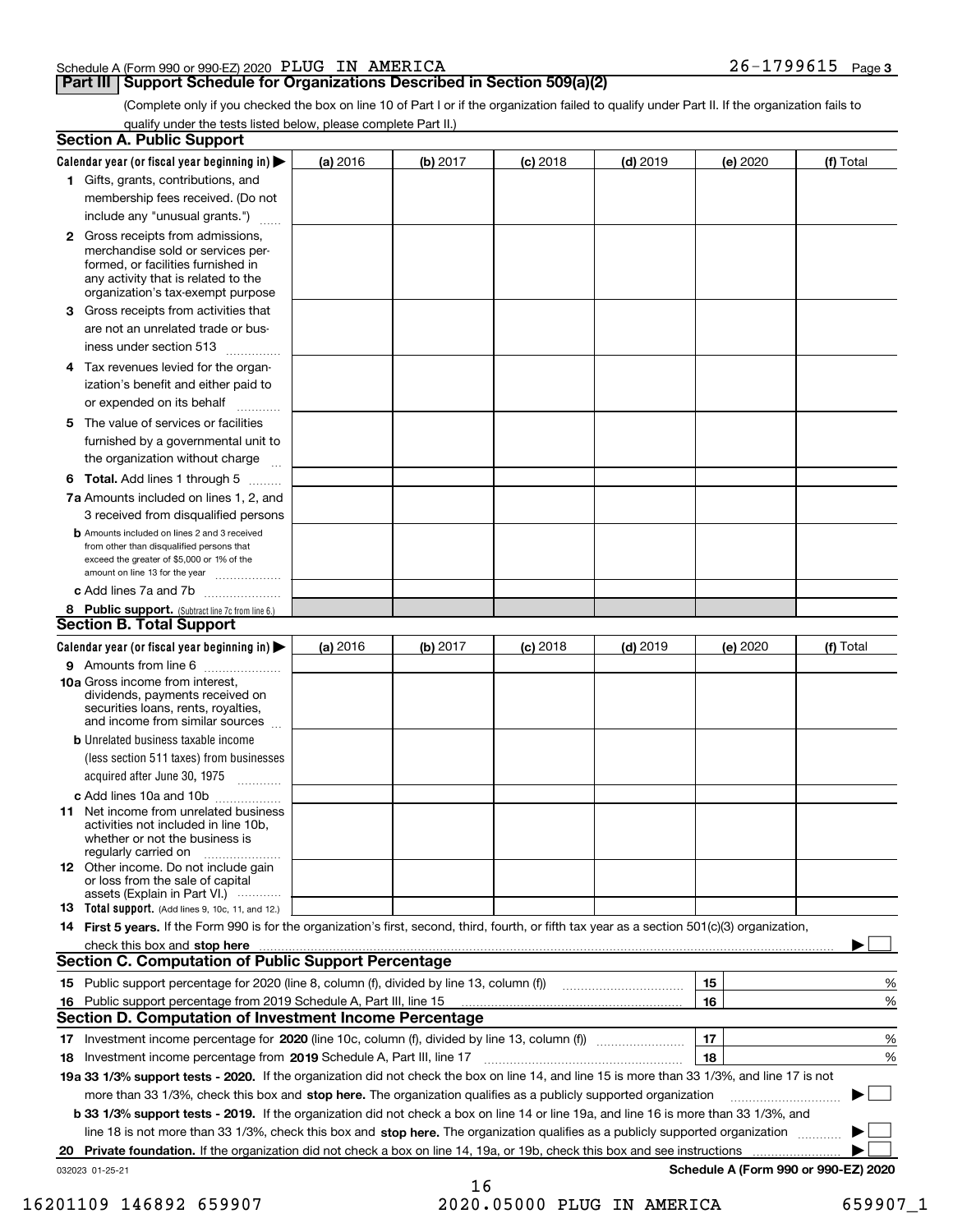**1**

**2**

**3a**

**3b**

**3c**

**4a**

**4b**

**4c**

**5a**

**5b5c** **YesNo**

### **Part IV Supporting Organizations**

(Complete only if you checked a box in line 12 on Part I. If you checked box 12a, Part I, complete Sections A and B. If you checked box 12b, Part I, complete Sections A and C. If you checked box 12c, Part I, complete Sections A, D, and E. If you checked box 12d, Part I, complete Sections A and D, and complete Part V.)

### **Section A. All Supporting Organizations**

- **1** Are all of the organization's supported organizations listed by name in the organization's governing documents? If "No," describe in **Part VI** how the supported organizations are designated. If designated by *class or purpose, describe the designation. If historic and continuing relationship, explain.*
- **2** Did the organization have any supported organization that does not have an IRS determination of status under section 509(a)(1) or (2)? If "Yes," explain in Part VI how the organization determined that the supported *organization was described in section 509(a)(1) or (2).*
- **3a** Did the organization have a supported organization described in section 501(c)(4), (5), or (6)? If "Yes," answer *lines 3b and 3c below.*
- **b** Did the organization confirm that each supported organization qualified under section 501(c)(4), (5), or (6) and satisfied the public support tests under section 509(a)(2)? If "Yes," describe in **Part VI** when and how the *organization made the determination.*
- **c**Did the organization ensure that all support to such organizations was used exclusively for section 170(c)(2)(B) purposes? If "Yes," explain in **Part VI** what controls the organization put in place to ensure such use.
- **4a***If* Was any supported organization not organized in the United States ("foreign supported organization")? *"Yes," and if you checked box 12a or 12b in Part I, answer lines 4b and 4c below.*
- **b** Did the organization have ultimate control and discretion in deciding whether to make grants to the foreign supported organization? If "Yes," describe in **Part VI** how the organization had such control and discretion *despite being controlled or supervised by or in connection with its supported organizations.*
- **c** Did the organization support any foreign supported organization that does not have an IRS determination under sections 501(c)(3) and 509(a)(1) or (2)? If "Yes," explain in **Part VI** what controls the organization used *to ensure that all support to the foreign supported organization was used exclusively for section 170(c)(2)(B) purposes.*
- **5a** Did the organization add, substitute, or remove any supported organizations during the tax year? If "Yes," answer lines 5b and 5c below (if applicable). Also, provide detail in **Part VI,** including (i) the names and EIN *numbers of the supported organizations added, substituted, or removed; (ii) the reasons for each such action; (iii) the authority under the organization's organizing document authorizing such action; and (iv) how the action was accomplished (such as by amendment to the organizing document).*
- **b** Type I or Type II only. Was any added or substituted supported organization part of a class already designated in the organization's organizing document?
- **cSubstitutions only.**  Was the substitution the result of an event beyond the organization's control?
- **6** Did the organization provide support (whether in the form of grants or the provision of services or facilities) to **Part VI.** *If "Yes," provide detail in* support or benefit one or more of the filing organization's supported organizations? anyone other than (i) its supported organizations, (ii) individuals that are part of the charitable class benefited by one or more of its supported organizations, or (iii) other supporting organizations that also
- **7**Did the organization provide a grant, loan, compensation, or other similar payment to a substantial contributor *If "Yes," complete Part I of Schedule L (Form 990 or 990-EZ).* regard to a substantial contributor? (as defined in section 4958(c)(3)(C)), a family member of a substantial contributor, or a 35% controlled entity with
- **8** Did the organization make a loan to a disqualified person (as defined in section 4958) not described in line 7? *If "Yes," complete Part I of Schedule L (Form 990 or 990-EZ).*
- **9a** Was the organization controlled directly or indirectly at any time during the tax year by one or more in section 509(a)(1) or (2))? If "Yes," *provide detail in* <code>Part VI.</code> disqualified persons, as defined in section 4946 (other than foundation managers and organizations described
- **b** Did one or more disqualified persons (as defined in line 9a) hold a controlling interest in any entity in which the supporting organization had an interest? If "Yes," provide detail in P**art VI**.
- **c**Did a disqualified person (as defined in line 9a) have an ownership interest in, or derive any personal benefit from, assets in which the supporting organization also had an interest? If "Yes," provide detail in P**art VI.**
- **10a** Was the organization subject to the excess business holdings rules of section 4943 because of section supporting organizations)? If "Yes," answer line 10b below. 4943(f) (regarding certain Type II supporting organizations, and all Type III non-functionally integrated
- **b** Did the organization have any excess business holdings in the tax year? (Use Schedule C, Form 4720, to *determine whether the organization had excess business holdings.)*

032024 01-25-21



17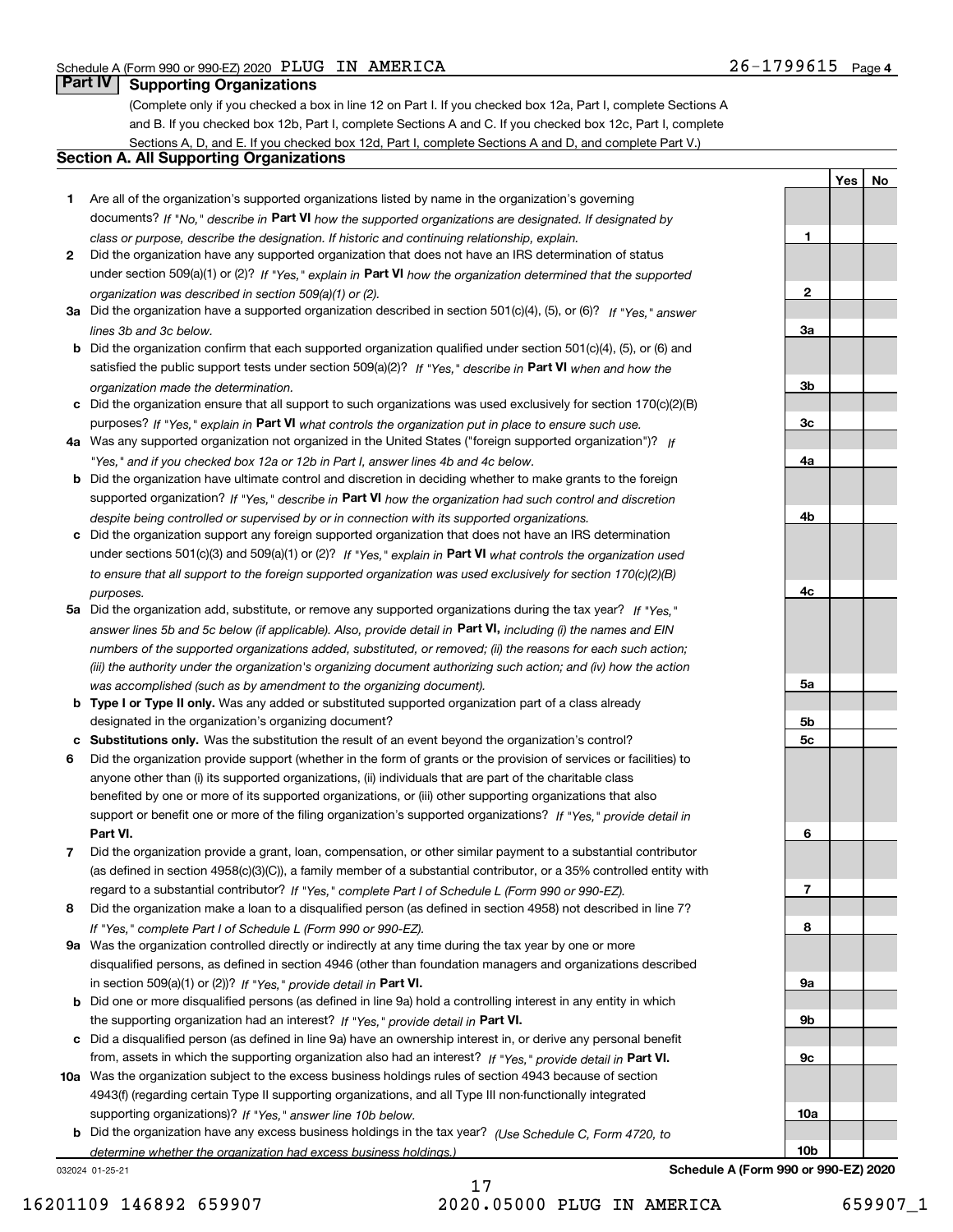| Yes<br>11a<br>11 <sub>b</sub><br>11c<br><b>Yes</b><br>Yes                                                                               | No<br>No<br>No |
|-----------------------------------------------------------------------------------------------------------------------------------------|----------------|
|                                                                                                                                         |                |
|                                                                                                                                         |                |
|                                                                                                                                         |                |
|                                                                                                                                         |                |
|                                                                                                                                         |                |
|                                                                                                                                         |                |
|                                                                                                                                         |                |
|                                                                                                                                         |                |
|                                                                                                                                         |                |
|                                                                                                                                         |                |
|                                                                                                                                         |                |
|                                                                                                                                         |                |
|                                                                                                                                         |                |
|                                                                                                                                         |                |
|                                                                                                                                         |                |
|                                                                                                                                         |                |
|                                                                                                                                         |                |
|                                                                                                                                         |                |
|                                                                                                                                         |                |
|                                                                                                                                         |                |
|                                                                                                                                         |                |
|                                                                                                                                         |                |
|                                                                                                                                         |                |
|                                                                                                                                         |                |
|                                                                                                                                         |                |
| Yes                                                                                                                                     | No             |
|                                                                                                                                         |                |
|                                                                                                                                         |                |
|                                                                                                                                         |                |
|                                                                                                                                         |                |
|                                                                                                                                         |                |
|                                                                                                                                         |                |
|                                                                                                                                         |                |
|                                                                                                                                         |                |
|                                                                                                                                         |                |
|                                                                                                                                         |                |
|                                                                                                                                         |                |
|                                                                                                                                         |                |
|                                                                                                                                         |                |
|                                                                                                                                         |                |
|                                                                                                                                         |                |
|                                                                                                                                         |                |
| The organization supported a governmental entity. Describe in Part VI how you supported a governmental entity (see instructions)<br>Yes | No             |
|                                                                                                                                         |                |
|                                                                                                                                         |                |
|                                                                                                                                         |                |
|                                                                                                                                         |                |

*that these activities constituted substantially all of its activities.*

- **b** Did the activities described in line 2a, above, constitute activities that, but for the organization's involvement, **Part VI**  *the reasons for the organization's position that its supported organization(s) would have engaged in* one or more of the organization's supported organization(s) would have been engaged in? If "Yes," e*xplain in these activities but for the organization's involvement.*
- **3** Parent of Supported Organizations. Answer lines 3a and 3b below.

**a** Did the organization have the power to regularly appoint or elect a majority of the officers, directors, or trustees of each of the supported organizations? If "Yes" or "No" provide details in **Part VI.** 

032025 01-25-21 **b** Did the organization exercise a substantial degree of direction over the policies, programs, and activities of each of its supported organizations? If "Yes," describe in Part VI the role played by the organization in this regard.

18

**Schedule A (Form 990 or 990-EZ) 2020**

**2a**

**2b**

**3a**

**3b**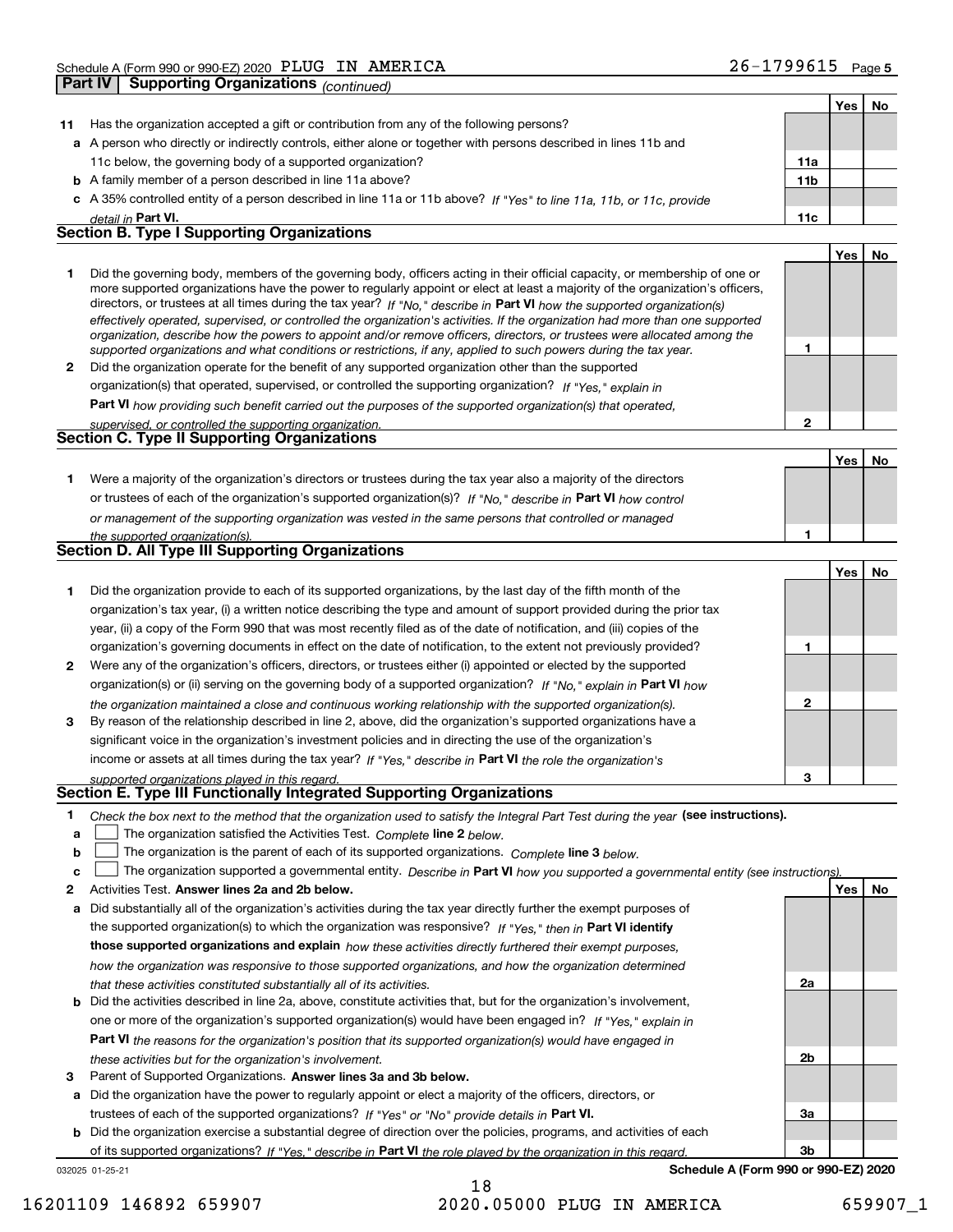### Schedule A (Form 990 or 990-EZ) 2020 Page PLUG IN AMERICA 26-1799615

**1**

**Part V Type III Non-Functionally Integrated 509(a)(3) Supporting Organizations** 

1 Check here if the organization satisfied the Integral Part Test as a qualifying trust on Nov. 20, 1970 (explain in Part VI). See instructions. All other Type III non-functionally integrated supporting organizations must complete Sections A through E.

|              | Section A - Adjusted Net Income                                             | (A) Prior Year | (B) Current Year<br>(optional) |                                |
|--------------|-----------------------------------------------------------------------------|----------------|--------------------------------|--------------------------------|
| -1           | Net short-term capital gain                                                 | 1.             |                                |                                |
| $\mathbf{2}$ | Recoveries of prior-year distributions                                      | $\mathbf{2}$   |                                |                                |
| 3            | Other gross income (see instructions)                                       | 3              |                                |                                |
| 4            | Add lines 1 through 3.                                                      | 4              |                                |                                |
| 5            | Depreciation and depletion                                                  | 5              |                                |                                |
| 6            | Portion of operating expenses paid or incurred for production or            |                |                                |                                |
|              | collection of gross income or for management, conservation, or              |                |                                |                                |
|              | maintenance of property held for production of income (see instructions)    | 6              |                                |                                |
| 7            | Other expenses (see instructions)                                           | $\overline{7}$ |                                |                                |
| 8            | <b>Adjusted Net Income</b> (subtract lines 5, 6, and 7 from line 4)         | 8              |                                |                                |
|              | <b>Section B - Minimum Asset Amount</b>                                     |                | (A) Prior Year                 | (B) Current Year<br>(optional) |
| 1            | Aggregate fair market value of all non-exempt-use assets (see               |                |                                |                                |
|              | instructions for short tax year or assets held for part of year):           |                |                                |                                |
|              | <b>a</b> Average monthly value of securities                                | 1a             |                                |                                |
|              | <b>b</b> Average monthly cash balances                                      | 1 <sub>b</sub> |                                |                                |
|              | <b>c</b> Fair market value of other non-exempt-use assets                   | 1c             |                                |                                |
|              | d Total (add lines 1a, 1b, and 1c)                                          | 1d             |                                |                                |
|              | <b>e</b> Discount claimed for blockage or other factors                     |                |                                |                                |
|              | (explain in detail in Part VI):                                             |                |                                |                                |
| 2            | Acquisition indebtedness applicable to non-exempt-use assets                | $\mathbf{2}$   |                                |                                |
| 3            | Subtract line 2 from line 1d.                                               | 3              |                                |                                |
| 4            | Cash deemed held for exempt use. Enter 0.015 of line 3 (for greater amount, |                |                                |                                |
|              | see instructions).                                                          | 4              |                                |                                |
| 5            | Net value of non-exempt-use assets (subtract line 4 from line 3)            | 5              |                                |                                |
| 6            | Multiply line 5 by 0.035.                                                   | 6              |                                |                                |
| 7            | Recoveries of prior-year distributions                                      | $\overline{7}$ |                                |                                |
| 8            | Minimum Asset Amount (add line 7 to line 6)                                 | 8              |                                |                                |
|              | <b>Section C - Distributable Amount</b>                                     |                |                                | <b>Current Year</b>            |
| 1            | Adjusted net income for prior year (from Section A, line 8, column A)       | 1              |                                |                                |
| 2            | Enter 0.85 of line 1.                                                       | $\mathbf{2}$   |                                |                                |
| 3            | Minimum asset amount for prior year (from Section B, line 8, column A)      | 3              |                                |                                |
| 4            | Enter greater of line 2 or line 3.                                          | 4              |                                |                                |
| 5            | Income tax imposed in prior year                                            | 5              |                                |                                |
| 6            | <b>Distributable Amount.</b> Subtract line 5 from line 4, unless subject to |                |                                |                                |
|              | emergency temporary reduction (see instructions).                           | 6              |                                |                                |
|              |                                                                             |                |                                |                                |

**7**Check here if the current year is the organization's first as a non-functionally integrated Type III supporting organization (see instructions).

**Schedule A (Form 990 or 990-EZ) 2020**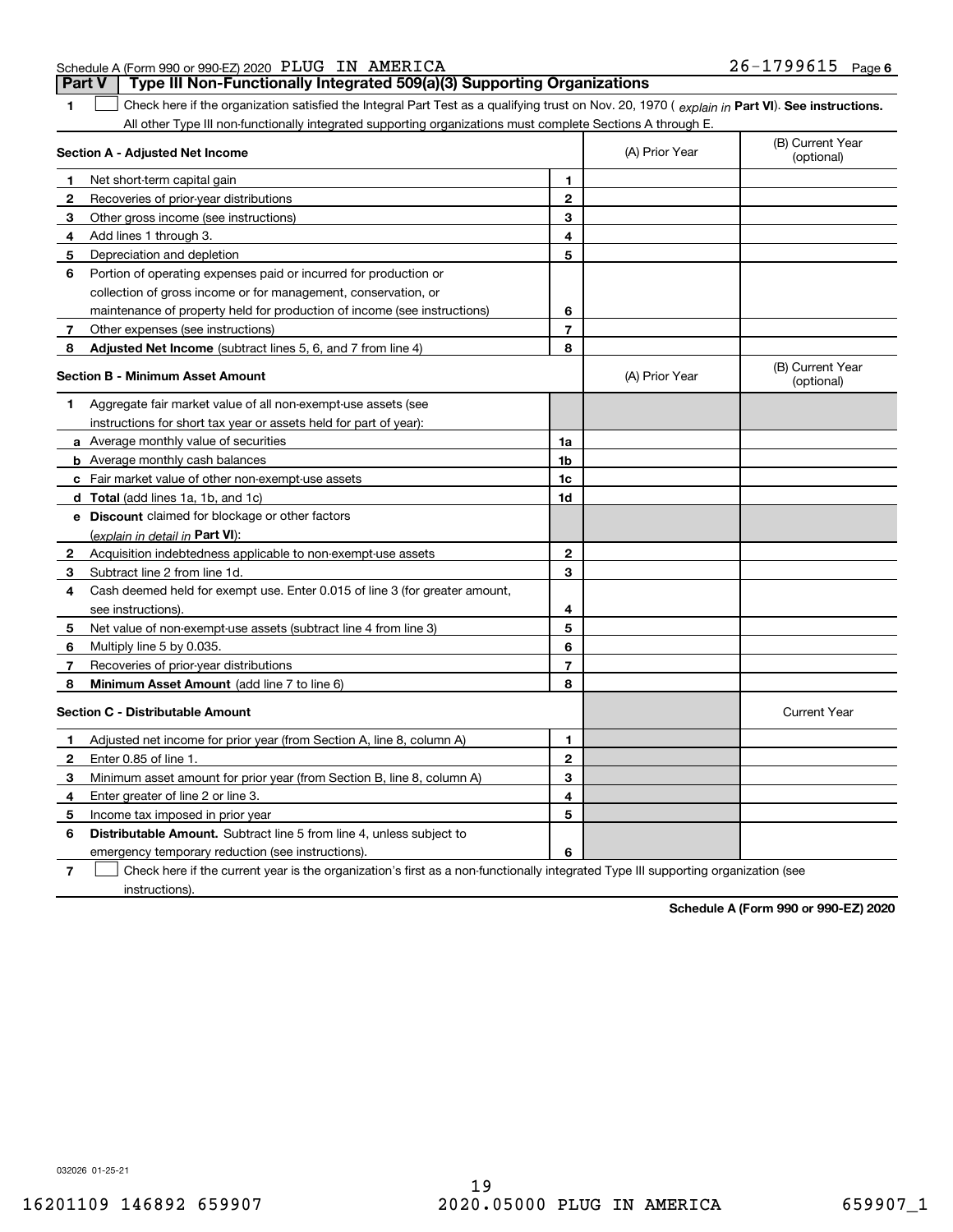| Schedule A (Form 990 or 990-EZ) 2020 $\>$ PLUG $\>$ IN $\>$ AMERICA |  | 26-1799615 | Page, |
|---------------------------------------------------------------------|--|------------|-------|
|                                                                     |  |            |       |

| <b>Part V</b> | Type III Non-Functionally Integrated 509(a)(3) Supporting Organizations                    |                             | (continued)                           |                                         |
|---------------|--------------------------------------------------------------------------------------------|-----------------------------|---------------------------------------|-----------------------------------------|
|               | <b>Section D - Distributions</b>                                                           |                             |                                       | <b>Current Year</b>                     |
| 1             | Amounts paid to supported organizations to accomplish exempt purposes                      |                             | 1                                     |                                         |
| 2             | Amounts paid to perform activity that directly furthers exempt purposes of supported       |                             |                                       |                                         |
|               | organizations, in excess of income from activity                                           | $\mathbf{2}$                |                                       |                                         |
| 3             | Administrative expenses paid to accomplish exempt purposes of supported organizations      | 3                           |                                       |                                         |
| 4             | Amounts paid to acquire exempt-use assets                                                  |                             | 4                                     |                                         |
| 5             | Qualified set-aside amounts (prior IRS approval required - provide details in Part VI)     |                             | 5                                     |                                         |
| 6             | Other distributions ( <i>describe in</i> Part VI). See instructions.                       |                             | 6                                     |                                         |
| 7             | Total annual distributions. Add lines 1 through 6.                                         |                             | $\overline{7}$                        |                                         |
| 8             | Distributions to attentive supported organizations to which the organization is responsive |                             |                                       |                                         |
|               | (provide details in Part VI). See instructions.                                            |                             | 8                                     |                                         |
| 9             | Distributable amount for 2020 from Section C, line 6                                       |                             | 9                                     |                                         |
| 10            | Line 8 amount divided by line 9 amount                                                     |                             | 10                                    |                                         |
|               |                                                                                            | (i)                         | (ii)                                  | (iii)                                   |
|               | <b>Section E - Distribution Allocations</b> (see instructions)                             | <b>Excess Distributions</b> | <b>Underdistributions</b><br>Pre-2020 | <b>Distributable</b><br>Amount for 2020 |
| 1             | Distributable amount for 2020 from Section C, line 6                                       |                             |                                       |                                         |
| 2             | Underdistributions, if any, for years prior to 2020 (reason-                               |                             |                                       |                                         |
|               | able cause required - explain in Part VI). See instructions.                               |                             |                                       |                                         |
| 3             | Excess distributions carryover, if any, to 2020                                            |                             |                                       |                                         |
|               | a From 2015                                                                                |                             |                                       |                                         |
|               | <b>b</b> From 2016                                                                         |                             |                                       |                                         |
|               | $c$ From 2017                                                                              |                             |                                       |                                         |
|               | d From 2018                                                                                |                             |                                       |                                         |
|               | e From 2019                                                                                |                             |                                       |                                         |
|               | f Total of lines 3a through 3e                                                             |                             |                                       |                                         |
|               | g Applied to underdistributions of prior years                                             |                             |                                       |                                         |
|               | <b>h</b> Applied to 2020 distributable amount                                              |                             |                                       |                                         |
|               | Carryover from 2015 not applied (see instructions)                                         |                             |                                       |                                         |
|               | Remainder. Subtract lines 3g, 3h, and 3i from line 3f.                                     |                             |                                       |                                         |
| 4             | Distributions for 2020 from Section D,                                                     |                             |                                       |                                         |
|               | line $7:$                                                                                  |                             |                                       |                                         |
|               | a Applied to underdistributions of prior years                                             |                             |                                       |                                         |
|               | <b>b</b> Applied to 2020 distributable amount                                              |                             |                                       |                                         |
|               | c Remainder. Subtract lines 4a and 4b from line 4.                                         |                             |                                       |                                         |
| 5.            | Remaining underdistributions for years prior to 2020, if                                   |                             |                                       |                                         |
|               | any. Subtract lines 3g and 4a from line 2. For result greater                              |                             |                                       |                                         |
|               | than zero, explain in Part VI. See instructions.                                           |                             |                                       |                                         |
| 6             | Remaining underdistributions for 2020. Subtract lines 3h                                   |                             |                                       |                                         |
|               | and 4b from line 1. For result greater than zero, explain in                               |                             |                                       |                                         |
|               | Part VI. See instructions.                                                                 |                             |                                       |                                         |
| 7             | Excess distributions carryover to 2021. Add lines 3j                                       |                             |                                       |                                         |
|               | and 4c.                                                                                    |                             |                                       |                                         |
| 8             | Breakdown of line 7:                                                                       |                             |                                       |                                         |
|               | a Excess from 2016                                                                         |                             |                                       |                                         |
|               | <b>b</b> Excess from 2017                                                                  |                             |                                       |                                         |
|               | c Excess from 2018                                                                         |                             |                                       |                                         |
|               | d Excess from 2019                                                                         |                             |                                       |                                         |
|               | e Excess from 2020                                                                         |                             |                                       |                                         |

**Schedule A (Form 990 or 990-EZ) 2020**

032027 01-25-21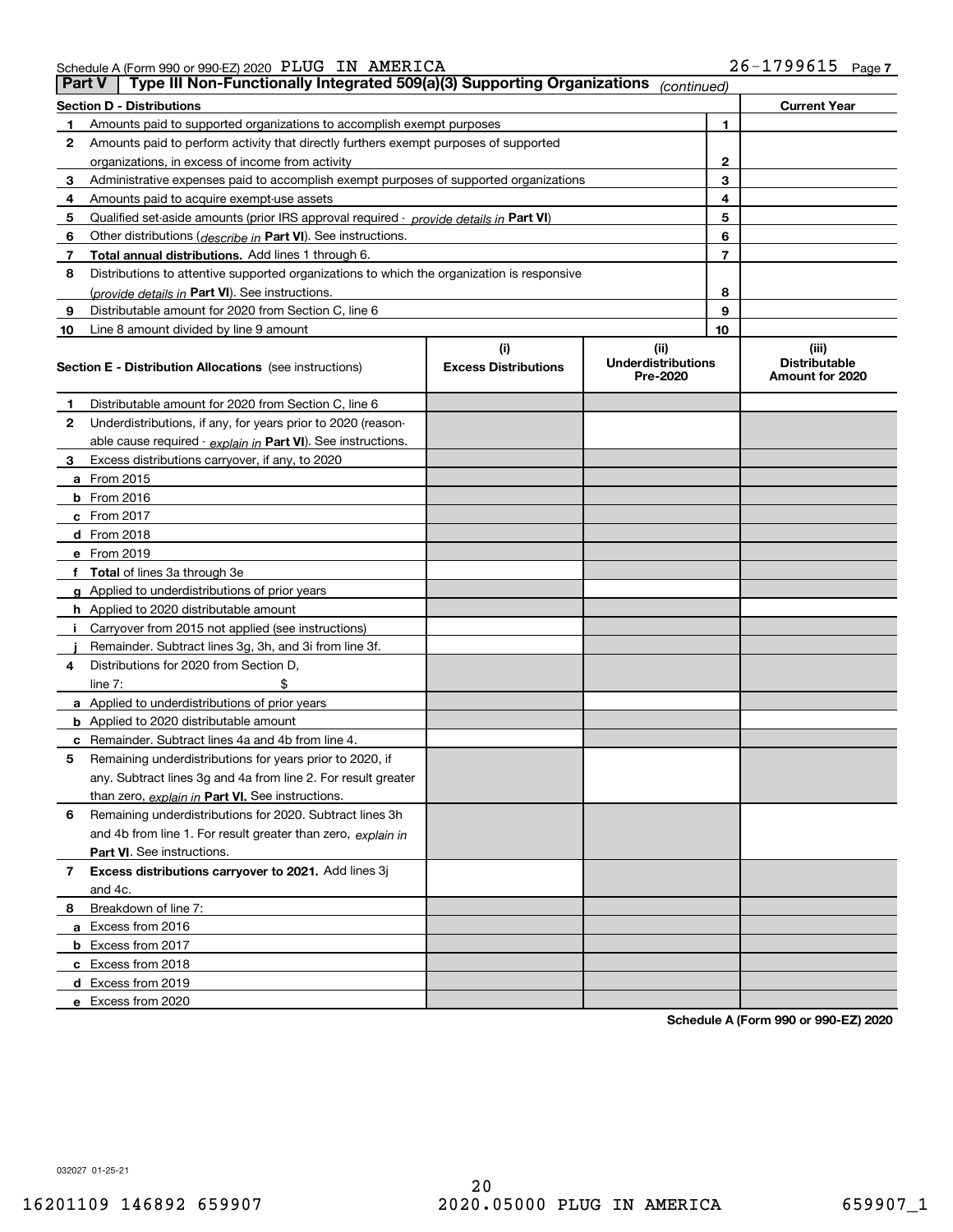#### Schedule A (Form 990 or 990-EZ) 2020 Page PLUG IN AMERICA

Part VI | Supplemental Information. Provide the explanations required by Part II, line 10; Part II, line 17a or 17b; Part III, line 12; Part IV, Section A, lines 1, 2, 3b, 3c, 4b, 4c, 5a, 6, 9a, 9b, 9c, 11a, 11b, and 11c; Part IV, Section B, lines 1 and 2; Part IV, Section C, line 1; Part IV, Section D, lines 2 and 3; Part IV, Section E, lines 1c, 2a, 2b, 3a, and 3b; Part V, line 1; Part V, Section B, line 1e; Part V, Section D, lines 5, 6, and 8; and Part V, Section E, lines 2, 5, and 6. Also complete this part for any additional information. (See instructions.)

### SCHEDULE A, PART II, LINE 10, EXPLANATION FOR OTHER INCOME:

| 032028 01-25-21<br>16201109 146892 659907 | Schedule A (Form 990 or 990-EZ) 2020<br>21<br>2020.05000 PLUG IN AMERICA<br>659907_1                                             |
|-------------------------------------------|----------------------------------------------------------------------------------------------------------------------------------|
|                                           |                                                                                                                                  |
|                                           |                                                                                                                                  |
|                                           |                                                                                                                                  |
|                                           |                                                                                                                                  |
|                                           |                                                                                                                                  |
|                                           |                                                                                                                                  |
|                                           |                                                                                                                                  |
|                                           |                                                                                                                                  |
|                                           |                                                                                                                                  |
|                                           |                                                                                                                                  |
|                                           |                                                                                                                                  |
|                                           |                                                                                                                                  |
|                                           |                                                                                                                                  |
|                                           |                                                                                                                                  |
|                                           |                                                                                                                                  |
|                                           |                                                                                                                                  |
|                                           |                                                                                                                                  |
|                                           |                                                                                                                                  |
|                                           |                                                                                                                                  |
|                                           |                                                                                                                                  |
| 2020 AMOUNT: \$                           | 0.                                                                                                                               |
| 2019 AMOUNT: \$                           | 9,793.<br><u> 1989 - Johann Stein, mars an deutscher Stein und der Stein und der Stein und der Stein und der Stein und der</u>   |
| 2018 AMOUNT: \$                           | 17,660.<br><u> 1980 - Johann John Stein, fransk politik (f. 1980)</u>                                                            |
| 2017 AMOUNT: \$                           | 2,354.<br><u> 1980 - Jan Stern Harry Harry Harry Harry Harry Harry Harry Harry Harry Harry Harry Harry Harry Harry Harry Har</u> |
| 2016 AMOUNT: \$                           | 1,047.                                                                                                                           |
|                                           |                                                                                                                                  |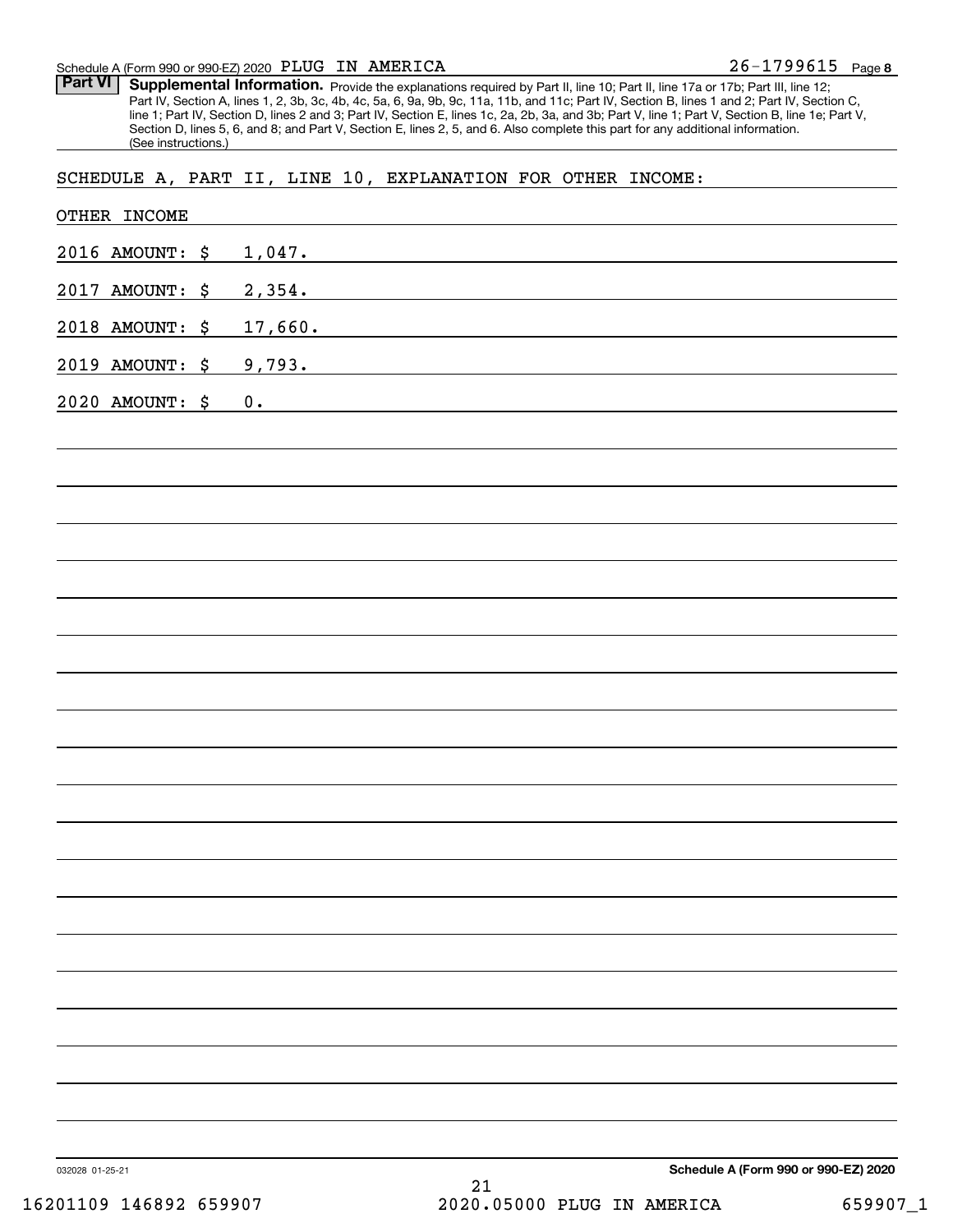Department of the Treasury Internal Revenue Service **(Form 990, 990-EZ, or 990-PF)**

Name of the organization

**Organization type** (check one):

### \*\* PUBLIC DISCLOSURE COPY \*\*

### **Schedule B Schedule of Contributors**

**| Attach to Form 990, Form 990-EZ, or Form 990-PF. | Go to www.irs.gov/Form990 for the latest information.** OMB No. 1545-0047

**2020**

**Employer identification number**

26-1799615

| PLUG IN AMERICA |  |
|-----------------|--|
|-----------------|--|

| Filers of:         | Section:                                                                    |
|--------------------|-----------------------------------------------------------------------------|
| Form 990 or 990-FZ | $X$ 501(c)( 3) (enter number) organization                                  |
|                    | $4947(a)(1)$ nonexempt charitable trust not treated as a private foundation |
|                    | 527 political organization                                                  |
| Form 990-PF        | 501(c)(3) exempt private foundation                                         |
|                    | 4947(a)(1) nonexempt charitable trust treated as a private foundation       |
|                    | 501(c)(3) taxable private foundation                                        |

Check if your organization is covered by the **General Rule** or a **Special Rule. Note:**  Only a section 501(c)(7), (8), or (10) organization can check boxes for both the General Rule and a Special Rule. See instructions.

### **General Rule**

 $\mathcal{L}^{\text{max}}$ 

For an organization filing Form 990, 990-EZ, or 990-PF that received, during the year, contributions totaling \$5,000 or more (in money or property) from any one contributor. Complete Parts I and II. See instructions for determining a contributor's total contributions.

#### **Special Rules**

any one contributor, during the year, total contributions of the greater of  $\,$  (1) \$5,000; or **(2)** 2% of the amount on (i) Form 990, Part VIII, line 1h;  $\boxed{\textbf{X}}$  For an organization described in section 501(c)(3) filing Form 990 or 990-EZ that met the 33 1/3% support test of the regulations under sections 509(a)(1) and 170(b)(1)(A)(vi), that checked Schedule A (Form 990 or 990-EZ), Part II, line 13, 16a, or 16b, and that received from or (ii) Form 990-EZ, line 1. Complete Parts I and II.

For an organization described in section 501(c)(7), (8), or (10) filing Form 990 or 990-EZ that received from any one contributor, during the year, total contributions of more than \$1,000 exclusively for religious, charitable, scientific, literary, or educational purposes, or for the prevention of cruelty to children or animals. Complete Parts I (entering "N/A" in column (b) instead of the contributor name and address), II, and III.  $\mathcal{L}^{\text{max}}$ 

purpose. Don't complete any of the parts unless the **General Rule** applies to this organization because it received *nonexclusively* year, contributions <sub>exclusively</sub> for religious, charitable, etc., purposes, but no such contributions totaled more than \$1,000. If this box is checked, enter here the total contributions that were received during the year for an  $\;$ exclusively religious, charitable, etc., For an organization described in section 501(c)(7), (8), or (10) filing Form 990 or 990-EZ that received from any one contributor, during the religious, charitable, etc., contributions totaling \$5,000 or more during the year  $\Box$ — $\Box$   $\Box$  $\mathcal{L}^{\text{max}}$ 

**Caution:**  An organization that isn't covered by the General Rule and/or the Special Rules doesn't file Schedule B (Form 990, 990-EZ, or 990-PF),  **must** but it answer "No" on Part IV, line 2, of its Form 990; or check the box on line H of its Form 990-EZ or on its Form 990-PF, Part I, line 2, to certify that it doesn't meet the filing requirements of Schedule B (Form 990, 990-EZ, or 990-PF).

**For Paperwork Reduction Act Notice, see the instructions for Form 990, 990-EZ, or 990-PF. Schedule B (Form 990, 990-EZ, or 990-PF) (2020)** LHA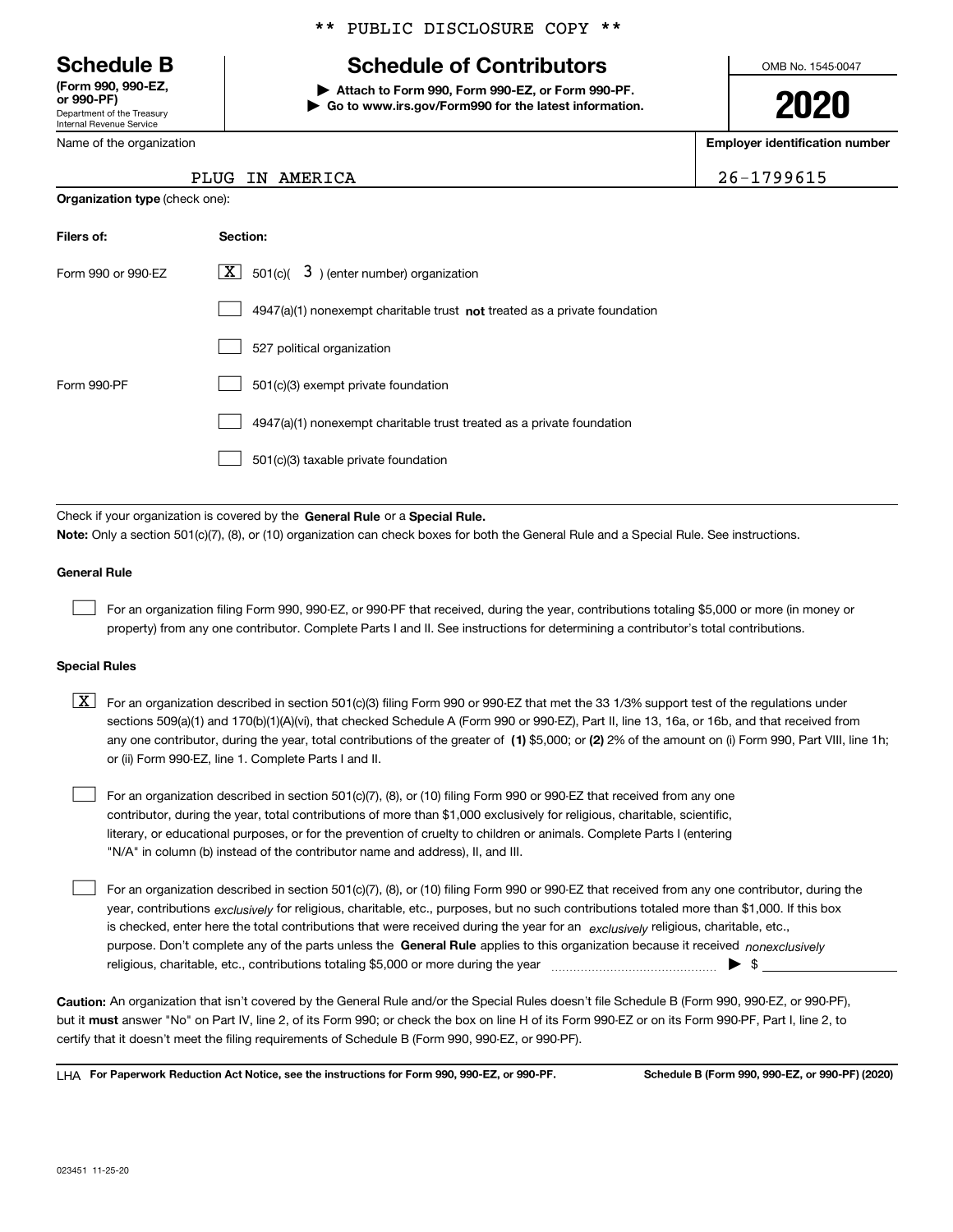|                  | Schedule B (Form 990, 990-EZ, or 990-PF) (2020)                                                |                                   | Page 2                                                                                                    |
|------------------|------------------------------------------------------------------------------------------------|-----------------------------------|-----------------------------------------------------------------------------------------------------------|
|                  | Name of organization                                                                           |                                   | <b>Employer identification number</b>                                                                     |
| PLUG             | IN AMERICA                                                                                     |                                   | 26-1799615                                                                                                |
| Part I           | Contributors (see instructions). Use duplicate copies of Part I if additional space is needed. |                                   |                                                                                                           |
| (a)<br>No.       | (b)<br>Name, address, and ZIP + 4                                                              | (c)<br><b>Total contributions</b> | (d)<br>Type of contribution                                                                               |
| $\mathbf 1$      |                                                                                                | 255,530.<br>\$                    | $\overline{\text{X}}$<br>Person<br>Payroll<br>Noncash<br>(Complete Part II for<br>noncash contributions.) |
| (a)<br>No.       | (b)<br>Name, address, and ZIP + 4                                                              | (c)<br><b>Total contributions</b> | (d)<br>Type of contribution                                                                               |
| $\boldsymbol{2}$ |                                                                                                | 208,327.<br>\$                    | $\overline{\text{X}}$<br>Person<br>Payroll<br>Noncash<br>(Complete Part II for<br>noncash contributions.) |
| (a)<br>No.       | (b)<br>Name, address, and ZIP + 4                                                              | (c)<br><b>Total contributions</b> | (d)<br>Type of contribution                                                                               |
| 3                |                                                                                                | 181,000.<br>\$                    | $\overline{\text{X}}$<br>Person<br>Payroll<br>Noncash<br>(Complete Part II for<br>noncash contributions.) |
| (a)<br>No.       | (b)<br>Name, address, and ZIP + 4                                                              | (c)<br><b>Total contributions</b> | (d)<br>Type of contribution                                                                               |
| 4                |                                                                                                | 100,000.<br>\$                    | $\mathbf{X}$<br>Person<br>Payroll<br>Noncash<br>(Complete Part II for<br>noncash contributions.)          |
| (a)<br>No.       | (b)<br>Name, address, and ZIP + 4                                                              | (c)<br><b>Total contributions</b> | (d)<br>Type of contribution                                                                               |
| 5                |                                                                                                | 97,840.<br>\$                     | $\boxed{\text{X}}$<br>Person<br>Payroll<br>Noncash<br>(Complete Part II for<br>noncash contributions.)    |
| (a)<br>No.       | (b)<br>Name, address, and ZIP + 4                                                              | (c)<br><b>Total contributions</b> | (d)<br>Type of contribution                                                                               |
| 6                |                                                                                                | 75,000.<br>\$                     | $\boxed{\text{X}}$<br>Person<br>Payroll<br>Noncash<br>(Complete Part II for<br>noncash contributions.)    |
| 023452 11-25-20  |                                                                                                |                                   | Schedule B (Form 990, 990-EZ, or 990-PF) (2020)                                                           |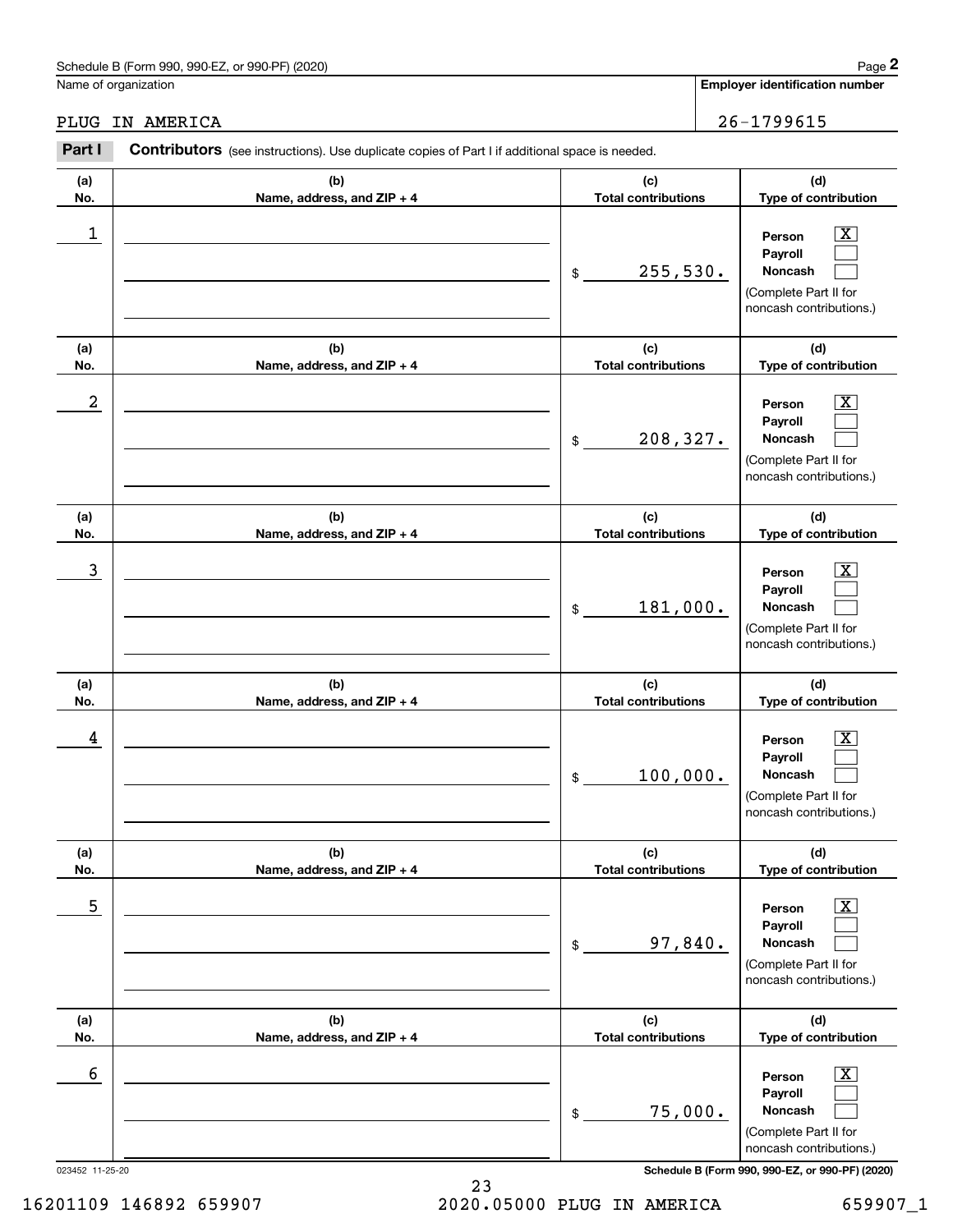|            | Schedule B (Form 990, 990-EZ, or 990-PF) (2020)                                                       |                                   | Page 2                                                                                                      |
|------------|-------------------------------------------------------------------------------------------------------|-----------------------------------|-------------------------------------------------------------------------------------------------------------|
|            | Name of organization                                                                                  |                                   | <b>Employer identification number</b>                                                                       |
| PLUG       | IN AMERICA                                                                                            |                                   | 26-1799615                                                                                                  |
| Part I     | <b>Contributors</b> (see instructions). Use duplicate copies of Part I if additional space is needed. |                                   |                                                                                                             |
| (a)<br>No. | (b)<br>Name, address, and ZIP + 4                                                                     | (c)<br><b>Total contributions</b> | (d)<br>Type of contribution                                                                                 |
| 7          |                                                                                                       | 75,000.<br>\$                     | $\overline{\mathbf{X}}$<br>Person<br>Payroll<br>Noncash<br>(Complete Part II for<br>noncash contributions.) |
| (a)<br>No. | (b)<br>Name, address, and ZIP + 4                                                                     | (c)<br><b>Total contributions</b> | (d)<br>Type of contribution                                                                                 |
| 8          |                                                                                                       | 40,000.<br>\$                     | $\overline{\mathbf{X}}$<br>Person<br>Payroll<br>Noncash<br>(Complete Part II for<br>noncash contributions.) |
| (a)<br>No. | (b)<br>Name, address, and ZIP + 4                                                                     | (c)<br><b>Total contributions</b> | (d)<br>Type of contribution                                                                                 |
|            |                                                                                                       | \$                                | Person<br>Payroll<br>Noncash<br>(Complete Part II for<br>noncash contributions.)                            |
| (a)<br>No. | (b)<br>Name, address, and ZIP + 4                                                                     | (c)<br><b>Total contributions</b> | (d)<br>Type of contribution                                                                                 |
|            |                                                                                                       | \$                                | Person<br>Payroll<br>Noncash<br>(Complete Part II for<br>noncash contributions.)                            |
| (a)<br>No. | (b)<br>Name, address, and ZIP + 4                                                                     | (c)<br><b>Total contributions</b> | (d)<br>Type of contribution                                                                                 |
|            |                                                                                                       | \$                                | Person<br>Payroll<br>Noncash<br>(Complete Part II for<br>noncash contributions.)                            |
| (a)<br>No. | (b)<br>Name, address, and ZIP + 4                                                                     | (c)<br><b>Total contributions</b> | (d)<br>Type of contribution                                                                                 |
|            |                                                                                                       | \$                                | Person<br>Payroll<br>Noncash<br>(Complete Part II for<br>noncash contributions.)                            |

023452 11-25-20 **Schedule B (Form 990, 990-EZ, or 990-PF) (2020)**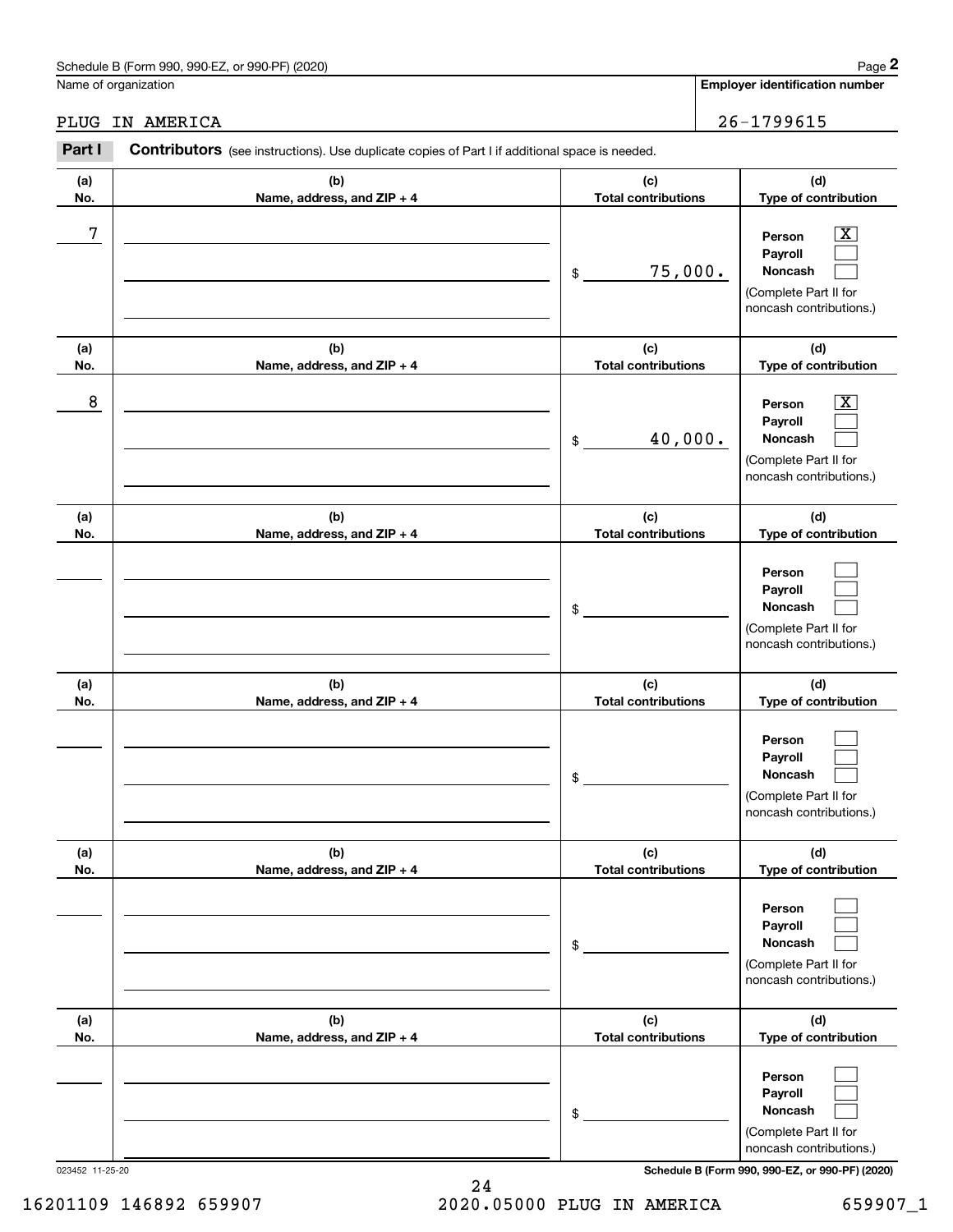| (2020)<br>990-EZ<br>Schedule<br>or 990-PF <sup>\</sup><br>: В (Form 990. |  |      | Page |  |
|--------------------------------------------------------------------------|--|------|------|--|
|                                                                          |  | ____ |      |  |

### **Employer identification number**

|                              | Schedule B (Form 990, 990-EZ, or 990-PF) (2020)                                                     |                                                 | Page 3                                          |
|------------------------------|-----------------------------------------------------------------------------------------------------|-------------------------------------------------|-------------------------------------------------|
|                              | Name of organization                                                                                |                                                 | <b>Employer identification number</b>           |
|                              | PLUG IN AMERICA                                                                                     | $26 - 1799615$                                  |                                                 |
| Part II                      | Noncash Property (see instructions). Use duplicate copies of Part II if additional space is needed. |                                                 |                                                 |
| (a)<br>No.<br>from<br>Part I | (b)<br>Description of noncash property given                                                        | (c)<br>FMV (or estimate)<br>(See instructions.) | (d)<br>Date received                            |
|                              |                                                                                                     | \$                                              |                                                 |
| (a)<br>No.<br>from<br>Part I | (b)<br>Description of noncash property given                                                        | (c)<br>FMV (or estimate)<br>(See instructions.) | (d)<br>Date received                            |
|                              |                                                                                                     | \$                                              |                                                 |
| (a)<br>No.<br>from<br>Part I | (b)<br>Description of noncash property given                                                        | (c)<br>FMV (or estimate)<br>(See instructions.) | (d)<br>Date received                            |
|                              |                                                                                                     | \$                                              |                                                 |
| (a)<br>No.<br>from<br>Part I | (b)<br>Description of noncash property given                                                        | (c)<br>FMV (or estimate)<br>(See instructions.) | (d)<br>Date received                            |
|                              |                                                                                                     | \$                                              |                                                 |
| (a)<br>No.<br>from<br>Part I | (b)<br>Description of noncash property given                                                        | (c)<br>FMV (or estimate)<br>(See instructions.) | (d)<br>Date received                            |
|                              |                                                                                                     | \$                                              |                                                 |
| (a)<br>No.<br>from<br>Part I | (b)<br>Description of noncash property given                                                        | (c)<br>FMV (or estimate)<br>(See instructions.) | (d)<br>Date received                            |
|                              |                                                                                                     | \$                                              |                                                 |
| 023453 11-25-20              |                                                                                                     |                                                 | Schedule B (Form 990, 990-EZ, or 990-PF) (2020) |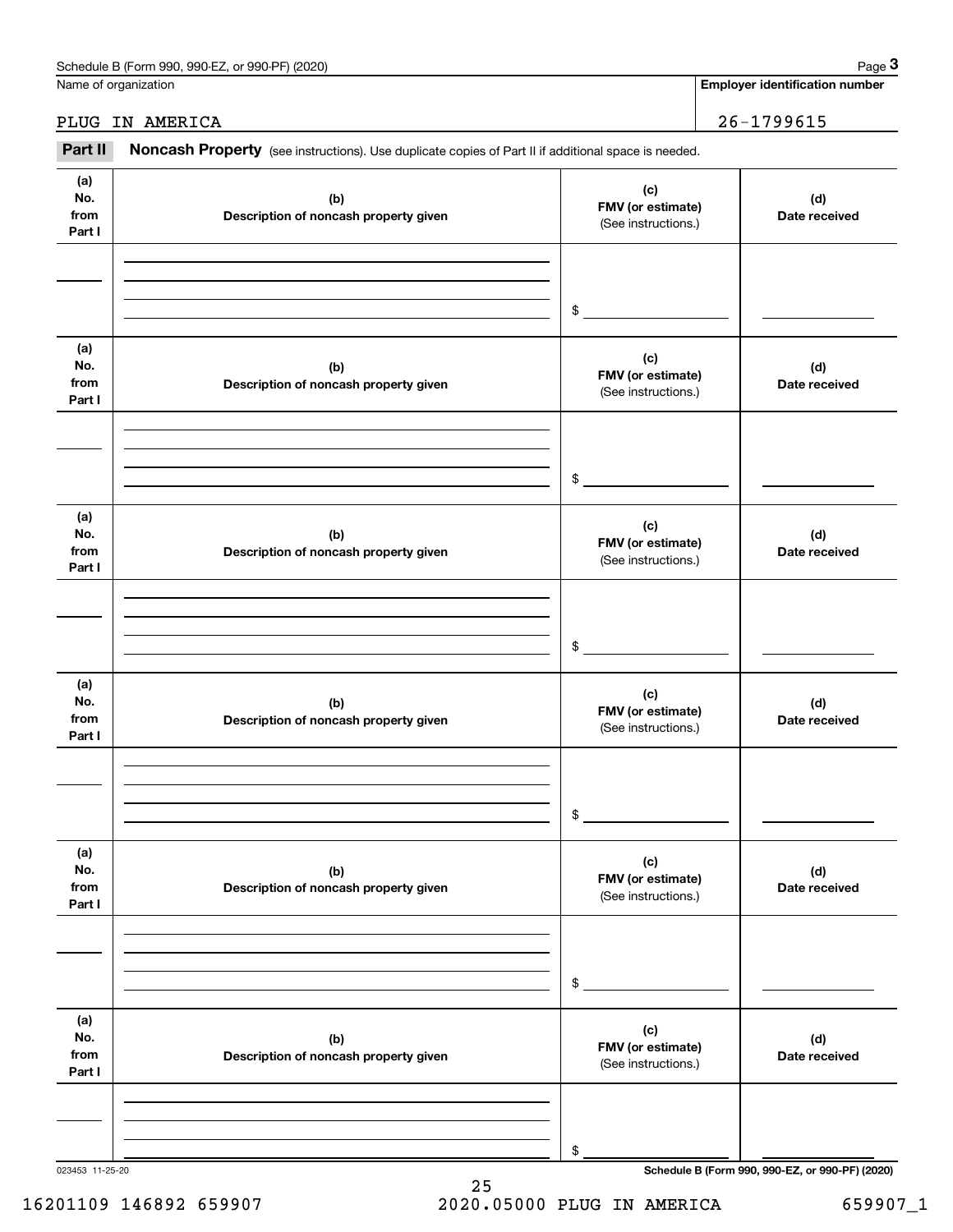|                           | Schedule B (Form 990, 990-EZ, or 990-PF) (2020)                                                                                                                                                                                                                                                 |                      | Page 4                                                                                                                                                         |
|---------------------------|-------------------------------------------------------------------------------------------------------------------------------------------------------------------------------------------------------------------------------------------------------------------------------------------------|----------------------|----------------------------------------------------------------------------------------------------------------------------------------------------------------|
|                           | Name of organization                                                                                                                                                                                                                                                                            |                      | <b>Employer identification number</b>                                                                                                                          |
|                           | PLUG IN AMERICA                                                                                                                                                                                                                                                                                 |                      | $26 - 1799615$                                                                                                                                                 |
| Part III                  |                                                                                                                                                                                                                                                                                                 |                      | Exclusively religious, charitable, etc., contributions to organizations described in section 501(c)(7), (8), or (10) that total more than \$1,000 for the year |
|                           | from any one contributor. Complete columns (a) through (e) and the following line entry. For organizations<br>completing Part III, enter the total of exclusively religious, charitable, etc., contributions of \$1,000 or less for the year. (Enter this info. once.) $\blacktriangleright$ \$ |                      |                                                                                                                                                                |
|                           | Use duplicate copies of Part III if additional space is needed.                                                                                                                                                                                                                                 |                      |                                                                                                                                                                |
| (a) No.<br>from<br>Part I | (b) Purpose of gift                                                                                                                                                                                                                                                                             | (c) Use of gift      | (d) Description of how gift is held                                                                                                                            |
|                           |                                                                                                                                                                                                                                                                                                 |                      |                                                                                                                                                                |
|                           |                                                                                                                                                                                                                                                                                                 |                      |                                                                                                                                                                |
|                           |                                                                                                                                                                                                                                                                                                 | (e) Transfer of gift |                                                                                                                                                                |
|                           | Transferee's name, address, and ZIP + 4                                                                                                                                                                                                                                                         |                      | Relationship of transferor to transferee                                                                                                                       |
|                           |                                                                                                                                                                                                                                                                                                 |                      |                                                                                                                                                                |
| (a) No.<br>from<br>Part I | (b) Purpose of gift                                                                                                                                                                                                                                                                             | (c) Use of gift      | (d) Description of how gift is held                                                                                                                            |
|                           |                                                                                                                                                                                                                                                                                                 |                      |                                                                                                                                                                |
|                           |                                                                                                                                                                                                                                                                                                 |                      |                                                                                                                                                                |
|                           |                                                                                                                                                                                                                                                                                                 | (e) Transfer of gift |                                                                                                                                                                |
|                           | Transferee's name, address, and ZIP + 4                                                                                                                                                                                                                                                         |                      | Relationship of transferor to transferee                                                                                                                       |
|                           |                                                                                                                                                                                                                                                                                                 |                      |                                                                                                                                                                |
|                           |                                                                                                                                                                                                                                                                                                 |                      |                                                                                                                                                                |
| (a) No.<br>from<br>Part I | (b) Purpose of gift                                                                                                                                                                                                                                                                             | (c) Use of gift      | (d) Description of how gift is held                                                                                                                            |
|                           |                                                                                                                                                                                                                                                                                                 |                      |                                                                                                                                                                |
|                           |                                                                                                                                                                                                                                                                                                 | (e) Transfer of gift |                                                                                                                                                                |
|                           | Transferee's name, address, and ZIP + 4                                                                                                                                                                                                                                                         |                      | Relationship of transferor to transferee                                                                                                                       |
|                           |                                                                                                                                                                                                                                                                                                 |                      |                                                                                                                                                                |
|                           |                                                                                                                                                                                                                                                                                                 |                      |                                                                                                                                                                |
| (a) No.<br>from<br>Part I | (b) Purpose of gift                                                                                                                                                                                                                                                                             | (c) Use of gift      | (d) Description of how gift is held                                                                                                                            |
|                           |                                                                                                                                                                                                                                                                                                 |                      |                                                                                                                                                                |
|                           |                                                                                                                                                                                                                                                                                                 |                      |                                                                                                                                                                |
|                           |                                                                                                                                                                                                                                                                                                 | (e) Transfer of gift |                                                                                                                                                                |
|                           | Transferee's name, address, and ZIP + 4                                                                                                                                                                                                                                                         |                      | Relationship of transferor to transferee                                                                                                                       |
|                           |                                                                                                                                                                                                                                                                                                 |                      |                                                                                                                                                                |
| 023454 11-25-20           |                                                                                                                                                                                                                                                                                                 |                      | Schedule B (Form 990, 990-EZ, or 990-PF) (2020)                                                                                                                |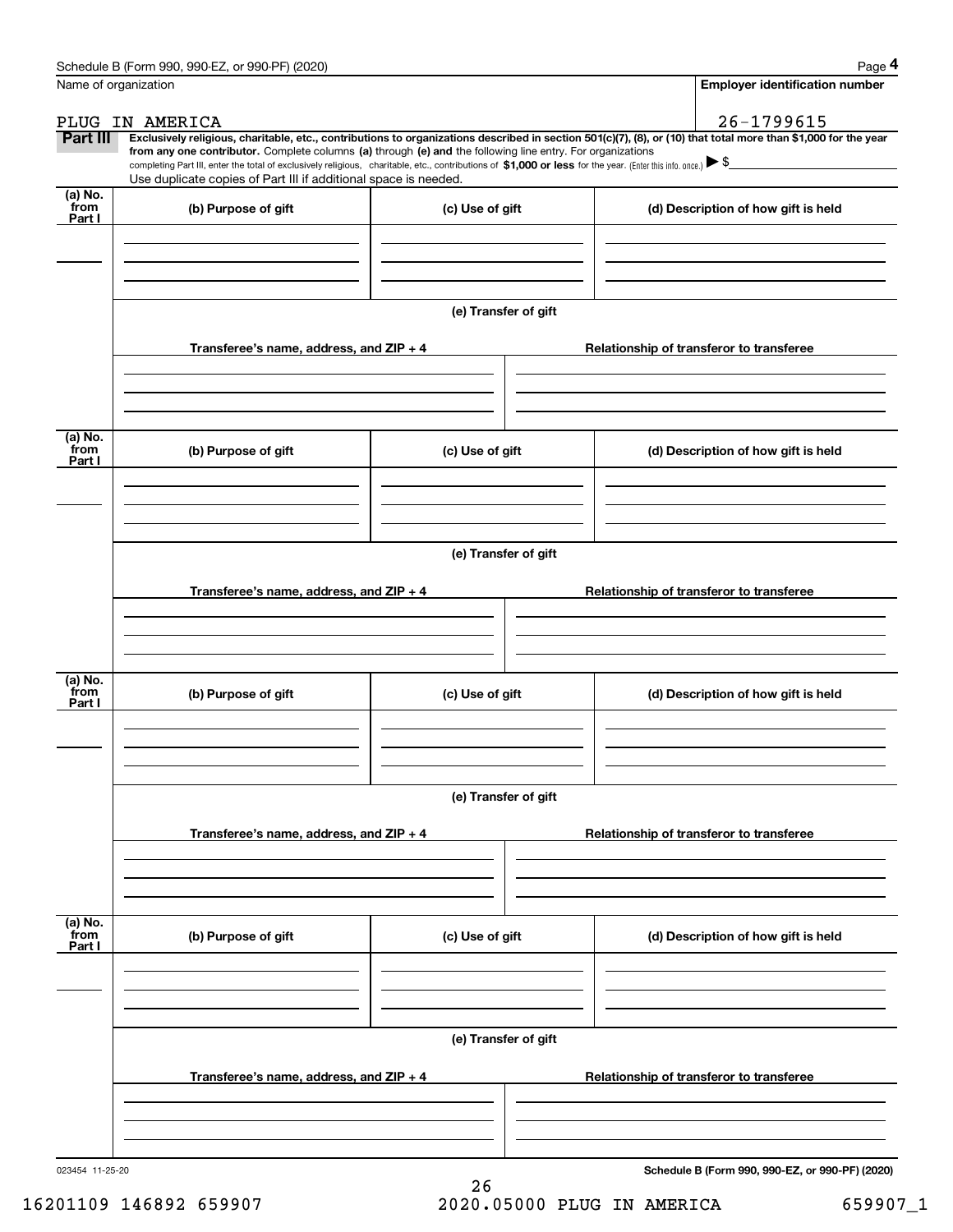| <b>SCHEDULE C</b>                                      | <b>Political Campaign and Lobbying Activities</b>                                                                                                                                                                                                                                                |           |                                                                             |                          | OMB No. 1545-0047                                                                                                                                           |
|--------------------------------------------------------|--------------------------------------------------------------------------------------------------------------------------------------------------------------------------------------------------------------------------------------------------------------------------------------------------|-----------|-----------------------------------------------------------------------------|--------------------------|-------------------------------------------------------------------------------------------------------------------------------------------------------------|
| (Form 990 or 990-EZ)                                   | For Organizations Exempt From Income Tax Under section 501(c) and section 527                                                                                                                                                                                                                    |           |                                                                             |                          |                                                                                                                                                             |
| Department of the Treasury                             | > Complete if the organization is described below. > Attach to Form 990 or Form 990-EZ.                                                                                                                                                                                                          |           |                                                                             |                          | <b>Open to Public</b>                                                                                                                                       |
| Internal Revenue Service                               | Go to www.irs.gov/Form990 for instructions and the latest information.                                                                                                                                                                                                                           |           |                                                                             |                          | Inspection                                                                                                                                                  |
|                                                        | If the organization answered "Yes," on Form 990, Part IV, line 3, or Form 990-EZ, Part V, line 46 (Political Campaign Activities), then                                                                                                                                                          |           |                                                                             |                          |                                                                                                                                                             |
|                                                        | • Section 501(c)(3) organizations: Complete Parts I-A and B. Do not complete Part I-C.<br>• Section 501(c) (other than section 501(c)(3)) organizations: Complete Parts I-A and C below. Do not complete Part I-B.                                                                               |           |                                                                             |                          |                                                                                                                                                             |
| • Section 527 organizations: Complete Part I-A only.   |                                                                                                                                                                                                                                                                                                  |           |                                                                             |                          |                                                                                                                                                             |
|                                                        | If the organization answered "Yes," on Form 990, Part IV, line 4, or Form 990-EZ, Part VI, line 47 (Lobbying Activities), then                                                                                                                                                                   |           |                                                                             |                          |                                                                                                                                                             |
|                                                        | • Section 501(c)(3) organizations that have filed Form 5768 (election under section 501(h)): Complete Part II-A. Do not complete Part II-B.                                                                                                                                                      |           |                                                                             |                          |                                                                                                                                                             |
|                                                        | • Section 501(c)(3) organizations that have NOT filed Form 5768 (election under section 501(h)): Complete Part II-B. Do not complete Part II-A.                                                                                                                                                  |           |                                                                             |                          |                                                                                                                                                             |
|                                                        | If the organization answered "Yes," on Form 990, Part IV, line 5 (Proxy Tax) (See separate instructions) or Form 990-EZ, Part V, line 35c (Proxy                                                                                                                                                 |           |                                                                             |                          |                                                                                                                                                             |
| Tax) (See separate instructions), then                 |                                                                                                                                                                                                                                                                                                  |           |                                                                             |                          |                                                                                                                                                             |
|                                                        | • Section 501(c)(4), (5), or (6) organizations: Complete Part III.                                                                                                                                                                                                                               |           |                                                                             |                          |                                                                                                                                                             |
| Name of organization                                   | PLUG IN AMERICA                                                                                                                                                                                                                                                                                  |           |                                                                             |                          | <b>Employer identification number</b><br>26-1799615                                                                                                         |
| Part I-A                                               | Complete if the organization is exempt under section 501(c) or is a section 527 organization.                                                                                                                                                                                                    |           |                                                                             |                          |                                                                                                                                                             |
|                                                        |                                                                                                                                                                                                                                                                                                  |           |                                                                             |                          |                                                                                                                                                             |
|                                                        | 1 Provide a description of the organization's direct and indirect political campaign activities in Part IV.                                                                                                                                                                                      |           |                                                                             |                          |                                                                                                                                                             |
| <b>2</b> Political campaign activity expenditures      |                                                                                                                                                                                                                                                                                                  |           |                                                                             |                          | $\blacktriangleright$ \$                                                                                                                                    |
| Volunteer hours for political campaign activities<br>З |                                                                                                                                                                                                                                                                                                  |           |                                                                             |                          |                                                                                                                                                             |
|                                                        |                                                                                                                                                                                                                                                                                                  |           |                                                                             |                          |                                                                                                                                                             |
| Part I-B                                               | Complete if the organization is exempt under section 501(c)(3).                                                                                                                                                                                                                                  |           |                                                                             |                          |                                                                                                                                                             |
|                                                        | 1 Enter the amount of any excise tax incurred by the organization under section 4955                                                                                                                                                                                                             |           |                                                                             |                          |                                                                                                                                                             |
| 2                                                      |                                                                                                                                                                                                                                                                                                  |           |                                                                             |                          |                                                                                                                                                             |
| З                                                      |                                                                                                                                                                                                                                                                                                  |           |                                                                             |                          | <b>Yes</b><br><b>No</b><br>Yes<br>No                                                                                                                        |
| <b>b</b> If "Yes," describe in Part IV.                |                                                                                                                                                                                                                                                                                                  |           |                                                                             |                          |                                                                                                                                                             |
|                                                        | Part I-C Complete if the organization is exempt under section 501(c), except section 501(c)(3).                                                                                                                                                                                                  |           |                                                                             |                          |                                                                                                                                                             |
|                                                        | 1 Enter the amount directly expended by the filing organization for section 527 exempt function activities                                                                                                                                                                                       |           |                                                                             | $\blacktriangleright$ \$ |                                                                                                                                                             |
|                                                        | 2 Enter the amount of the filing organization's funds contributed to other organizations for section 527                                                                                                                                                                                         |           |                                                                             |                          |                                                                                                                                                             |
| exempt function activities                             |                                                                                                                                                                                                                                                                                                  |           |                                                                             | $\blacktriangleright$ \$ |                                                                                                                                                             |
|                                                        | 3 Total exempt function expenditures. Add lines 1 and 2. Enter here and on Form 1120-POL,                                                                                                                                                                                                        |           |                                                                             |                          |                                                                                                                                                             |
|                                                        |                                                                                                                                                                                                                                                                                                  |           |                                                                             |                          |                                                                                                                                                             |
|                                                        | Did the filing organization file Form 1120-POL for this year?                                                                                                                                                                                                                                    |           |                                                                             |                          | Yes<br><b>No</b>                                                                                                                                            |
|                                                        | 5 Enter the names, addresses and employer identification number (EIN) of all section 527 political organizations to which the filing organization<br>made payments. For each organization listed, enter the amount paid from the filing organization's funds. Also enter the amount of political |           |                                                                             |                          |                                                                                                                                                             |
|                                                        | contributions received that were promptly and directly delivered to a separate political organization, such as a separate segregated fund or a                                                                                                                                                   |           |                                                                             |                          |                                                                                                                                                             |
|                                                        | political action committee (PAC). If additional space is needed, provide information in Part IV.                                                                                                                                                                                                 |           |                                                                             |                          |                                                                                                                                                             |
| (a) Name                                               | (b) Address                                                                                                                                                                                                                                                                                      | $(c)$ EIN | (d) Amount paid from<br>filing organization's<br>funds. If none, enter -0-. |                          | (e) Amount of political<br>contributions received and<br>promptly and directly<br>delivered to a separate<br>political organization.<br>If none, enter -0-. |
|                                                        |                                                                                                                                                                                                                                                                                                  |           |                                                                             |                          |                                                                                                                                                             |
|                                                        |                                                                                                                                                                                                                                                                                                  |           |                                                                             |                          |                                                                                                                                                             |
|                                                        |                                                                                                                                                                                                                                                                                                  |           |                                                                             |                          |                                                                                                                                                             |
|                                                        |                                                                                                                                                                                                                                                                                                  |           |                                                                             |                          |                                                                                                                                                             |
|                                                        |                                                                                                                                                                                                                                                                                                  |           |                                                                             |                          |                                                                                                                                                             |

### **For Paperwork Reduction Act Notice, see the Instructions for Form 990 or 990-EZ. Schedule C (Form 990 or 990-EZ) 2020** LHA

032041 12-02-20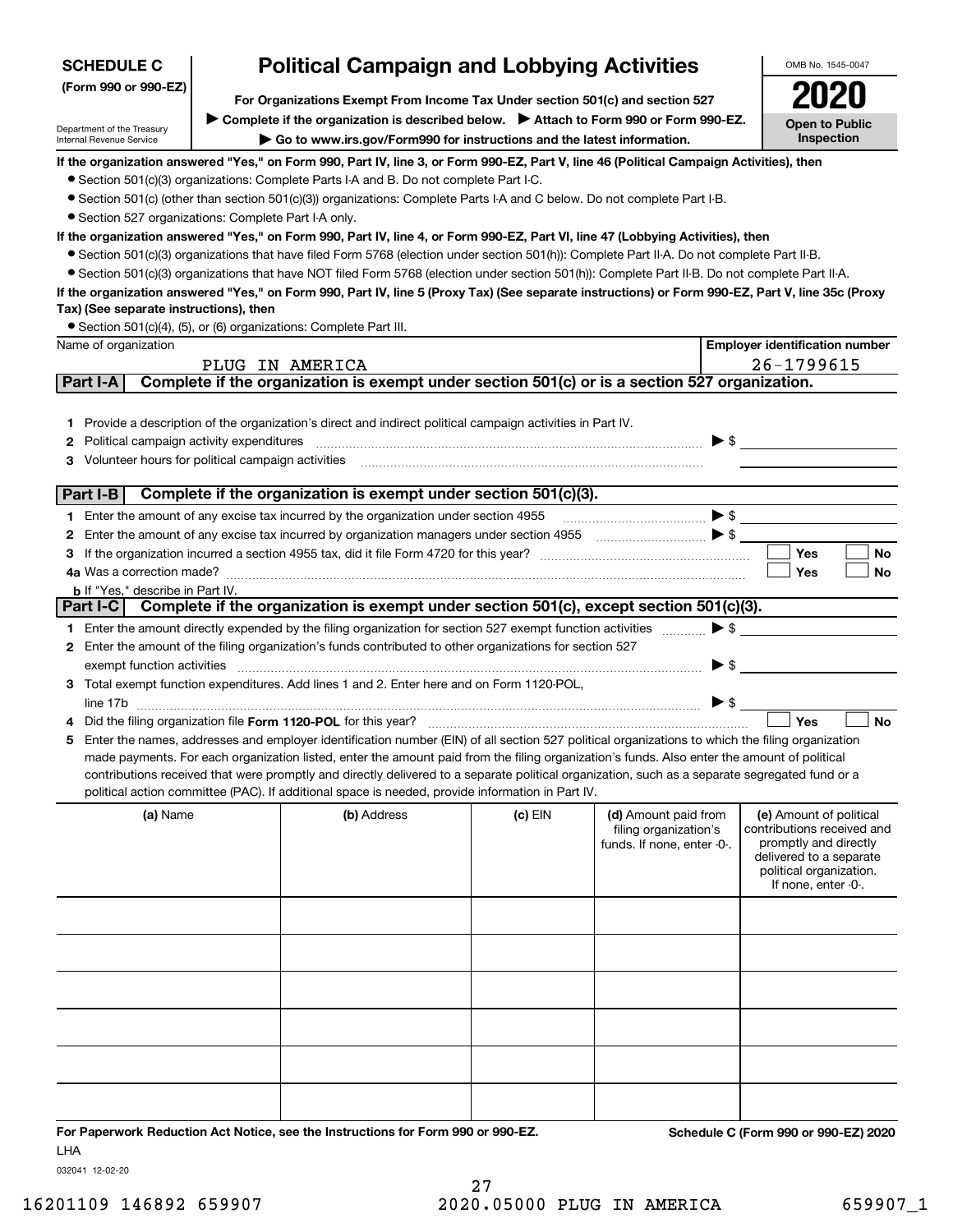| Schedule C (Form 990 or 990-EZ) 2020 PLUG IN AMERICA |  |  | $26 - 1799615$ Page 2 |  |
|------------------------------------------------------|--|--|-----------------------|--|
|------------------------------------------------------|--|--|-----------------------|--|

| Complete if the organization is exempt under section 501(c)(3) and filed Form 5768 (election under<br>Part II-A<br>section 501(h)).                                |                                        |                                                         |            |                                        |                                |
|--------------------------------------------------------------------------------------------------------------------------------------------------------------------|----------------------------------------|---------------------------------------------------------|------------|----------------------------------------|--------------------------------|
| A Check $\blacktriangleright$<br>if the filing organization belongs to an affiliated group (and list in Part IV each affiliated group member's name, address, EIN, |                                        |                                                         |            |                                        |                                |
| expenses, and share of excess lobbying expenditures).                                                                                                              |                                        |                                                         |            |                                        |                                |
| <b>B</b> Check $\blacktriangleright$<br>if the filing organization checked box A and "limited control" provisions apply.                                           |                                        |                                                         |            |                                        |                                |
| (The term "expenditures" means amounts paid or incurred.)                                                                                                          | <b>Limits on Lobbying Expenditures</b> |                                                         |            | (a) Filing<br>organization's<br>totals | (b) Affiliated group<br>totals |
| 1a Total lobbying expenditures to influence public opinion (grassroots lobbying)                                                                                   |                                        |                                                         |            |                                        |                                |
| <b>b</b> Total lobbying expenditures to influence a legislative body (direct lobbying)                                                                             |                                        |                                                         |            |                                        |                                |
|                                                                                                                                                                    |                                        |                                                         |            |                                        |                                |
| d Other exempt purpose expenditures                                                                                                                                |                                        |                                                         |            |                                        |                                |
|                                                                                                                                                                    |                                        |                                                         |            |                                        |                                |
| f Lobbying nontaxable amount. Enter the amount from the following table in both columns.                                                                           |                                        |                                                         |            |                                        |                                |
| If the amount on line 1e, column (a) or (b) is:                                                                                                                    |                                        | The lobbying nontaxable amount is:                      |            |                                        |                                |
| Not over \$500,000                                                                                                                                                 |                                        | 20% of the amount on line 1e.                           |            |                                        |                                |
| Over \$500,000 but not over \$1,000,000                                                                                                                            |                                        | \$100,000 plus 15% of the excess over \$500,000.        |            |                                        |                                |
| Over \$1,000,000 but not over \$1,500,000                                                                                                                          |                                        | \$175,000 plus 10% of the excess over \$1,000,000.      |            |                                        |                                |
| Over \$1,500,000 but not over \$17,000,000                                                                                                                         |                                        | \$225,000 plus 5% of the excess over \$1,500,000.       |            |                                        |                                |
| Over \$17.000.000                                                                                                                                                  | \$1,000,000.                           |                                                         |            |                                        |                                |
|                                                                                                                                                                    |                                        |                                                         |            |                                        |                                |
| Grassroots nontaxable amount (enter 25% of line 1f)                                                                                                                |                                        |                                                         |            |                                        |                                |
| <b>h</b> Subtract line 1g from line 1a. If zero or less, enter 0-                                                                                                  |                                        |                                                         |            |                                        |                                |
| i Subtract line 1f from line 1c. If zero or less, enter 0                                                                                                          |                                        |                                                         |            |                                        |                                |
| If there is an amount other than zero on either line 1h or line 1i, did the organization file Form 4720                                                            |                                        |                                                         |            |                                        |                                |
| reporting section 4911 tax for this year?                                                                                                                          |                                        |                                                         |            |                                        | Yes<br>No.                     |
| (Some organizations that made a section 501(h) election do not have to complete all of the five columns below.                                                     |                                        | 4-Year Averaging Period Under Section 501(h)            |            |                                        |                                |
|                                                                                                                                                                    |                                        | See the separate instructions for lines 2a through 2f.) |            |                                        |                                |
|                                                                                                                                                                    |                                        | Lobbying Expenditures During 4-Year Averaging Period    |            |                                        |                                |
| Calendar year                                                                                                                                                      |                                        |                                                         |            |                                        |                                |
| (or fiscal year beginning in)                                                                                                                                      | (a) $2017$                             | $(b)$ 2018                                              | $(c)$ 2019 | $(d)$ 2020                             | (e) Total                      |
|                                                                                                                                                                    |                                        |                                                         |            |                                        |                                |
|                                                                                                                                                                    |                                        |                                                         |            |                                        |                                |
| 2a Lobbying nontaxable amount                                                                                                                                      |                                        |                                                         |            |                                        |                                |
| <b>b</b> Lobbying ceiling amount                                                                                                                                   |                                        |                                                         |            |                                        |                                |
| (150% of line 2a, column(e))                                                                                                                                       |                                        |                                                         |            |                                        |                                |
|                                                                                                                                                                    |                                        |                                                         |            |                                        |                                |
| c Total lobbying expenditures                                                                                                                                      |                                        |                                                         |            |                                        |                                |
| d Grassroots nontaxable amount                                                                                                                                     |                                        |                                                         |            |                                        |                                |
| e Grassroots ceiling amount                                                                                                                                        |                                        |                                                         |            |                                        |                                |
| (150% of line 2d, column (e))                                                                                                                                      |                                        |                                                         |            |                                        |                                |
|                                                                                                                                                                    |                                        |                                                         |            |                                        |                                |
| f Grassroots lobbying expenditures                                                                                                                                 |                                        |                                                         |            |                                        |                                |

**Schedule C (Form 990 or 990-EZ) 2020**

032042 12-02-20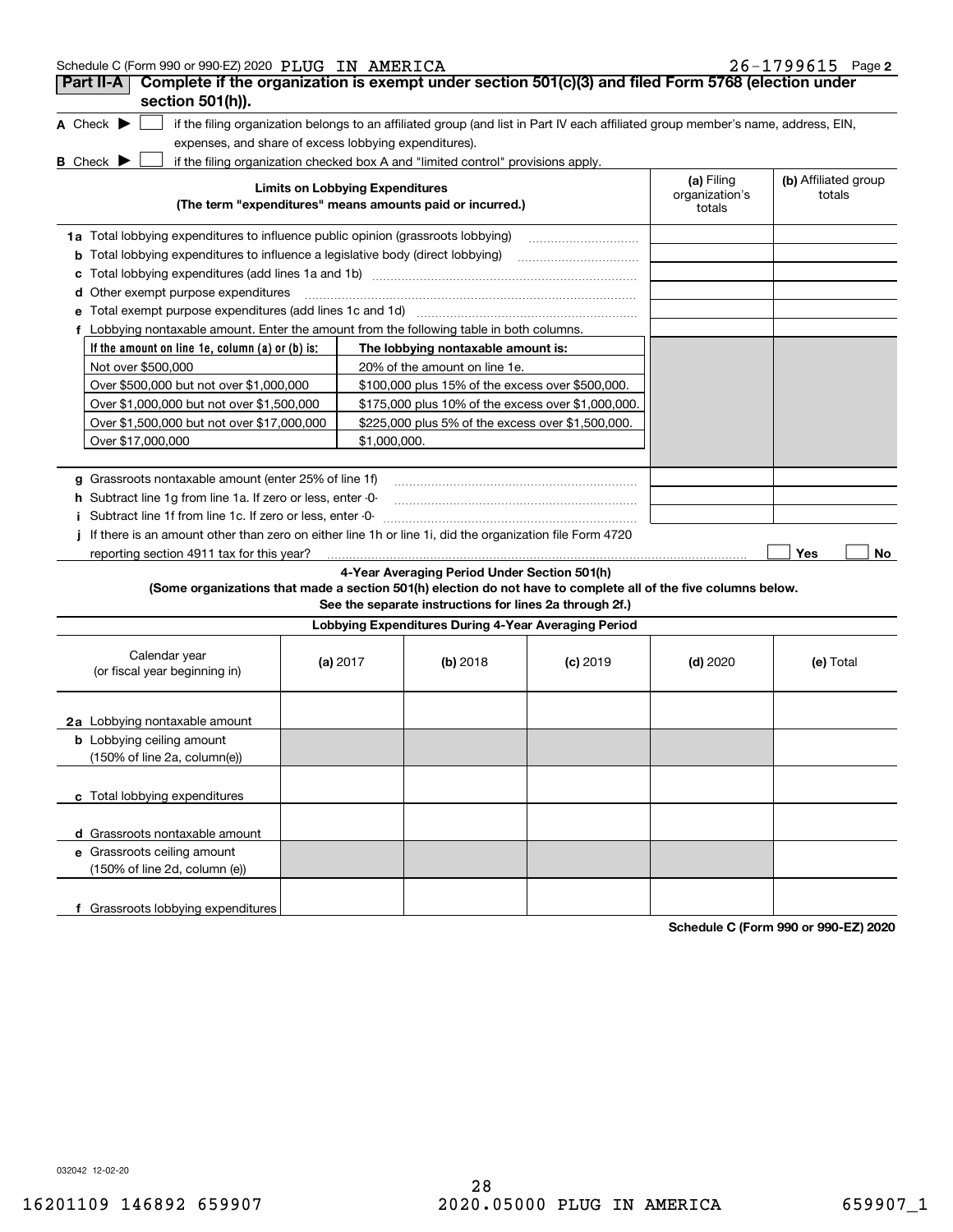### **Part II-B Complete if the organization is exempt under section 501(c)(3) and has NOT filed Form 5768 (election under section 501(h)).**

|      | For each "Yes" response on lines 1a through 1i below, provide in Part IV a detailed description                                                                                                                                      |     | (a)          |          | (b)                                  |
|------|--------------------------------------------------------------------------------------------------------------------------------------------------------------------------------------------------------------------------------------|-----|--------------|----------|--------------------------------------|
|      | of the lobbying activity.                                                                                                                                                                                                            | Yes | No           |          | Amount                               |
| 1    | During the year, did the filing organization attempt to influence foreign, national, state, or<br>local legislation, including any attempt to influence public opinion on a legislative matter<br>or referendum, through the use of: |     |              |          |                                      |
|      |                                                                                                                                                                                                                                      | x   |              |          |                                      |
|      | <b>b</b> Paid staff or management (include compensation in expenses reported on lines 1c through 1i)?                                                                                                                                | Χ   |              |          |                                      |
|      |                                                                                                                                                                                                                                      |     | Х            |          |                                      |
|      |                                                                                                                                                                                                                                      | Х   |              |          | 1,370.                               |
|      | e Publications, or published or broadcast statements?                                                                                                                                                                                | X   |              |          | 0.                                   |
|      | f Grants to other organizations for lobbying purposes?                                                                                                                                                                               |     | Х            |          |                                      |
|      | g Direct contact with legislators, their staffs, government officials, or a legislative body?                                                                                                                                        | X   |              |          | 0.                                   |
|      | .<br>h Rallies, demonstrations, seminars, conventions, speeches, lectures, or any similar means?                                                                                                                                     |     | $\mathbf X$  |          |                                      |
|      | i Other activities?                                                                                                                                                                                                                  |     | $\mathbf X$  |          |                                      |
|      |                                                                                                                                                                                                                                      |     |              |          | 1,370.                               |
|      | 2a Did the activities in line 1 cause the organization to be not described in section 501(c)(3)?                                                                                                                                     |     | X            |          |                                      |
|      |                                                                                                                                                                                                                                      |     |              |          |                                      |
|      | c If "Yes," enter the amount of any tax incurred by organization managers under section 4912                                                                                                                                         |     |              |          |                                      |
|      | d If the filing organization incurred a section 4912 tax, did it file Form 4720 for this year?                                                                                                                                       |     |              |          |                                      |
|      | Complete if the organization is exempt under section 501(c)(4), section 501(c)(5), or section<br> Part III-A                                                                                                                         |     |              |          |                                      |
|      | $501(c)(6)$ .                                                                                                                                                                                                                        |     |              |          |                                      |
|      |                                                                                                                                                                                                                                      |     |              | Yes      | No                                   |
| 1    |                                                                                                                                                                                                                                      |     | 1.           |          |                                      |
| 2    |                                                                                                                                                                                                                                      |     | $\mathbf{2}$ |          |                                      |
| з    | Did the organization agree to carry over lobbying and political campaign activity expenditures from the prior year?                                                                                                                  |     | 3            |          |                                      |
|      | Complete if the organization is exempt under section 501(c)(4), section 501(c)(5), or section<br> Part III-B                                                                                                                         |     |              |          |                                      |
|      | 501(c)(6) and if either (a) BOTH Part III-A, lines 1 and 2, are answered "No" OR (b) Part III-A, line 3, is<br>answered "Yes."                                                                                                       |     |              |          |                                      |
| 1    | Dues, assessments and similar amounts from members [11] matter contracts and similar amounts from members [11] matter and similar amounts from members [11] matter and similar amounts from members [11] matter and similar am       |     | 1            |          |                                      |
| 2    | Section 162(e) nondeductible lobbying and political expenditures (do not include amounts of political                                                                                                                                |     |              |          |                                      |
|      | expenses for which the section 527(f) tax was paid).                                                                                                                                                                                 |     |              |          |                                      |
|      |                                                                                                                                                                                                                                      |     | 2a           |          |                                      |
|      | b Carryover from last year manufactured and contain a series of the contract of the contract of the contract of the contract of the contract of the contract of the contract of the contract of the contract of the contract o       |     | 2b           |          |                                      |
|      |                                                                                                                                                                                                                                      |     | 2c           |          |                                      |
| з    | Aggregate amount reported in section 6033(e)(1)(A) notices of nondeductible section 162(e) dues                                                                                                                                      |     | 3            |          |                                      |
| 4    | If notices were sent and the amount on line 2c exceeds the amount on line 3, what portion of the excess                                                                                                                              |     |              |          |                                      |
|      | does the organization agree to carryover to the reasonable estimate of nondeductible lobbying and political                                                                                                                          |     |              |          |                                      |
|      | expenditure next year?                                                                                                                                                                                                               |     | 4            |          |                                      |
| 5    | Taxable amount of lobbying and political expenditures (See instructions)                                                                                                                                                             |     | 5            |          |                                      |
|      | Part IV  <br><b>Supplemental Information</b>                                                                                                                                                                                         |     |              |          |                                      |
|      | Provide the descriptions required for Part I-A, line 1; Part I-B, line 4; Part I-C, line 5; Part II-A (affiliated group list); Part II-A, lines 1 and 2 (See                                                                         |     |              |          |                                      |
|      | instructions); and Part II-B, line 1. Also, complete this part for any additional information.                                                                                                                                       |     |              |          |                                      |
|      | PART II-B, LINE 1, LOBBYING ACTIVITIES:                                                                                                                                                                                              |     |              |          |                                      |
|      |                                                                                                                                                                                                                                      |     |              |          |                                      |
| PLUG | IN AMERICA DID SUPPORT A NUMBER OF BILLS IN 2020, THOUGH THIS                                                                                                                                                                        |     |              |          |                                      |
|      |                                                                                                                                                                                                                                      |     |              |          |                                      |
|      | REPRESENTED A VERY MINIMAL AMOUNT OF STAFF TIME AND RESOURCES                                                                                                                                                                        |     |              | IN LIGHT |                                      |
| OF.  | THE FACT THAT PLUG IN AMERICA IS A 501C3 AND NOT A C6. PLUG IN                                                                                                                                                                       |     |              |          |                                      |
|      | AMERICA MOST OFTEN SERVES AS THE RESOURCE ON MARKET DATA AND                                                                                                                                                                         |     | THE          |          |                                      |
|      |                                                                                                                                                                                                                                      |     |              |          |                                      |
|      | CONSUMER VOICE TO EDUCATE ELECTED OFFICIALS AND POLICYMAKERS, BUT                                                                                                                                                                    |     |              |          | Schedule C (Form 990 or 990-EZ) 2020 |
|      | 032043 12-02-20                                                                                                                                                                                                                      |     |              |          |                                      |

29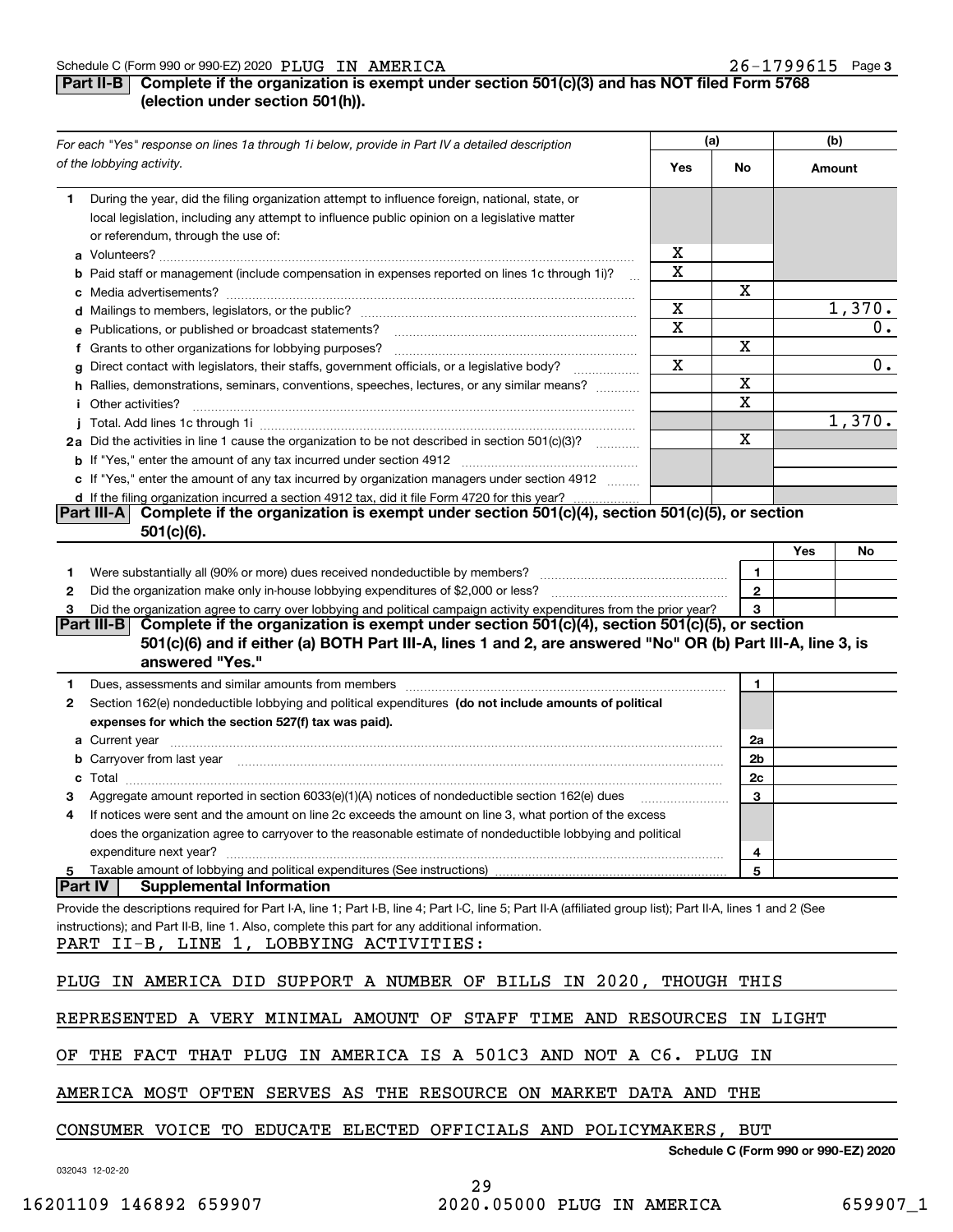### *(continued)* **Part IV Supplemental Information**  Schedule C (Form 990 or 990-EZ) 2020 Page PLUG IN AMERICA 26-1799615

LEAVES THE SPECIFIC LOBBYING ON CERTAIN BILLS TO OTHER GROUPS IN-STATE. HOWEVER, PLUG IN AMERICA DID SEND OUT ACTION ALERTS TO OUR MEMBERS IN WASHINGTON STATE ON HB 2653, A SALES TAX EXEMPTION BILL FOR EV DRIVERS. WE ALSO PUT OUT A PETITION TO OUR CALIFORNIA DRIVERS TO ALLOW FOR EV DRIVERS TO STAY IN THE HOV LANES; THIS PETITION WAS DELIVERED TO POLICYMAKERS IN CALIFORNIA. IN GEORGIA, WE SUPPORTED THE CITY OF ATLANTA BUILDING CODE LEGISLATION, AND HB 98 - A TAX CREDIT FOR THE PURCHASE OF AN EV. IN COLORADO, WE SUPPORTED SB 18216, A BILL ON INSTALLING CHARGING INFRASTRUCTURE, AND HAD OUR SUPPORTERS SEND EMAILS TO THE CO SENATE. WE ALSO HAD OUR DRIVERS SEND EMAILS TO THE CO AIR QUALITY COMMISSION ON THE ADOPTION OF THE ADVANCED CLEAN CARS PROGRAM. AT THE FEDERAL LEVEL, PLUG IN AMERICA SUPPORTED THE FEDERAL EV TAX CREDIT (30D) AND THE EXTENDERS BILL. WE ALSO HAD OUR EV DRIVERS SEND A PETITION TO THE EPA OPPOSING THE RE-OPENING OF THE MID-TERM EVALUATION OF THE CLEAN CAR STANDARDS.

**Schedule C (Form 990 or 990-EZ) 2020**

032044 12-02-20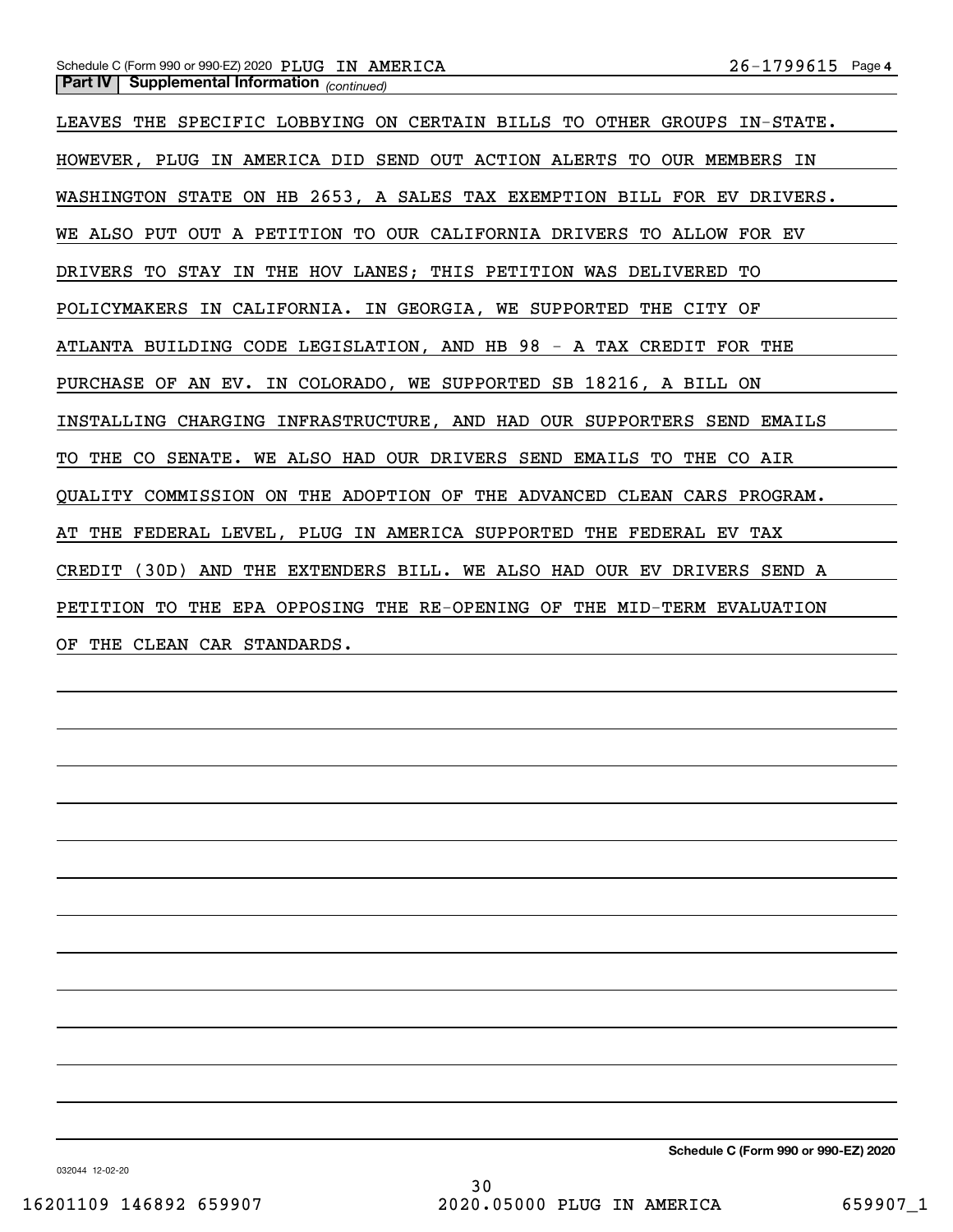|  |  |  | <b>SCHEDULE D</b> |  |
|--|--|--|-------------------|--|
|  |  |  |                   |  |

## **SCHEDULE D Supplemental Financial Statements**

**(Form 990) | Complete if the organization answered "Yes" on Form 990, Part IV, line 6, 7, 8, 9, 10, 11a, 11b, 11c, 11d, 11e, 11f, 12a, or 12b.**



Internal Revenue Service

Department of the Treasury

| Part IV, line 6, 7, 8, 9, 10, 118, 116, 116, 116, 117, 128, or 120.    |
|------------------------------------------------------------------------|
| Attach to Form 990.                                                    |
| Go to www.irs.gov/Form990 for instructions and the latest information. |

**Name of the organization Employer identification number**

PLUG IN AMERICA 26-1799615

| Part I  | Organizations Maintaining Donor Advised Funds or Other Similar Funds or Accounts. Complete if the                                                                 |                         |                                                    |                         |                                 |    |
|---------|-------------------------------------------------------------------------------------------------------------------------------------------------------------------|-------------------------|----------------------------------------------------|-------------------------|---------------------------------|----|
|         | organization answered "Yes" on Form 990, Part IV, line 6.                                                                                                         |                         |                                                    |                         |                                 |    |
|         |                                                                                                                                                                   | (a) Donor advised funds |                                                    |                         | (b) Funds and other accounts    |    |
| 1       |                                                                                                                                                                   |                         |                                                    |                         |                                 |    |
| 2       | Aggregate value of contributions to (during year)                                                                                                                 |                         |                                                    |                         |                                 |    |
| З       |                                                                                                                                                                   |                         |                                                    |                         |                                 |    |
| 4       |                                                                                                                                                                   |                         |                                                    |                         |                                 |    |
| 5       | Did the organization inform all donors and donor advisors in writing that the assets held in donor advised funds                                                  |                         |                                                    |                         |                                 |    |
|         |                                                                                                                                                                   |                         |                                                    |                         | Yes                             | No |
| 6       | Did the organization inform all grantees, donors, and donor advisors in writing that grant funds can be used only                                                 |                         |                                                    |                         |                                 |    |
|         | for charitable purposes and not for the benefit of the donor or donor advisor, or for any other purpose conferring                                                |                         |                                                    |                         |                                 |    |
|         | impermissible private benefit?                                                                                                                                    |                         |                                                    |                         | Yes                             | No |
| Part II | Conservation Easements. Complete if the organization answered "Yes" on Form 990, Part IV, line 7.                                                                 |                         |                                                    |                         |                                 |    |
| 1       | Purpose(s) of conservation easements held by the organization (check all that apply).                                                                             |                         |                                                    |                         |                                 |    |
|         | Preservation of land for public use (for example, recreation or education)                                                                                        |                         | Preservation of a historically important land area |                         |                                 |    |
|         | Protection of natural habitat                                                                                                                                     |                         | Preservation of a certified historic structure     |                         |                                 |    |
|         | Preservation of open space                                                                                                                                        |                         |                                                    |                         |                                 |    |
| 2       | Complete lines 2a through 2d if the organization held a qualified conservation contribution in the form of a conservation easement on the last                    |                         |                                                    |                         |                                 |    |
|         | day of the tax year.                                                                                                                                              |                         |                                                    |                         | Held at the End of the Tax Year |    |
| а       | Total number of conservation easements                                                                                                                            |                         |                                                    | 2a                      |                                 |    |
|         | Total acreage restricted by conservation easements                                                                                                                |                         |                                                    | 2 <sub>b</sub>          |                                 |    |
|         | Number of conservation easements on a certified historic structure included in (a) manufacture included in (a)                                                    |                         |                                                    | 2c                      |                                 |    |
| d       | Number of conservation easements included in (c) acquired after 7/25/06, and not on a historic structure                                                          |                         |                                                    |                         |                                 |    |
|         |                                                                                                                                                                   |                         |                                                    | 2d                      |                                 |    |
| з       | Number of conservation easements modified, transferred, released, extinguished, or terminated by the organization during the tax                                  |                         |                                                    |                         |                                 |    |
|         | $year \blacktriangleright$                                                                                                                                        |                         |                                                    |                         |                                 |    |
| 4       | Number of states where property subject to conservation easement is located >                                                                                     |                         |                                                    |                         |                                 |    |
| 5       | Does the organization have a written policy regarding the periodic monitoring, inspection, handling of                                                            |                         |                                                    |                         |                                 |    |
|         | violations, and enforcement of the conservation easements it holds?                                                                                               |                         |                                                    |                         | Yes                             | No |
| 6       | Staff and volunteer hours devoted to monitoring, inspecting, handling of violations, and enforcing conservation easements during the year                         |                         |                                                    |                         |                                 |    |
|         |                                                                                                                                                                   |                         |                                                    |                         |                                 |    |
| 7       | Amount of expenses incurred in monitoring, inspecting, handling of violations, and enforcing conservation easements during the year                               |                         |                                                    |                         |                                 |    |
|         | $\blacktriangleright$ \$                                                                                                                                          |                         |                                                    |                         |                                 |    |
| 8       | Does each conservation easement reported on line 2(d) above satisfy the requirements of section 170(h)(4)(B)(i)                                                   |                         |                                                    |                         |                                 |    |
|         |                                                                                                                                                                   |                         |                                                    |                         | Yes                             | No |
| 9       | In Part XIII, describe how the organization reports conservation easements in its revenue and expense statement and                                               |                         |                                                    |                         |                                 |    |
|         | balance sheet, and include, if applicable, the text of the footnote to the organization's financial statements that describes the                                 |                         |                                                    |                         |                                 |    |
|         | organization's accounting for conservation easements.<br>Organizations Maintaining Collections of Art, Historical Treasures, or Other Similar Assets.<br>Part III |                         |                                                    |                         |                                 |    |
|         | Complete if the organization answered "Yes" on Form 990, Part IV, line 8.                                                                                         |                         |                                                    |                         |                                 |    |
|         | 1a If the organization elected, as permitted under FASB ASC 958, not to report in its revenue statement and balance sheet works                                   |                         |                                                    |                         |                                 |    |
|         | of art, historical treasures, or other similar assets held for public exhibition, education, or research in furtherance of public                                 |                         |                                                    |                         |                                 |    |
|         | service, provide in Part XIII the text of the footnote to its financial statements that describes these items.                                                    |                         |                                                    |                         |                                 |    |
| b       | If the organization elected, as permitted under FASB ASC 958, to report in its revenue statement and balance sheet works of                                       |                         |                                                    |                         |                                 |    |
|         | art, historical treasures, or other similar assets held for public exhibition, education, or research in furtherance of public service,                           |                         |                                                    |                         |                                 |    |
|         | provide the following amounts relating to these items:                                                                                                            |                         |                                                    |                         |                                 |    |
|         |                                                                                                                                                                   |                         |                                                    |                         | $\blacktriangleright$ \$        |    |
|         | (ii) Assets included in Form 990, Part X                                                                                                                          |                         |                                                    |                         |                                 |    |
| 2       | If the organization received or held works of art, historical treasures, or other similar assets for financial gain, provide                                      |                         |                                                    |                         |                                 |    |
|         | the following amounts required to be reported under FASB ASC 958 relating to these items:                                                                         |                         |                                                    |                         |                                 |    |
| а       | Revenue included on Form 990, Part VIII, line 1 manufactured contracts and contracts and contracts and contracts                                                  |                         |                                                    |                         | $\triangleright$ \$             |    |
|         | <b>b</b> Assets included in Form 990, Part X                                                                                                                      |                         |                                                    | $\blacktriangleright$ s |                                 |    |
|         | LHA For Paperwork Reduction Act Notice, see the Instructions for Form 990.                                                                                        |                         |                                                    |                         | Schedule D (Form 990) 2020      |    |
|         | 032051 12-01-20                                                                                                                                                   |                         |                                                    |                         |                                 |    |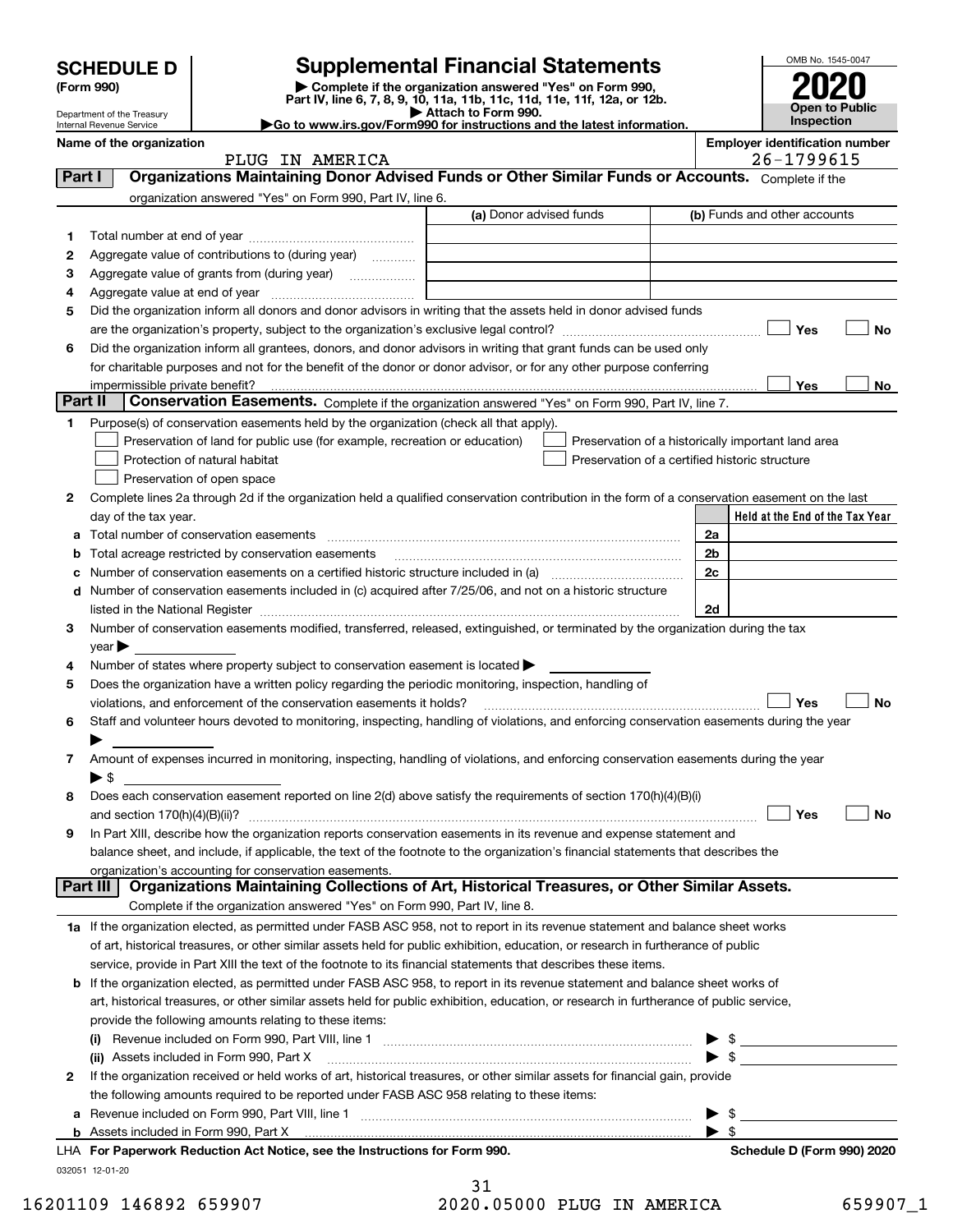|    | Schedule D (Form 990) 2020                                                                                                                                                                                                     | PLUG IN AMERICA                         |                |                                    |                                                                                                                                                                                                                                |                                            | 26-1799615 |                |         | Page $2$ |
|----|--------------------------------------------------------------------------------------------------------------------------------------------------------------------------------------------------------------------------------|-----------------------------------------|----------------|------------------------------------|--------------------------------------------------------------------------------------------------------------------------------------------------------------------------------------------------------------------------------|--------------------------------------------|------------|----------------|---------|----------|
|    | Organizations Maintaining Collections of Art, Historical Treasures, or Other Similar Assets (continued)<br>Part III                                                                                                            |                                         |                |                                    |                                                                                                                                                                                                                                |                                            |            |                |         |          |
| 3  | Using the organization's acquisition, accession, and other records, check any of the following that make significant use of its                                                                                                |                                         |                |                                    |                                                                                                                                                                                                                                |                                            |            |                |         |          |
|    | collection items (check all that apply):                                                                                                                                                                                       |                                         |                |                                    |                                                                                                                                                                                                                                |                                            |            |                |         |          |
| а  | Public exhibition                                                                                                                                                                                                              |                                         |                |                                    | Loan or exchange program                                                                                                                                                                                                       |                                            |            |                |         |          |
| b  | Scholarly research                                                                                                                                                                                                             | е                                       |                |                                    | Other and the control of the control of the control of the control of the control of the control of the control of the control of the control of the control of the control of the control of the control of the control of th |                                            |            |                |         |          |
| c  | Preservation for future generations                                                                                                                                                                                            |                                         |                |                                    |                                                                                                                                                                                                                                |                                            |            |                |         |          |
| 4  | Provide a description of the organization's collections and explain how they further the organization's exempt purpose in Part XIII.                                                                                           |                                         |                |                                    |                                                                                                                                                                                                                                |                                            |            |                |         |          |
| 5  | During the year, did the organization solicit or receive donations of art, historical treasures, or other similar assets                                                                                                       |                                         |                |                                    |                                                                                                                                                                                                                                |                                            |            |                |         |          |
|    | to be sold to raise funds rather than to be maintained as part of the organization's collection?                                                                                                                               |                                         |                |                                    |                                                                                                                                                                                                                                |                                            |            | Yes            |         | No       |
|    | <b>Part IV</b><br>Escrow and Custodial Arrangements. Complete if the organization answered "Yes" on Form 990, Part IV, line 9, or                                                                                              |                                         |                |                                    |                                                                                                                                                                                                                                |                                            |            |                |         |          |
|    | reported an amount on Form 990, Part X, line 21.                                                                                                                                                                               |                                         |                |                                    |                                                                                                                                                                                                                                |                                            |            |                |         |          |
|    | 1a Is the organization an agent, trustee, custodian or other intermediary for contributions or other assets not included                                                                                                       |                                         |                |                                    |                                                                                                                                                                                                                                |                                            |            |                |         |          |
|    |                                                                                                                                                                                                                                |                                         |                |                                    |                                                                                                                                                                                                                                |                                            |            | Yes            |         | No       |
| b  | If "Yes," explain the arrangement in Part XIII and complete the following table:                                                                                                                                               |                                         |                |                                    |                                                                                                                                                                                                                                |                                            |            |                |         |          |
|    |                                                                                                                                                                                                                                |                                         |                |                                    |                                                                                                                                                                                                                                |                                            |            | Amount         |         |          |
| с  | Beginning balance measurements and the contract of the contract of the contract of the contract of the contract of the contract of the contract of the contract of the contract of the contract of the contract of the contrac |                                         |                |                                    |                                                                                                                                                                                                                                | 1c                                         |            |                |         |          |
|    | Additions during the year manufactured and an account of the year manufactured and account of the year manufactured and account of the state of the state of the state of the state of the state of the state of the state of  |                                         |                |                                    |                                                                                                                                                                                                                                | 1d                                         |            |                |         |          |
|    | Distributions during the year manufactured and continuum and contact the year manufactured and contact the year                                                                                                                |                                         |                |                                    |                                                                                                                                                                                                                                | 1e                                         |            |                |         |          |
|    |                                                                                                                                                                                                                                |                                         |                |                                    |                                                                                                                                                                                                                                | 1f                                         |            |                |         |          |
|    | 2a Did the organization include an amount on Form 990, Part X, line 21, for escrow or custodial account liability?                                                                                                             |                                         |                |                                    |                                                                                                                                                                                                                                |                                            |            | Yes            |         | No       |
|    | <b>b</b> If "Yes," explain the arrangement in Part XIII. Check here if the explanation has been provided on Part XIII<br>Part V<br>Endowment Funds. Complete if the organization answered "Yes" on Form 990, Part IV, line 10. |                                         |                |                                    |                                                                                                                                                                                                                                |                                            |            |                |         |          |
|    |                                                                                                                                                                                                                                | (a) Current year                        | (b) Prior year |                                    | (c) Two years back                                                                                                                                                                                                             | (d) Three years back   (e) Four years back |            |                |         |          |
|    |                                                                                                                                                                                                                                |                                         |                |                                    |                                                                                                                                                                                                                                |                                            |            |                |         |          |
| 1a | Beginning of year balance                                                                                                                                                                                                      |                                         |                |                                    |                                                                                                                                                                                                                                |                                            |            |                |         |          |
|    |                                                                                                                                                                                                                                |                                         |                |                                    |                                                                                                                                                                                                                                |                                            |            |                |         |          |
|    | Net investment earnings, gains, and losses                                                                                                                                                                                     |                                         |                |                                    |                                                                                                                                                                                                                                |                                            |            |                |         |          |
|    | e Other expenditures for facilities                                                                                                                                                                                            |                                         |                |                                    |                                                                                                                                                                                                                                |                                            |            |                |         |          |
|    | and programs                                                                                                                                                                                                                   |                                         |                |                                    |                                                                                                                                                                                                                                |                                            |            |                |         |          |
|    |                                                                                                                                                                                                                                |                                         |                |                                    |                                                                                                                                                                                                                                |                                            |            |                |         |          |
|    | End of year balance                                                                                                                                                                                                            |                                         |                |                                    |                                                                                                                                                                                                                                |                                            |            |                |         |          |
| 2  | Provide the estimated percentage of the current year end balance (line 1g, column (a)) held as:                                                                                                                                |                                         |                |                                    |                                                                                                                                                                                                                                |                                            |            |                |         |          |
|    | Board designated or quasi-endowment                                                                                                                                                                                            |                                         | %              |                                    |                                                                                                                                                                                                                                |                                            |            |                |         |          |
|    | Permanent endowment > <u>example</u>                                                                                                                                                                                           | %                                       |                |                                    |                                                                                                                                                                                                                                |                                            |            |                |         |          |
| с  | Term endowment $\blacktriangleright$                                                                                                                                                                                           | %                                       |                |                                    |                                                                                                                                                                                                                                |                                            |            |                |         |          |
|    | The percentages on lines 2a, 2b, and 2c should equal 100%.                                                                                                                                                                     |                                         |                |                                    |                                                                                                                                                                                                                                |                                            |            |                |         |          |
|    | 3a Are there endowment funds not in the possession of the organization that are held and administered for the organization                                                                                                     |                                         |                |                                    |                                                                                                                                                                                                                                |                                            |            |                |         |          |
|    | by:                                                                                                                                                                                                                            |                                         |                |                                    |                                                                                                                                                                                                                                |                                            |            |                | Yes     | No       |
|    | (i)                                                                                                                                                                                                                            |                                         |                |                                    |                                                                                                                                                                                                                                |                                            |            | 3a(i)          |         |          |
|    |                                                                                                                                                                                                                                |                                         |                |                                    |                                                                                                                                                                                                                                |                                            |            | 3a(ii)         |         |          |
|    |                                                                                                                                                                                                                                |                                         |                |                                    |                                                                                                                                                                                                                                |                                            |            | 3b             |         |          |
|    | Describe in Part XIII the intended uses of the organization's endowment funds.                                                                                                                                                 |                                         |                |                                    |                                                                                                                                                                                                                                |                                            |            |                |         |          |
|    | Land, Buildings, and Equipment.<br><b>Part VI</b>                                                                                                                                                                              |                                         |                |                                    |                                                                                                                                                                                                                                |                                            |            |                |         |          |
|    | Complete if the organization answered "Yes" on Form 990, Part IV, line 11a. See Form 990, Part X, line 10.                                                                                                                     |                                         |                |                                    |                                                                                                                                                                                                                                |                                            |            |                |         |          |
|    | Description of property                                                                                                                                                                                                        | (a) Cost or other<br>basis (investment) |                | (b) Cost or other<br>basis (other) |                                                                                                                                                                                                                                | (c) Accumulated<br>depreciation            |            | (d) Book value |         |          |
|    |                                                                                                                                                                                                                                |                                         |                |                                    |                                                                                                                                                                                                                                |                                            |            |                |         |          |
| b  |                                                                                                                                                                                                                                |                                         |                |                                    |                                                                                                                                                                                                                                |                                            |            |                |         |          |
|    |                                                                                                                                                                                                                                |                                         |                |                                    |                                                                                                                                                                                                                                |                                            |            |                |         |          |
| d  |                                                                                                                                                                                                                                |                                         |                |                                    | 46,096.                                                                                                                                                                                                                        | 16,506.                                    |            |                | 29,590. |          |
|    |                                                                                                                                                                                                                                |                                         |                |                                    |                                                                                                                                                                                                                                |                                            |            |                |         |          |
|    |                                                                                                                                                                                                                                |                                         |                |                                    |                                                                                                                                                                                                                                |                                            |            |                | 29,590. |          |

**Schedule D (Form 990) 2020**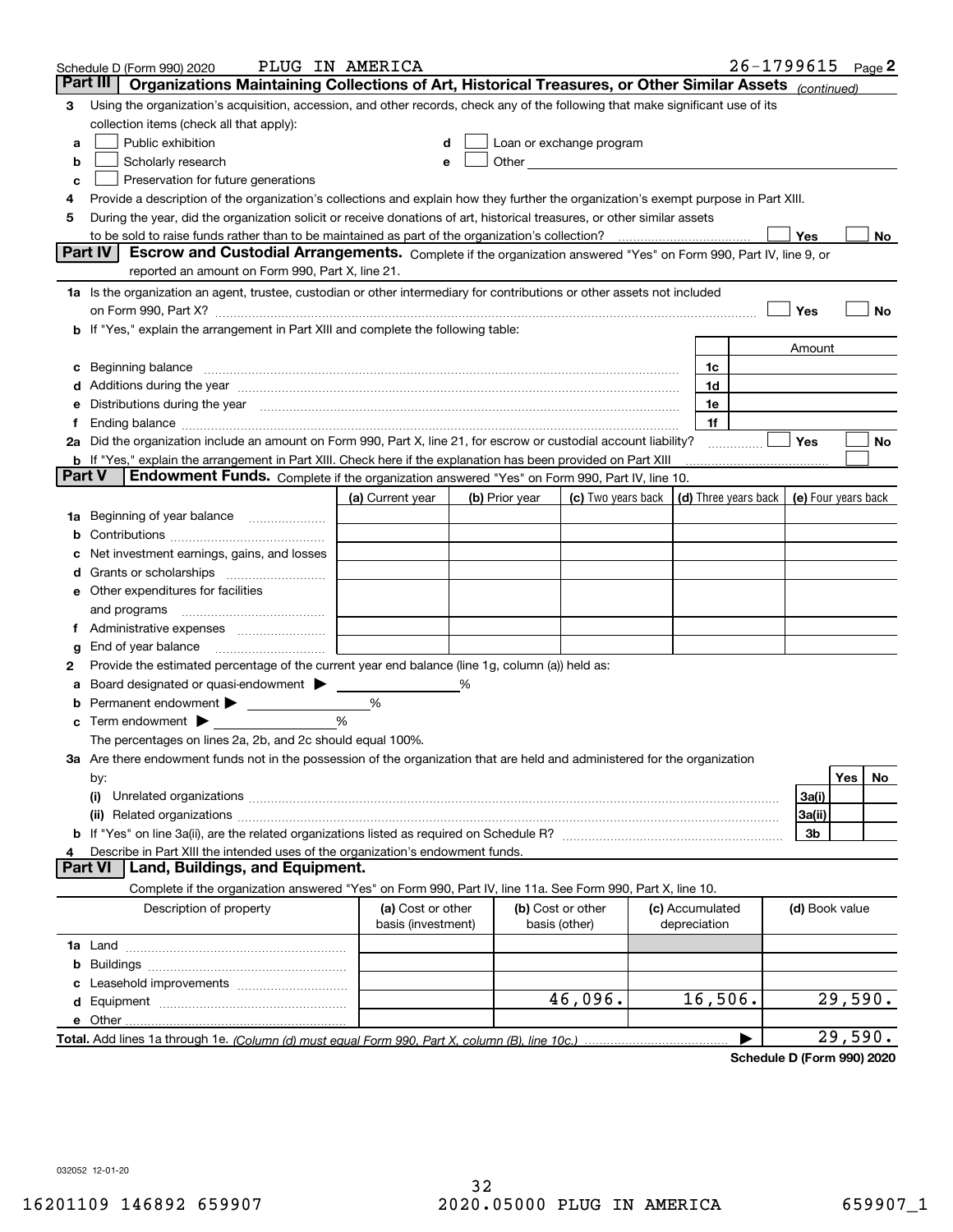| Complete if the organization answered "Yes" on Form 990, Part IV, line 11b. See Form 990, Part X, line 12.        |                 |                                                           |                |
|-------------------------------------------------------------------------------------------------------------------|-----------------|-----------------------------------------------------------|----------------|
| (a) Description of security or category (including name of security)                                              | (b) Book value  | (c) Method of valuation: Cost or end-of-year market value |                |
|                                                                                                                   |                 |                                                           |                |
|                                                                                                                   |                 |                                                           |                |
| (3) Other                                                                                                         |                 |                                                           |                |
| (A)                                                                                                               |                 |                                                           |                |
| (B)                                                                                                               |                 |                                                           |                |
| (C)                                                                                                               |                 |                                                           |                |
| (D)                                                                                                               |                 |                                                           |                |
| (E)                                                                                                               |                 |                                                           |                |
| (F)                                                                                                               |                 |                                                           |                |
| (G)                                                                                                               |                 |                                                           |                |
| (H)                                                                                                               |                 |                                                           |                |
| Total. (Col. (b) must equal Form 990, Part X, col. (B) line 12.)                                                  |                 |                                                           |                |
| Part VIII Investments - Program Related.                                                                          |                 |                                                           |                |
| Complete if the organization answered "Yes" on Form 990, Part IV, line 11c. See Form 990, Part X, line 13.        |                 |                                                           |                |
| (a) Description of investment                                                                                     | (b) Book value  | (c) Method of valuation: Cost or end-of-year market value |                |
| (1)                                                                                                               |                 |                                                           |                |
| (2)                                                                                                               |                 |                                                           |                |
| (3)                                                                                                               |                 |                                                           |                |
| (4)                                                                                                               |                 |                                                           |                |
| (5)                                                                                                               |                 |                                                           |                |
| (6)                                                                                                               |                 |                                                           |                |
| (7)                                                                                                               |                 |                                                           |                |
| (8)                                                                                                               |                 |                                                           |                |
| (9)                                                                                                               |                 |                                                           |                |
| Total. (Col. (b) must equal Form 990, Part X, col. (B) line 13.)                                                  |                 |                                                           |                |
| <b>Other Assets.</b><br><b>Part IX</b>                                                                            |                 |                                                           |                |
| Complete if the organization answered "Yes" on Form 990, Part IV, line 11d. See Form 990, Part X, line 15.        |                 |                                                           |                |
|                                                                                                                   | (a) Description |                                                           | (b) Book value |
| (1)                                                                                                               |                 |                                                           |                |
| (2)                                                                                                               |                 |                                                           |                |
| (3)                                                                                                               |                 |                                                           |                |
| (4)                                                                                                               |                 |                                                           |                |
| (5)                                                                                                               |                 |                                                           |                |
| (6)                                                                                                               |                 |                                                           |                |
| (7)                                                                                                               |                 |                                                           |                |
| (8)                                                                                                               |                 |                                                           |                |
| (9)                                                                                                               |                 |                                                           |                |
| Total. (Column (b) must equal Form 990, Part X, col. (B) line 15.)<br><b>Other Liabilities.</b><br>Part X         |                 |                                                           |                |
| Complete if the organization answered "Yes" on Form 990, Part IV, line 11e or 11f. See Form 990, Part X, line 25. |                 |                                                           |                |
| (a) Description of liability<br><u>1.</u>                                                                         |                 |                                                           | (b) Book value |
| (1)<br>Federal income taxes                                                                                       |                 |                                                           |                |
| EXTERNAL ENTITY TRUST LIABILITY<br>(2)                                                                            |                 |                                                           | 268,600.       |
| (3)                                                                                                               |                 |                                                           |                |
| (4)                                                                                                               |                 |                                                           |                |
| (5)                                                                                                               |                 |                                                           |                |
| (6)                                                                                                               |                 |                                                           |                |
| (7)                                                                                                               |                 |                                                           |                |
| (8)                                                                                                               |                 |                                                           |                |
| (9)                                                                                                               |                 |                                                           |                |
|                                                                                                                   |                 |                                                           | 268,600.       |

**2.** Liability for uncertain tax positions. In Part XIII, provide the text of the footnote to the organization's financial statements that reports the organization's liability for uncertain tax positions under FASB ASC 740. Check here if the text of the footnote has been provided in Part XIII  $\boxed{\text{X}}$ 

**Schedule D (Form 990) 2020**

032053 12-01-20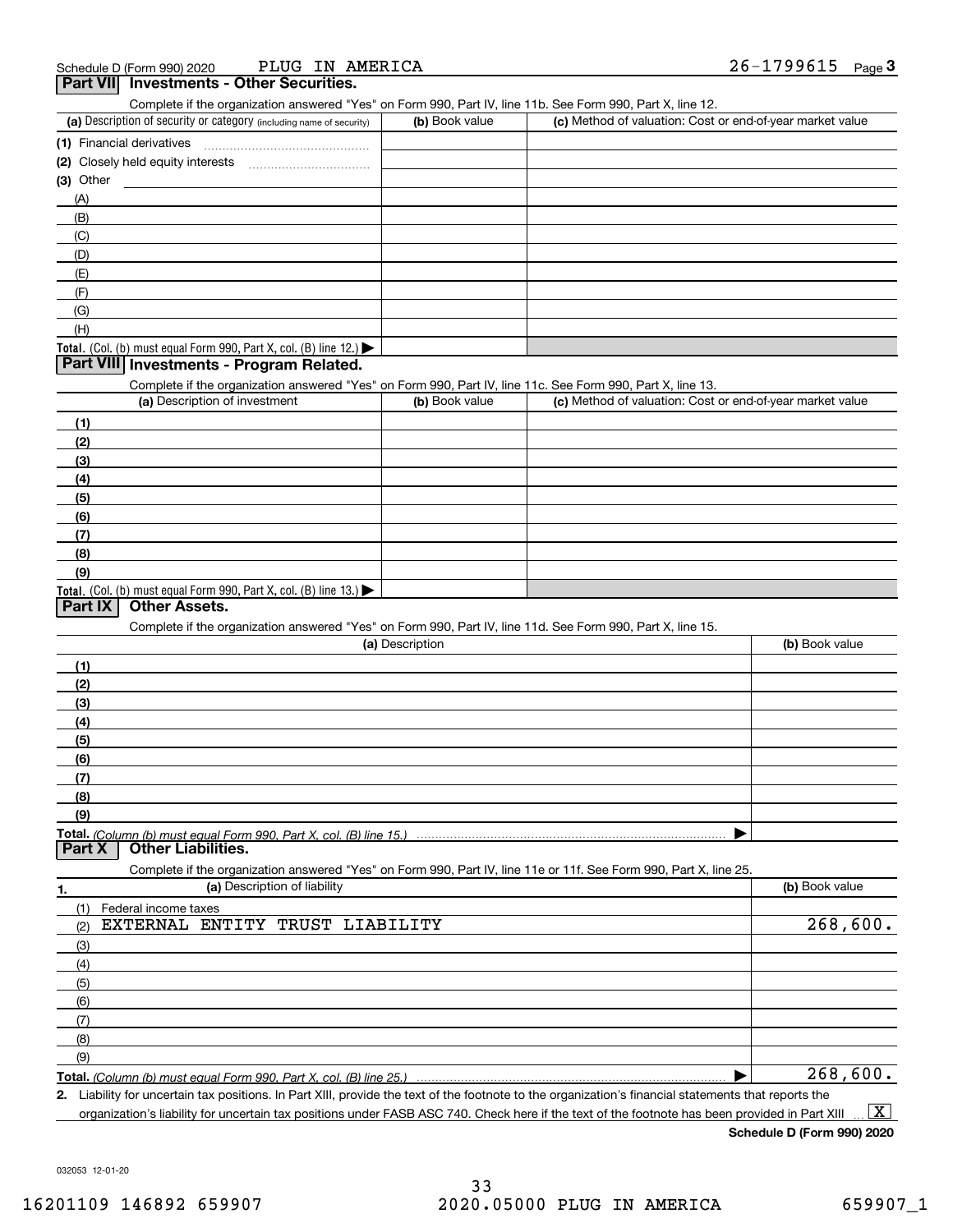|              | PLUG IN AMERICA<br>Schedule D (Form 990) 2020                                                                                                                                                                                        |                |                | $26 - 1799615$ Page 4 |
|--------------|--------------------------------------------------------------------------------------------------------------------------------------------------------------------------------------------------------------------------------------|----------------|----------------|-----------------------|
|              | Reconciliation of Revenue per Audited Financial Statements With Revenue per Return.<br><b>Part XI</b>                                                                                                                                |                |                |                       |
|              | Complete if the organization answered "Yes" on Form 990, Part IV, line 12a.                                                                                                                                                          |                |                |                       |
| 1            | Total revenue, gains, and other support per audited financial statements                                                                                                                                                             |                | $\mathbf 1$    | 1,786,212.            |
| $\mathbf{2}$ | Amounts included on line 1 but not on Form 990, Part VIII, line 12:                                                                                                                                                                  |                |                |                       |
| a            | Net unrealized gains (losses) on investments [11] matter contracts and the unrealized gains (losses) on investments                                                                                                                  | 2a             |                |                       |
| b            |                                                                                                                                                                                                                                      | 2 <sub>b</sub> |                |                       |
| с            |                                                                                                                                                                                                                                      | 2c             |                |                       |
|              | <b>d</b> Other (Describe in Part XIII.)<br>the contract of the contract of the contract of the contract of the contract of the contract of the contract of                                                                           | 2d             |                |                       |
| е            | Add lines 2a through 2d                                                                                                                                                                                                              |                | 2e             |                       |
| З            |                                                                                                                                                                                                                                      |                | $\overline{3}$ | 1,786,212.            |
|              | Amounts included on Form 990, Part VIII, line 12, but not on line 1:                                                                                                                                                                 |                |                |                       |
| a            | Investment expenses not included on Form 990, Part VIII, line 7b                                                                                                                                                                     | 4a             |                |                       |
|              |                                                                                                                                                                                                                                      | 4 <sub>b</sub> |                |                       |
|              | Add lines 4a and 4b                                                                                                                                                                                                                  |                | 4c             |                       |
| 5            |                                                                                                                                                                                                                                      |                | 5              | 1,786,212.            |
|              | Part XII   Reconciliation of Expenses per Audited Financial Statements With Expenses per Return.                                                                                                                                     |                |                |                       |
|              |                                                                                                                                                                                                                                      |                |                |                       |
|              | Complete if the organization answered "Yes" on Form 990, Part IV, line 12a.                                                                                                                                                          |                |                |                       |
| 1.           |                                                                                                                                                                                                                                      |                | $\blacksquare$ | 1,809,187.            |
| 2            | Amounts included on line 1 but not on Form 990, Part IX, line 25:                                                                                                                                                                    |                |                |                       |
| a            |                                                                                                                                                                                                                                      | 2a             |                |                       |
| b            |                                                                                                                                                                                                                                      | 2 <sub>b</sub> |                |                       |
| c            | Other losses <b>with a contract the contract of the contract of the contract of the contract of the contract of the contract of the contract of the contract of the contract of the contract of the contract of the contract of </b> | 2c             |                |                       |
|              | Other (Describe in Part XIII.) (Contract and Contract and Chern Contract) (Chern Chern Chern Chern Chern Chern                                                                                                                       | 2d             |                |                       |
|              | Add lines 2a through 2d <b>contained a contained a contained a contained a</b> contained a contained a contained a contained a contained a contained a contained a contained a contained a contained a contained a contained a cont  |                | 2e             |                       |
| з            |                                                                                                                                                                                                                                      |                | 3              | 1,809,187.            |
| 4            | Amounts included on Form 990, Part IX, line 25, but not on line 1:                                                                                                                                                                   |                |                |                       |
| a            |                                                                                                                                                                                                                                      | 4a             |                |                       |
| b            |                                                                                                                                                                                                                                      | 4b             |                |                       |
|              | c Add lines 4a and 4b                                                                                                                                                                                                                |                | 4c             |                       |
|              | Part XIII Supplemental Information.                                                                                                                                                                                                  |                | 5              | 1,809,187.            |

Provide the descriptions required for Part II, lines 3, 5, and 9; Part III, lines 1a and 4; Part IV, lines 1b and 2b; Part V, line 4; Part X, line 2; Part XI, lines 2d and 4b; and Part XII, lines 2d and 4b. Also complete this part to provide any additional information.

### PART X, LINE 2:

| THE ORGANIZATION IS EXEMPT FROM FEDERAL INCOME TAX UNDER SECTION 501(C)(3)    |  |  |  |  |  |
|-------------------------------------------------------------------------------|--|--|--|--|--|
| OF THE INTERNAL REVENUE CODE AND ONLY UNRELATED BUSINESS INCOME IS SUBJECT    |  |  |  |  |  |
| TO FEDERAL AND STATE INCOME TAX. THE ORGANIZATION IS A PUBLIC, CHARITABLE     |  |  |  |  |  |
| ORGANIZATION AND CONTRIBUTIONS TO THE ORGANIZATION QUALIFY FOR A              |  |  |  |  |  |
| CHARITABLE TAX DEDUCTION TO DONORS. THE ORGANIZATION FILES INFORMATIONAL      |  |  |  |  |  |
| RETURNS IN THE U.S. FEDERAL JURISDICTION AND THE STATE<br>OF CALIFORNIA.      |  |  |  |  |  |
|                                                                               |  |  |  |  |  |
| UNCERTAIN TAX PROVISIONS, IF ANY, ARE RECORDED WITH FINANCIAL ACCOUNTING      |  |  |  |  |  |
| (FASB) ACCOUNTING STANDARDS CODIFICATION (ASC) 740, INCOME<br>STANDARDS BOARD |  |  |  |  |  |
| (PREVIOUSLY FASB INTERPRETATION NO. 48). FASB ACC 740 REQUIRES THE<br>TAXES   |  |  |  |  |  |
| RECOGNITION OF A LIABILITY FOR A TAX POSITION THAT DOES<br>NOT MEET<br>THE    |  |  |  |  |  |
| Schedule D (Form 990) 2020<br>032054 12-01-20<br>34                           |  |  |  |  |  |
|                                                                               |  |  |  |  |  |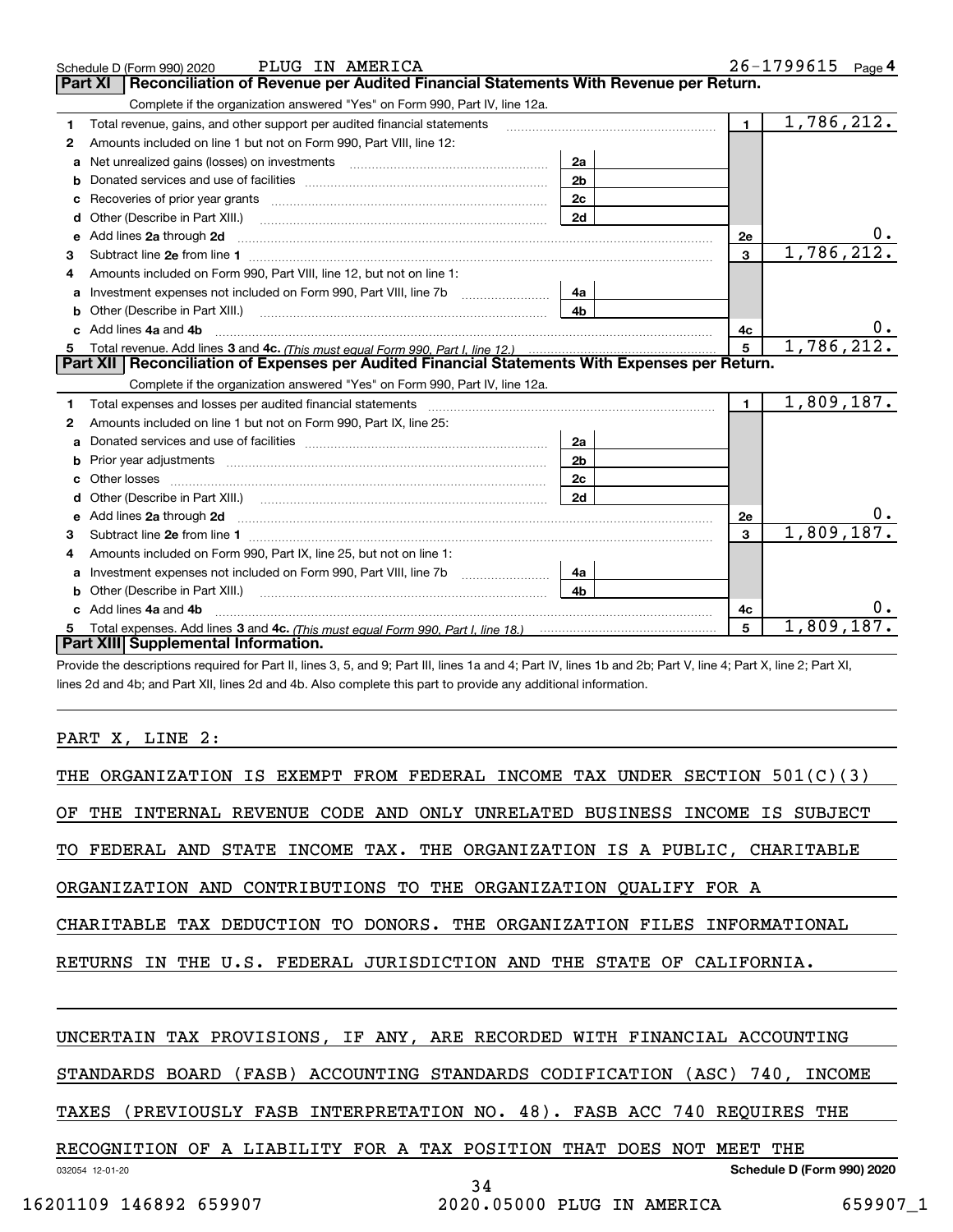*(continued)* **Part XIII Supplemental Information** 

MORE-LIKELY-THAN-NOT STANDARD THAT THE POSITION WILL BE SUSTAINED UPON

EXAMINATION BY THE TAXING AUTHORITIES. THERE WAS NO LIABILITY FOR

UNCERTAIN TAX POSITION RECORDED AT DECEMBER 31, 2020.

**Schedule D (Form 990) 2020**

032055 12-01-20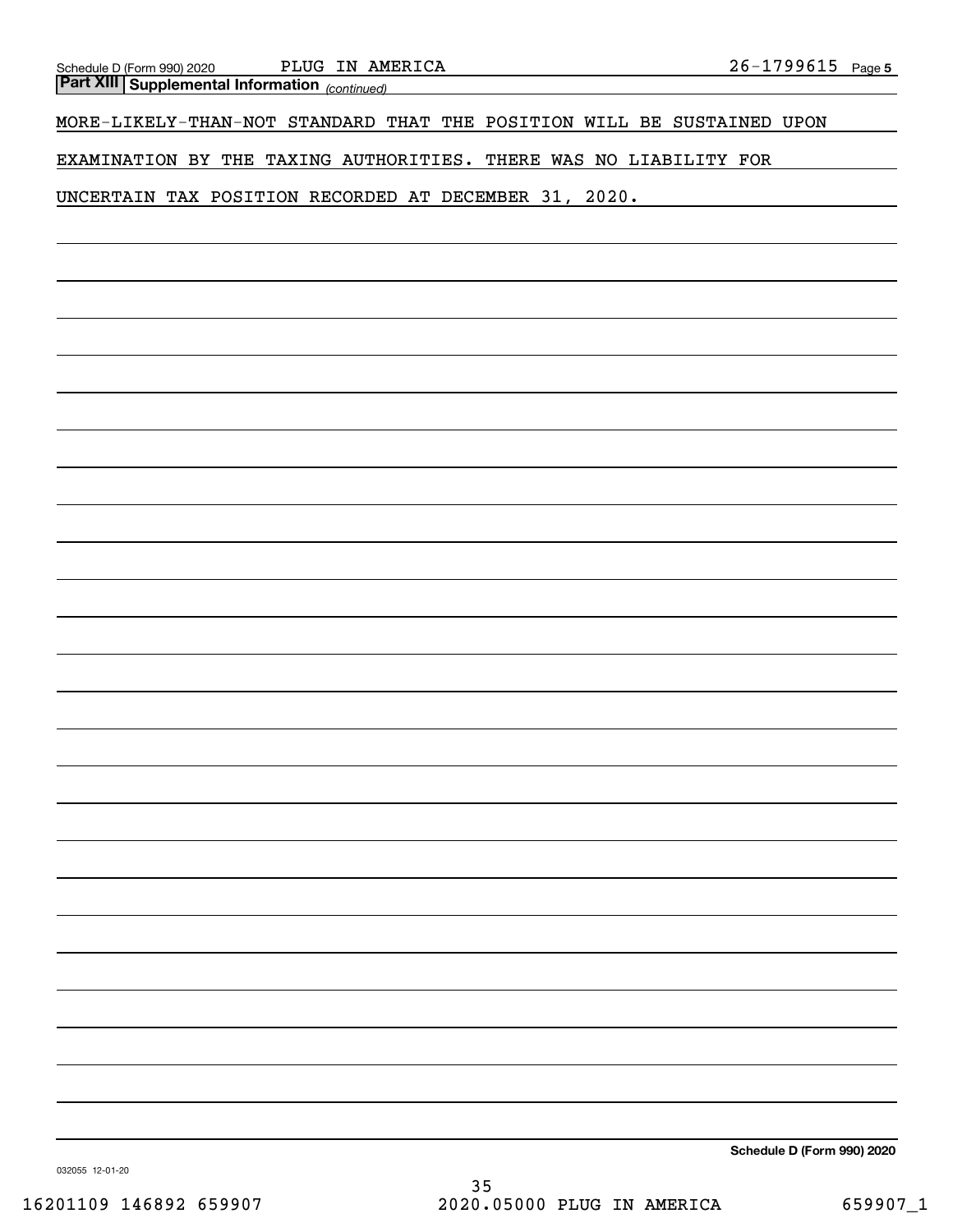|                                                                                                               | <b>Compensation Information</b><br><b>SCHEDULE J</b>                                                                             |  |                                       | OMB No. 1545-0047          |     |              |  |
|---------------------------------------------------------------------------------------------------------------|----------------------------------------------------------------------------------------------------------------------------------|--|---------------------------------------|----------------------------|-----|--------------|--|
|                                                                                                               | (Form 990)<br>For certain Officers, Directors, Trustees, Key Employees, and Highest                                              |  |                                       | 2020                       |     |              |  |
|                                                                                                               | <b>Compensated Employees</b>                                                                                                     |  |                                       |                            |     |              |  |
|                                                                                                               | Complete if the organization answered "Yes" on Form 990, Part IV, line 23.<br>Attach to Form 990.                                |  |                                       | <b>Open to Public</b>      |     |              |  |
|                                                                                                               | Department of the Treasury<br>Go to www.irs.gov/Form990 for instructions and the latest information.<br>Internal Revenue Service |  |                                       | Inspection                 |     |              |  |
|                                                                                                               | Name of the organization                                                                                                         |  | <b>Employer identification number</b> |                            |     |              |  |
|                                                                                                               | PLUG IN AMERICA                                                                                                                  |  |                                       | 26-1799615                 |     |              |  |
|                                                                                                               | <b>Questions Regarding Compensation</b><br>Part I                                                                                |  |                                       |                            |     |              |  |
|                                                                                                               |                                                                                                                                  |  |                                       |                            | Yes | No           |  |
|                                                                                                               | Check the appropriate box(es) if the organization provided any of the following to or for a person listed on Form 990,           |  |                                       |                            |     |              |  |
|                                                                                                               | Part VII, Section A, line 1a. Complete Part III to provide any relevant information regarding these items.                       |  |                                       |                            |     |              |  |
|                                                                                                               | First-class or charter travel<br>Housing allowance or residence for personal use                                                 |  |                                       |                            |     |              |  |
|                                                                                                               | Travel for companions<br>Payments for business use of personal residence                                                         |  |                                       |                            |     |              |  |
|                                                                                                               | Tax indemnification and gross-up payments<br>Health or social club dues or initiation fees                                       |  |                                       |                            |     |              |  |
|                                                                                                               | Discretionary spending account<br>Personal services (such as maid, chauffeur, chef)                                              |  |                                       |                            |     |              |  |
|                                                                                                               |                                                                                                                                  |  |                                       |                            |     |              |  |
|                                                                                                               | <b>b</b> If any of the boxes on line 1a are checked, did the organization follow a written policy regarding payment or           |  |                                       |                            |     |              |  |
|                                                                                                               | reimbursement or provision of all of the expenses described above? If "No," complete Part III to explain                         |  |                                       | 1b                         |     |              |  |
| 2                                                                                                             | Did the organization require substantiation prior to reimbursing or allowing expenses incurred by all directors,                 |  |                                       |                            |     |              |  |
|                                                                                                               |                                                                                                                                  |  |                                       | $\mathbf{2}$               |     |              |  |
|                                                                                                               |                                                                                                                                  |  |                                       |                            |     |              |  |
| з                                                                                                             | Indicate which, if any, of the following the organization used to establish the compensation of the organization's               |  |                                       |                            |     |              |  |
|                                                                                                               | CEO/Executive Director. Check all that apply. Do not check any boxes for methods used by a related organization to               |  |                                       |                            |     |              |  |
|                                                                                                               | establish compensation of the CEO/Executive Director, but explain in Part III.                                                   |  |                                       |                            |     |              |  |
|                                                                                                               | $ \mathbf{X} $ Compensation committee<br>Written employment contract                                                             |  |                                       |                            |     |              |  |
|                                                                                                               | $X$ Compensation survey or study<br>Independent compensation consultant                                                          |  |                                       |                            |     |              |  |
|                                                                                                               | $\boxed{\textbf{X}}$ Form 990 of other organizations<br>$\mathbf{X}$ Approval by the board or compensation committee             |  |                                       |                            |     |              |  |
|                                                                                                               |                                                                                                                                  |  |                                       |                            |     |              |  |
| 4                                                                                                             | During the year, did any person listed on Form 990, Part VII, Section A, line 1a, with respect to the filing                     |  |                                       |                            |     |              |  |
|                                                                                                               | organization or a related organization:                                                                                          |  |                                       |                            |     |              |  |
| а                                                                                                             | Receive a severance payment or change-of-control payment?                                                                        |  |                                       |                            |     | х<br>X       |  |
|                                                                                                               | Participate in or receive payment from a supplemental nonqualified retirement plan?<br>b                                         |  |                                       |                            |     | $\mathbf x$  |  |
|                                                                                                               | Participate in or receive payment from an equity-based compensation arrangement?<br>c                                            |  |                                       |                            |     |              |  |
| If "Yes" to any of lines 4a-c, list the persons and provide the applicable amounts for each item in Part III. |                                                                                                                                  |  |                                       |                            |     |              |  |
|                                                                                                               | Only section 501(c)(3), 501(c)(4), and 501(c)(29) organizations must complete lines 5-9.                                         |  |                                       |                            |     |              |  |
|                                                                                                               | For persons listed on Form 990, Part VII, Section A, line 1a, did the organization pay or accrue any compensation                |  |                                       |                            |     |              |  |
|                                                                                                               | contingent on the revenues of:                                                                                                   |  |                                       |                            |     |              |  |
| a                                                                                                             |                                                                                                                                  |  |                                       | 5а                         |     | x            |  |
|                                                                                                               |                                                                                                                                  |  |                                       | <b>5b</b>                  |     | X            |  |
|                                                                                                               | If "Yes" on line 5a or 5b, describe in Part III.                                                                                 |  |                                       |                            |     |              |  |
| 6.                                                                                                            | For persons listed on Form 990, Part VII, Section A, line 1a, did the organization pay or accrue any compensation                |  |                                       |                            |     |              |  |
|                                                                                                               | contingent on the net earnings of:                                                                                               |  |                                       |                            |     |              |  |
| a                                                                                                             |                                                                                                                                  |  |                                       | 6a                         |     | х            |  |
|                                                                                                               |                                                                                                                                  |  |                                       | 6b                         |     | $\mathbf{x}$ |  |
|                                                                                                               | If "Yes" on line 6a or 6b, describe in Part III.                                                                                 |  |                                       |                            |     |              |  |
|                                                                                                               | 7 For persons listed on Form 990, Part VII, Section A, line 1a, did the organization provide any nonfixed payments               |  |                                       |                            |     |              |  |
|                                                                                                               |                                                                                                                                  |  |                                       | 7                          |     | x            |  |
| 8                                                                                                             | Were any amounts reported on Form 990, Part VII, paid or accrued pursuant to a contract that was subject to the                  |  |                                       |                            |     |              |  |
|                                                                                                               | initial contract exception described in Regulations section 53.4958-4(a)(3)? If "Yes," describe in Part III                      |  |                                       |                            |     | х            |  |
| 9                                                                                                             | If "Yes" on line 8, did the organization also follow the rebuttable presumption procedure described in                           |  |                                       |                            |     |              |  |
|                                                                                                               | Regulations section 53.4958-6(c)?                                                                                                |  |                                       | 9                          |     |              |  |
|                                                                                                               | LHA For Paperwork Reduction Act Notice, see the Instructions for Form 990.                                                       |  |                                       | Schedule J (Form 990) 2020 |     |              |  |

032111 12-07-20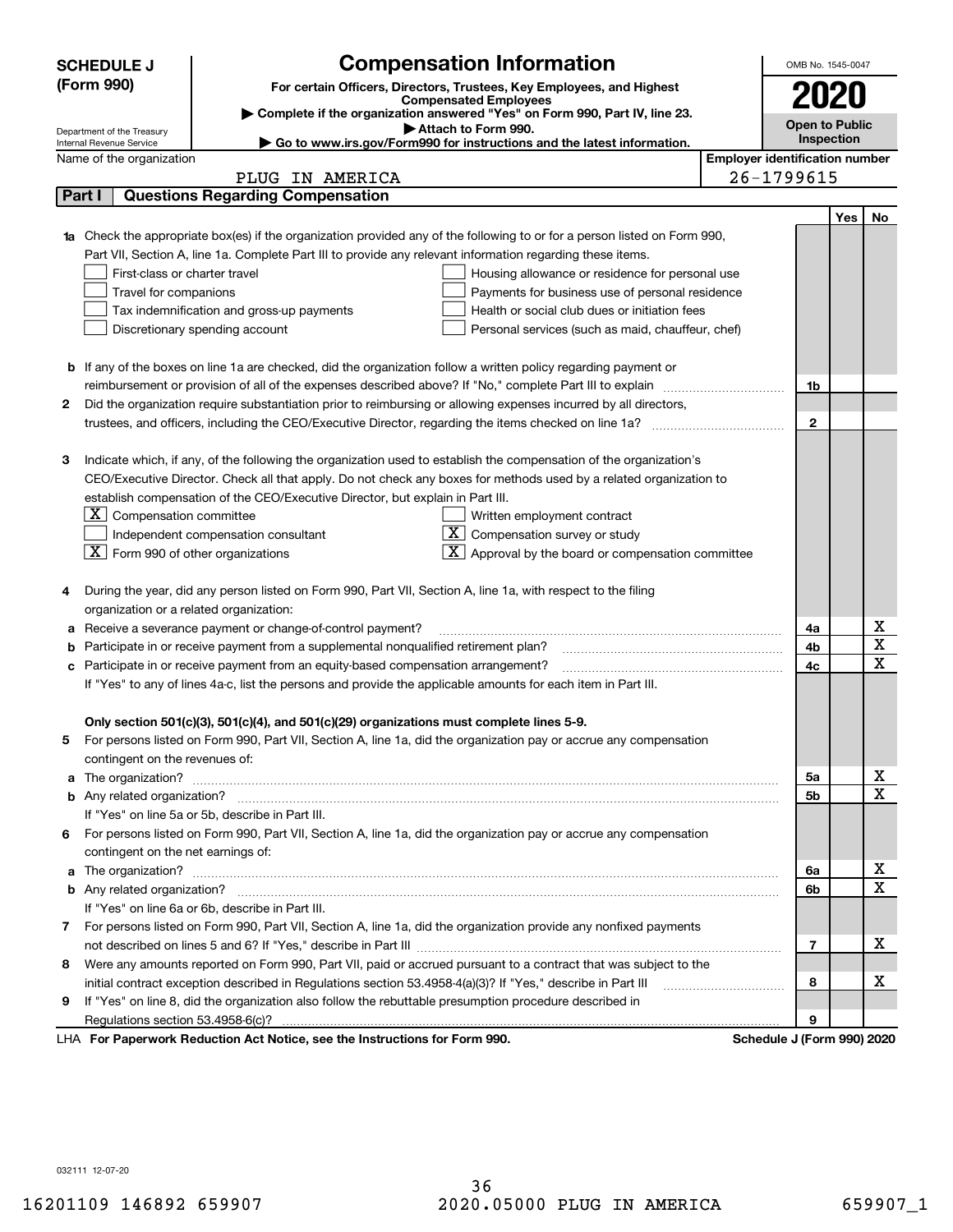PLUG IN AMERICA

# **Part II Officers, Directors, Trustees, Key Employees, and Highest Compensated Employees.**  Schedule J (Form 990) 2020 Page Use duplicate copies if additional space is needed.

For each individual whose compensation must be reported on Schedule J, report compensation from the organization on row (i) and from related organizations, described in the instructions, on row (ii). Do not list any individuals that aren't listed on Form 990, Part VII.

**Note:**  The sum of columns (B)(i)-(iii) for each listed individual must equal the total amount of Form 990, Part VII, Section A, line 1a, applicable column (D) and (E) amounts for that individual.

|                    |                              | (B) Breakdown of W-2 and/or 1099-MISC compensation |                                           |                                           | (C) Retirement and<br>other deferred | (D) Nontaxable<br>benefits | (E) Total of columns | (F) Compensation<br>in column (B)         |
|--------------------|------------------------------|----------------------------------------------------|-------------------------------------------|-------------------------------------------|--------------------------------------|----------------------------|----------------------|-------------------------------------------|
| (A) Name and Title |                              | (i) Base<br>compensation                           | (ii) Bonus &<br>incentive<br>compensation | (iii) Other<br>reportable<br>compensation | compensation                         |                            | $(B)(i)$ - $(D)$     | reported as deferred<br>on prior Form 990 |
| JOEL LEVIN<br>(1)  | (i)                          | 156,907.                                           | $\overline{0}$ .                          | $\overline{0}$ .                          | 4,483.                               | 12,354.                    | 173, 744.            | 0.                                        |
| EXECUTIVE DIRECTOR | (ii)                         | $\overline{0}$ .                                   | $\overline{\mathfrak{o}}$ .               | $\overline{0}$ .                          | $\overline{0}$ .                     | $\overline{0}$ .           | $\overline{0}$ .     | $\overline{\mathfrak{0}}$ .               |
|                    | $\qquad \qquad \textbf{(i)}$ |                                                    |                                           |                                           |                                      |                            |                      |                                           |
|                    | (ii)                         |                                                    |                                           |                                           |                                      |                            |                      |                                           |
|                    | $(\sf{i})$                   |                                                    |                                           |                                           |                                      |                            |                      |                                           |
|                    | (ii)                         |                                                    |                                           |                                           |                                      |                            |                      |                                           |
|                    | $(\sf{i})$                   |                                                    |                                           |                                           |                                      |                            |                      |                                           |
|                    | (ii)                         |                                                    |                                           |                                           |                                      |                            |                      |                                           |
|                    | (i)                          |                                                    |                                           |                                           |                                      |                            |                      |                                           |
|                    | (ii)                         |                                                    |                                           |                                           |                                      |                            |                      |                                           |
|                    | (i)                          |                                                    |                                           |                                           |                                      |                            |                      |                                           |
|                    | (ii)                         |                                                    |                                           |                                           |                                      |                            |                      |                                           |
|                    | (i)                          |                                                    |                                           |                                           |                                      |                            |                      |                                           |
|                    | (ii)                         |                                                    |                                           |                                           |                                      |                            |                      |                                           |
|                    | (i)<br>(ii)                  |                                                    |                                           |                                           |                                      |                            |                      |                                           |
|                    | (i)                          |                                                    |                                           |                                           |                                      |                            |                      |                                           |
|                    | (ii)                         |                                                    |                                           |                                           |                                      |                            |                      |                                           |
|                    | (i)                          |                                                    |                                           |                                           |                                      |                            |                      |                                           |
|                    | (ii)                         |                                                    |                                           |                                           |                                      |                            |                      |                                           |
|                    | (i)                          |                                                    |                                           |                                           |                                      |                            |                      |                                           |
|                    | (ii)                         |                                                    |                                           |                                           |                                      |                            |                      |                                           |
|                    | (i)                          |                                                    |                                           |                                           |                                      |                            |                      |                                           |
|                    | (ii)                         |                                                    |                                           |                                           |                                      |                            |                      |                                           |
|                    | (i)                          |                                                    |                                           |                                           |                                      |                            |                      |                                           |
|                    | (ii)                         |                                                    |                                           |                                           |                                      |                            |                      |                                           |
|                    | $(\sf{i})$                   |                                                    |                                           |                                           |                                      |                            |                      |                                           |
|                    | (ii)                         |                                                    |                                           |                                           |                                      |                            |                      |                                           |
|                    | (i)                          |                                                    |                                           |                                           |                                      |                            |                      |                                           |
|                    | (ii)                         |                                                    |                                           |                                           |                                      |                            |                      |                                           |
|                    | (i)                          |                                                    |                                           |                                           |                                      |                            |                      |                                           |
|                    | (ii)                         |                                                    |                                           |                                           |                                      |                            |                      |                                           |

**Schedule J (Form 990) 2020**

26-1799615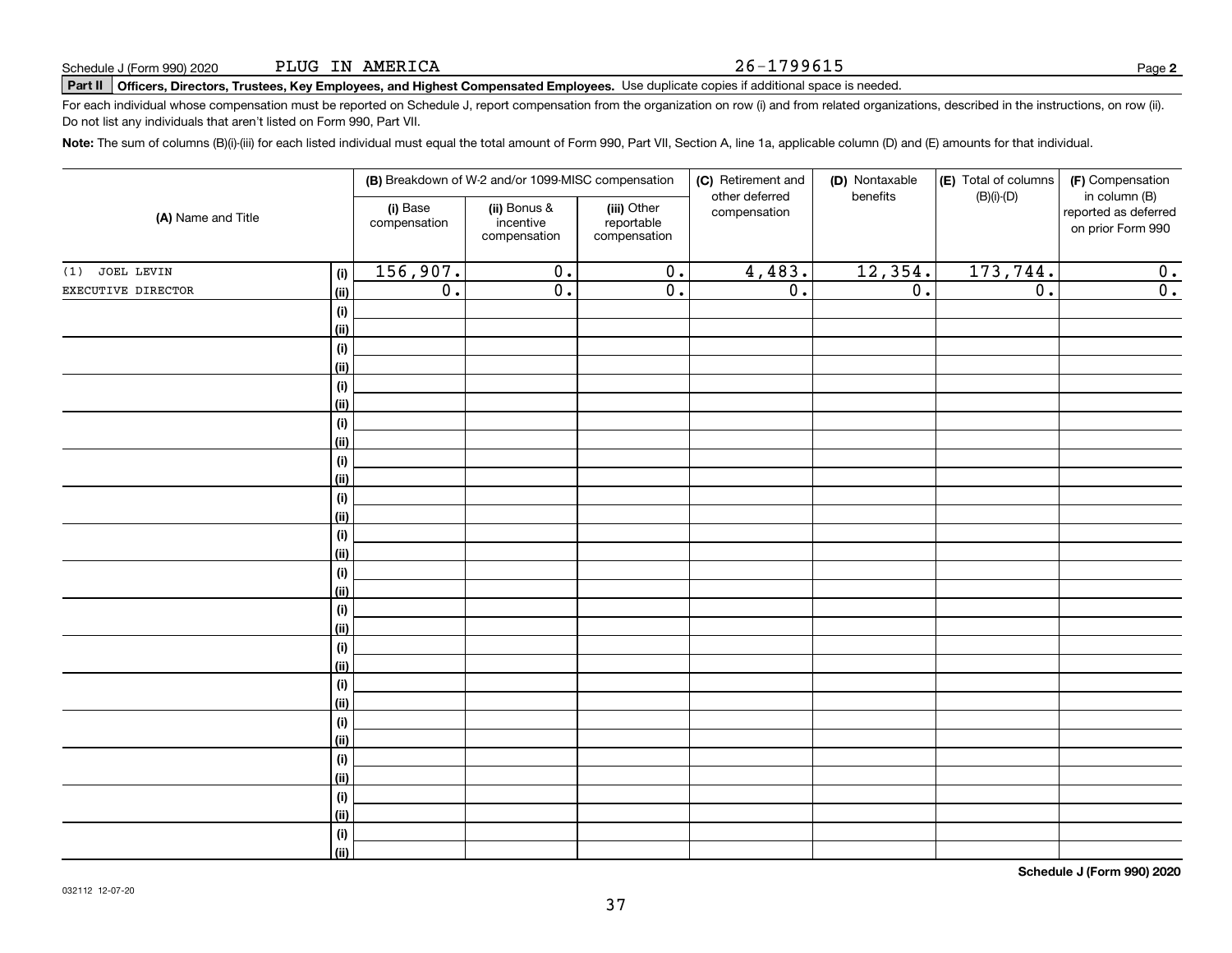### **Part III Supplemental Information**

Schedule J (Form 990) 2020 PLUG IN AMERICA<br>
Part III Supplemental Information<br>
Provide the information, explanation, or descriptions required for Part I, lines 1a, 1b, 3, 4a, 4b, 4c, 5a, 5b, 6a, 6b, 7, and 8, and for Part

**Schedule J (Form 990) 2020**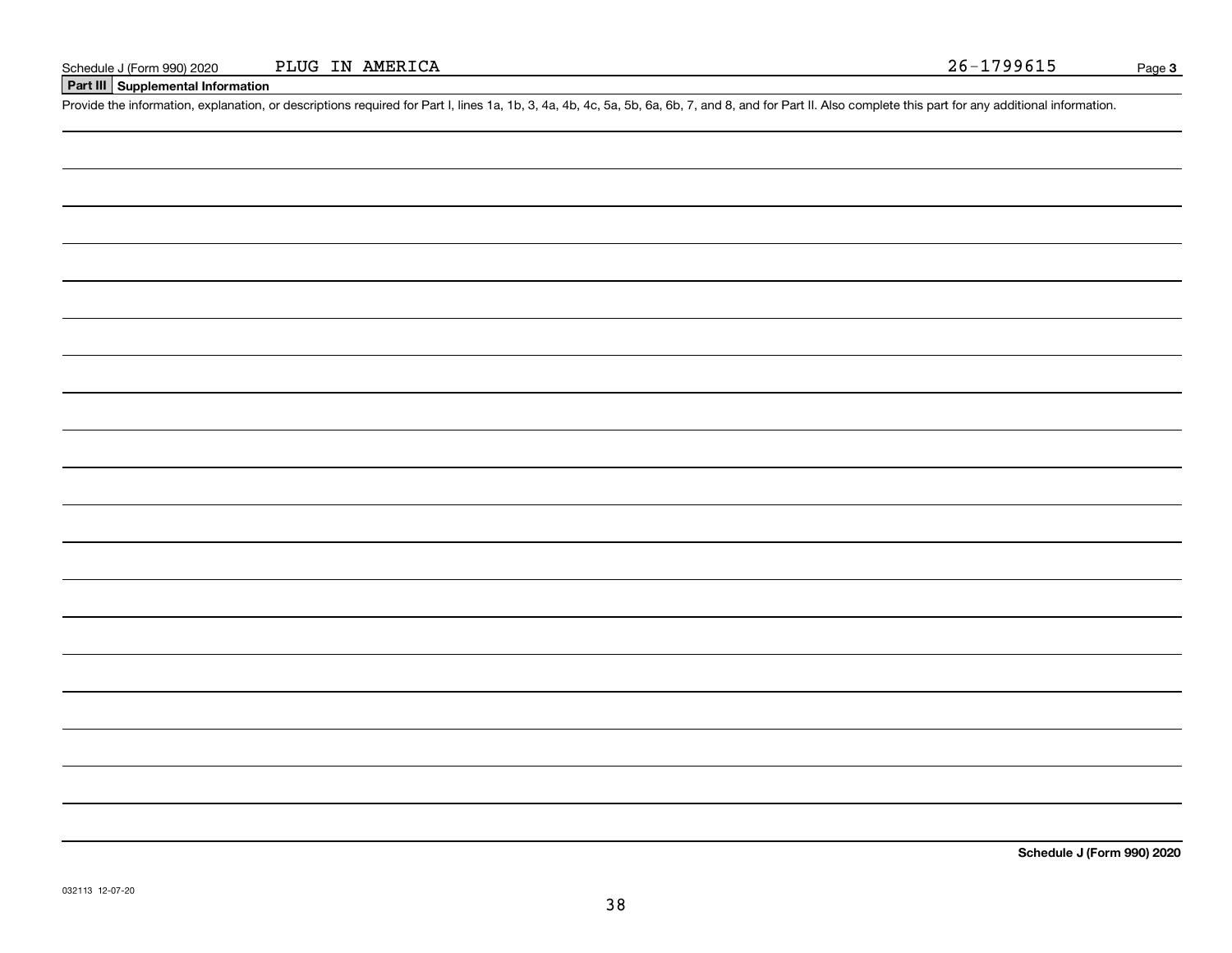**(Form 990 or 990-EZ)**

Department of the Treasury Internal Revenue Service Name of the organization

**Complete to provide information for responses to specific questions on Form 990 or 990-EZ or to provide any additional information. | Attach to Form 990 or 990-EZ. SCHEDULE O Supplemental Information to Form 990 or 990-EZ**

**| Go to www.irs.gov/Form990 for the latest information.**



PLUG IN AMERICA 26-1799615

**Employer identification number**

FORM 990, PART I, LINE 1, DESCRIPTION OF ORGANIZATION MISSION: DRIVERS ACROSS THE COUNTRY. OUR MISSION IS TO DRIVE CHANGE TO ACCELERATE THE SHIFT TO PLUG-IN VEHICLES POWERED BY CLEAN, AFFORDABLE, DOMESTIC ELECTRICITY TO REDUCE OUR NATION'S DEPENDENCE ON PETROLEUM, IMPROVE AIR QUALITY AND REDUCE GREENHOUSE GAS EMISSIONS. WE HELP CONSUMERS, POLICY-MAKERS, AUTO MANUFACTURERS AND OTHERS TO UNDERSTAND THE POWERFUL BENEFITS OF DRIVING ELECTRIC. WE PROVIDE PRACTICAL, OBJECTIVE INFORMATION TO HELP CONSUMERS SELECT THE BEST PLUG-IN VEHICLE FOR THEIR LIFESTYLES AND NEEDS. PLUG IN AMERICA FOUNDED NATIONAL DRIVE ELECTRIC WEEK, THE WORLD'S LARGEST CELEBRATION OF THE PLUG-IN VEHICLE, WHICH WELCOMED OVER 180,000 ATTENDEES ACROSS 321 EVENTS IN 2020,

SPANNING ALL 50 STATES.

FORM 990, PART III, LINE 1, DESCRIPTION OF ORGANIZATION MISSION:

NATION'S DEPENDENCE ON PETROLEUM, IMPROVE AIR QUALITY AND REDUCE

GREENHOUSE GAS EMISSIONS. WE HELP CONSUMERS, POLICY-MAKERS, AUTO

MANUFACTURERS AND OTHERS TO UNDERSTAND THE POWERFUL BENEFITS OF DRIVING

ELECTRIC. WE PROVIDE PRACTICAL, OBJECTIVE INFORMATION TO HELP CONSUMERS

SELECT THE BEST PLUG-IN VEHICLE FOR THEIR LIFESTYLES AND NEEDS. PLUG IN

AMERICA FOUNDED NATIONAL DRIVE ELECTRIC WEEK, THE WORLD'S LARGEST

CELEBRATION OF THE PLUG-IN VEHICLE, WHICH WELCOMED OVER 180,000

ATTENDEES ACROSS 321 EVENTS IN 2020, SPANNING ALL 50 STATES.

FORM 990, PART III, LINE 4A, PROGRAM SERVICE ACCOMPLISHMENTS:

DRIVING EV SALES INCREMENTALLY HIGHER. OUR VERY FIRST TRAINING-ONLY

PILOT LAUNCHED IN 2016 WITH SDG&E SAW PARTICIPATING DEALERSHIPS DELIVER

032211 11-20-20 LHA For Paperwork Reduction Act Notice, see the Instructions for Form 990 or 990-EZ. Schedule O (Form 990 or 990-EZ) 2020 39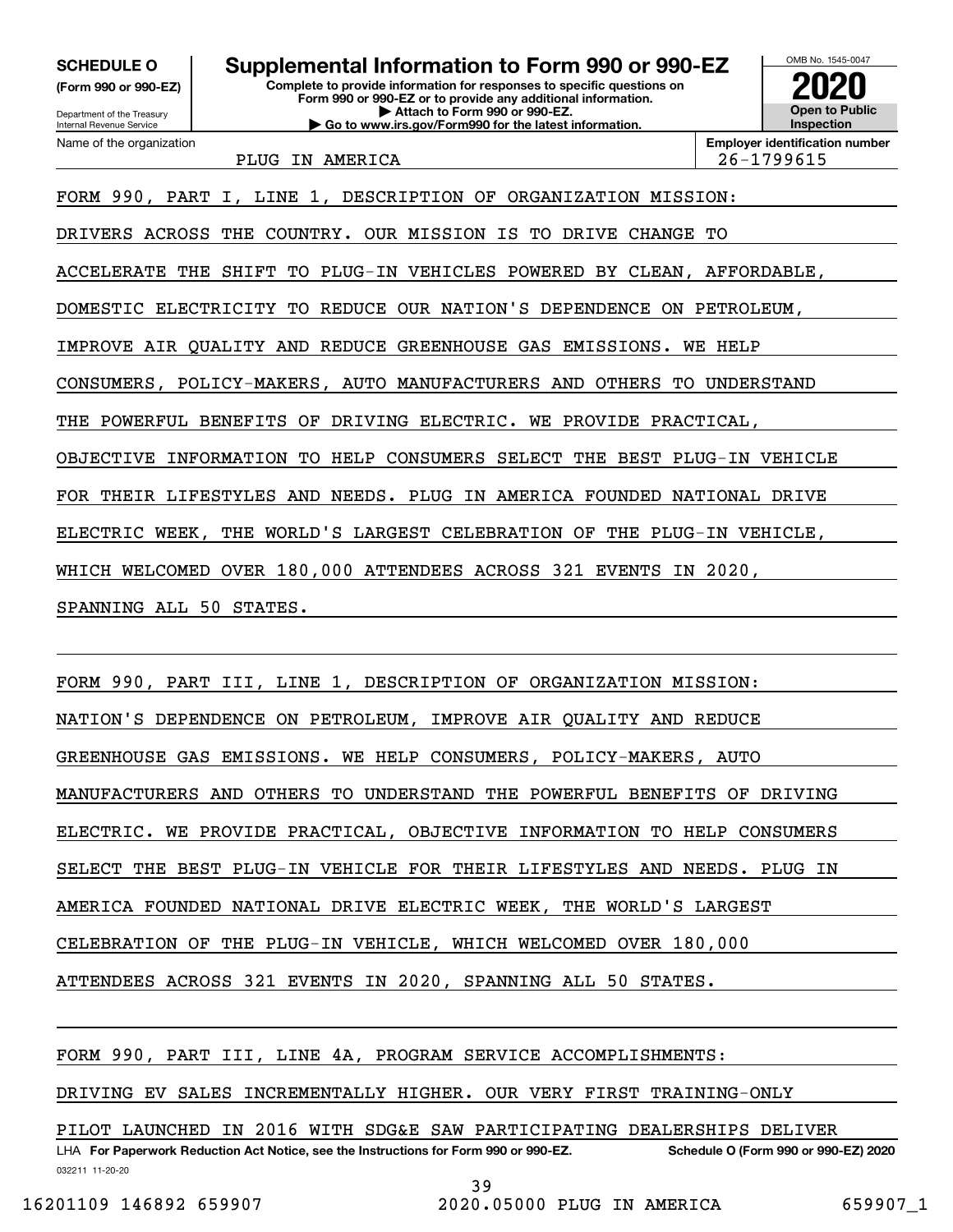| Schedule O (Form 990 or 990-EZ) 2020                                         | Page 2                                                  |  |  |  |  |  |
|------------------------------------------------------------------------------|---------------------------------------------------------|--|--|--|--|--|
| Name of the organization<br>PLUG IN AMERICA                                  | <b>Employer identification number</b><br>$26 - 1799615$ |  |  |  |  |  |
| 6.5% MORE EVS THAN A CONTROL GROUP OF SIMILAR AREA DEALERS. THE PROGRAM      |                                                         |  |  |  |  |  |
| ENCOMPASS AN ARRAY OF RESOURCES FOR DEALERS AND<br>HAS SINCE GROWN TO        |                                                         |  |  |  |  |  |
| INCLUDING INFORMATIVE COLLATERAL SUCH AS A GLOVEBOX EV<br>CUSTOMERS,         |                                                         |  |  |  |  |  |
| WELCOME KIT, A MOBILE-FRIENDLY EV PORTAL, AND HELP-LINE SUPPORT.             |                                                         |  |  |  |  |  |
| PLUGSTAR SUPPORTED DEALERS NOW SELL BETWEEN FOUR AND FIVE TIMES MORE         |                                                         |  |  |  |  |  |
| THAN THEIR UNTRAINED COUNTERPARTS, EVEN WHEN BOTH GROUPS RECEIVE<br>EVS      |                                                         |  |  |  |  |  |
| INCENTIVE. OVER 99% OF PARTICIPANTS RECOMMEND OUR<br>THE<br>SAME<br>MONETARY |                                                         |  |  |  |  |  |
| TRAINING TO OTHER SALES STAFF. THE PROGRAM WORKS BECAUSE IT FITS NEATLY      |                                                         |  |  |  |  |  |
| WITHIN THE DEALER'S BUSINESS MODEL, PROVIDING A TURNKEY, YET FLEXIBLE,       |                                                         |  |  |  |  |  |
| PLATFORM TO ACCOMMODATE A DIVERSITY OF DEALER PROFILES, GEOGRAPHIES AND      |                                                         |  |  |  |  |  |
| NEEDS. PLUGSTAR HAS SINCE TRAINED OVER 1,000 SPECIALISTS FROM MORE THAN      |                                                         |  |  |  |  |  |
| 200 DEALERS AND MANUFACTURER TEAMS REPRESENTING 14 AUTOMOTIVE BRANDS         |                                                         |  |  |  |  |  |
| COAST-TO-COAST. WE'VE ALSO DISTRIBUTED OVER \$125,000 IN                     |                                                         |  |  |  |  |  |
| POINT-OF-PURCHASE CUSTOMER REBATES AND \$300,000 IN DEALER INCENTIVES        |                                                         |  |  |  |  |  |
| THAT HELPED SELL CLOSE TO 1,000 EVS IN SAN DIEGO AND SACRAMENTO,             |                                                         |  |  |  |  |  |
| CALIFORNIA.                                                                  |                                                         |  |  |  |  |  |
|                                                                              |                                                         |  |  |  |  |  |
| FORM 990, PART III, LINE 4D, OTHER PROGRAM SERVICES:                         |                                                         |  |  |  |  |  |
| RIDE AND DRIVE: THE ORGANIZATION CONDUCTS RIDE-AND-DRIVE EVENTS              |                                                         |  |  |  |  |  |
| THROUGHOUT THE YEAR AT COMMUNITY EVENTS AND CORPORATE WORKPLACES,            |                                                         |  |  |  |  |  |
| GIVING PEOPLE THE OPPORTUNITY TO TEST DRIVE VARIOUS ELECTRIC VEHICLE         |                                                         |  |  |  |  |  |
| MODELS.                                                                      |                                                         |  |  |  |  |  |
|                                                                              |                                                         |  |  |  |  |  |

EXPENSES \$ 79,638. INCLUDING GRANTS OF \$ 0. REVENUE \$ 15,286.

FORM 990, PART VI, SECTION B, LINE 11B:

THE FORM 990 IS PREPARED BY AN OUTSIDE TAX PREPARER FOR REVIEW AND APPROVAL

BY THE FINANCE COMMITTEE OF THE BOARD. ONCE APPROVED BY THE FINANCE

032212 11-20-20 **Schedule O (Form 990 or 990-EZ) 2020** COMMITTEE, IT IS DISTRIBUTED TO THE FULL BOARD AND REVIEWED AND SIGNED BY 40